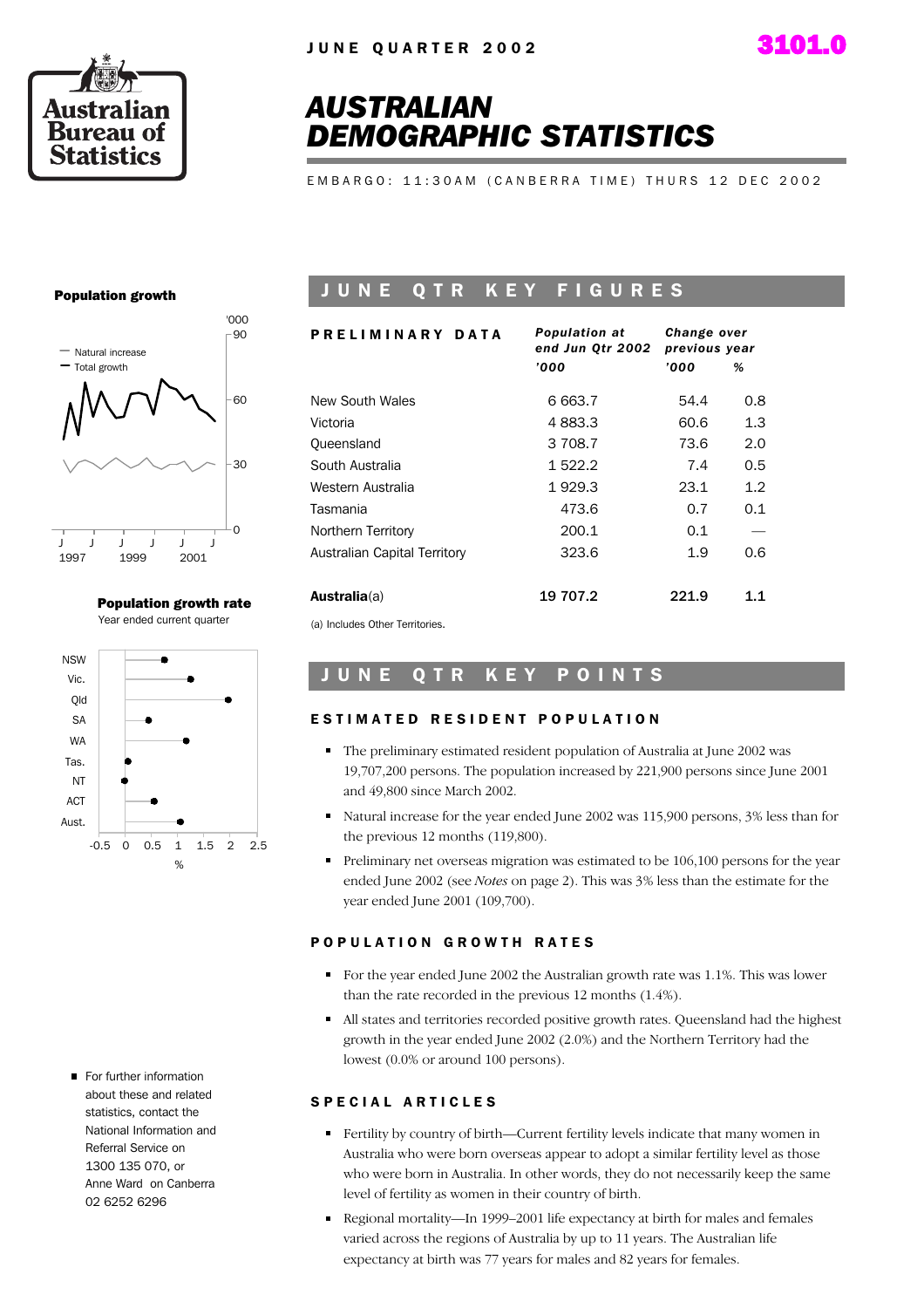## N O T E S

| FORTHCOMING ISSUES           | ISSUE (Quarter)<br>September 2002                                                                                                                                                                                                                                                                                                                                                                                                                                                                                                                                                                                                 | RELEASE DATE<br>20 March 2003 |  |  |  |  |
|------------------------------|-----------------------------------------------------------------------------------------------------------------------------------------------------------------------------------------------------------------------------------------------------------------------------------------------------------------------------------------------------------------------------------------------------------------------------------------------------------------------------------------------------------------------------------------------------------------------------------------------------------------------------------|-------------------------------|--|--|--|--|
|                              | December 2002                                                                                                                                                                                                                                                                                                                                                                                                                                                                                                                                                                                                                     | 5 June 2003                   |  |  |  |  |
| CHANGES IN THIS ISSUE        |                                                                                                                                                                                                                                                                                                                                                                                                                                                                                                                                                                                                                                   |                               |  |  |  |  |
| Net overseas<br>migration    | There have been delays in the receipt of final Overseas Arrivals and Departures (OAD)<br>data from August 2000 onwards from the Department of Immigration and Multicultural<br>and Indigenous Affairs (DIMIA). Because of the use of OAD data in population estimates<br>which affect state and territory Government funding, DIMIA has given priority to<br>processing passenger cards for July 2001 and subsequent months before finalising<br>processing for earlier months—August 2000 through to June 2001.                                                                                                                  |                               |  |  |  |  |
| Catogory jumping             | Preliminary category jumping for June Quarter 2002 has been set to zero.                                                                                                                                                                                                                                                                                                                                                                                                                                                                                                                                                          |                               |  |  |  |  |
| Divorces                     | Divorce data for June Quarter 2002 are not yet available due to delays in the provision of<br>data to the ABS from the Family Court of Australia.                                                                                                                                                                                                                                                                                                                                                                                                                                                                                 |                               |  |  |  |  |
| REVISION ADVICE              | Final estimates of the resident population (ERP) for September Quarter 1996 to June<br>Quarter 2001 using data from the 2001 Census will be available with the release of the<br>September Quarter 2002 edition of this publication on 20 March 2003. Information on<br>this revision process and subsequent dissemination plans is available in <i>Demography</i><br>Working Paper 2002/2-Estimated Resident Population and Effects of Census Systems<br>Created Records, available on the ABS web site <http: www.abs.gov.au="">. From the<br/>navigation bar select Themes; Demography; ABS Demography Working Papers.</http:> |                               |  |  |  |  |
| FINAL DATA                   | All ERP, natural increase, net overseas and net interstate migration and estimated<br>resident household data prior to September Quarter 1996 are final.                                                                                                                                                                                                                                                                                                                                                                                                                                                                          |                               |  |  |  |  |
|                              | Marriages and divorces data prior to March Quarter 2002 are final.                                                                                                                                                                                                                                                                                                                                                                                                                                                                                                                                                                |                               |  |  |  |  |
| REVISED DATA                 | All ERP data from September Quarter 1996 to June Quarter 2001 were revised in the<br>December Quarter 2001 issue, based on the results of the 2001 Census. Components of<br>population change (natural increase, net overseas and net interstate migration) were not<br>revised. It is intended that these components will be finalised with the release of 2001<br>Census based final ERPs in the September Quarter 2002 issue of this publication.                                                                                                                                                                              |                               |  |  |  |  |
| PRELIMINARY DATA             | All ERP, natural increase, net overseas and net interstate migration from September<br>Quarter 2001 onwards are preliminary.                                                                                                                                                                                                                                                                                                                                                                                                                                                                                                      |                               |  |  |  |  |
|                              | Estimated resident household data from September Quarter 1996 onwards are<br>preliminary based on the 1996 Census.                                                                                                                                                                                                                                                                                                                                                                                                                                                                                                                |                               |  |  |  |  |
|                              | Marriages and divorces data from March Quarter 2002 are preliminary.                                                                                                                                                                                                                                                                                                                                                                                                                                                                                                                                                              |                               |  |  |  |  |
| DATA BASED ON 1996<br>CENSUS | Tables 8, 9, 10, 24 and 25 are based on 1996 Census data. For further details on the<br>release schedule for the above tables, based on the 2001 Census, please see the Notes<br>page of the December Quarter 2001 issue.                                                                                                                                                                                                                                                                                                                                                                                                         |                               |  |  |  |  |
|                              | Dennis Trewin<br>Australian Statistician                                                                                                                                                                                                                                                                                                                                                                                                                                                                                                                                                                                          |                               |  |  |  |  |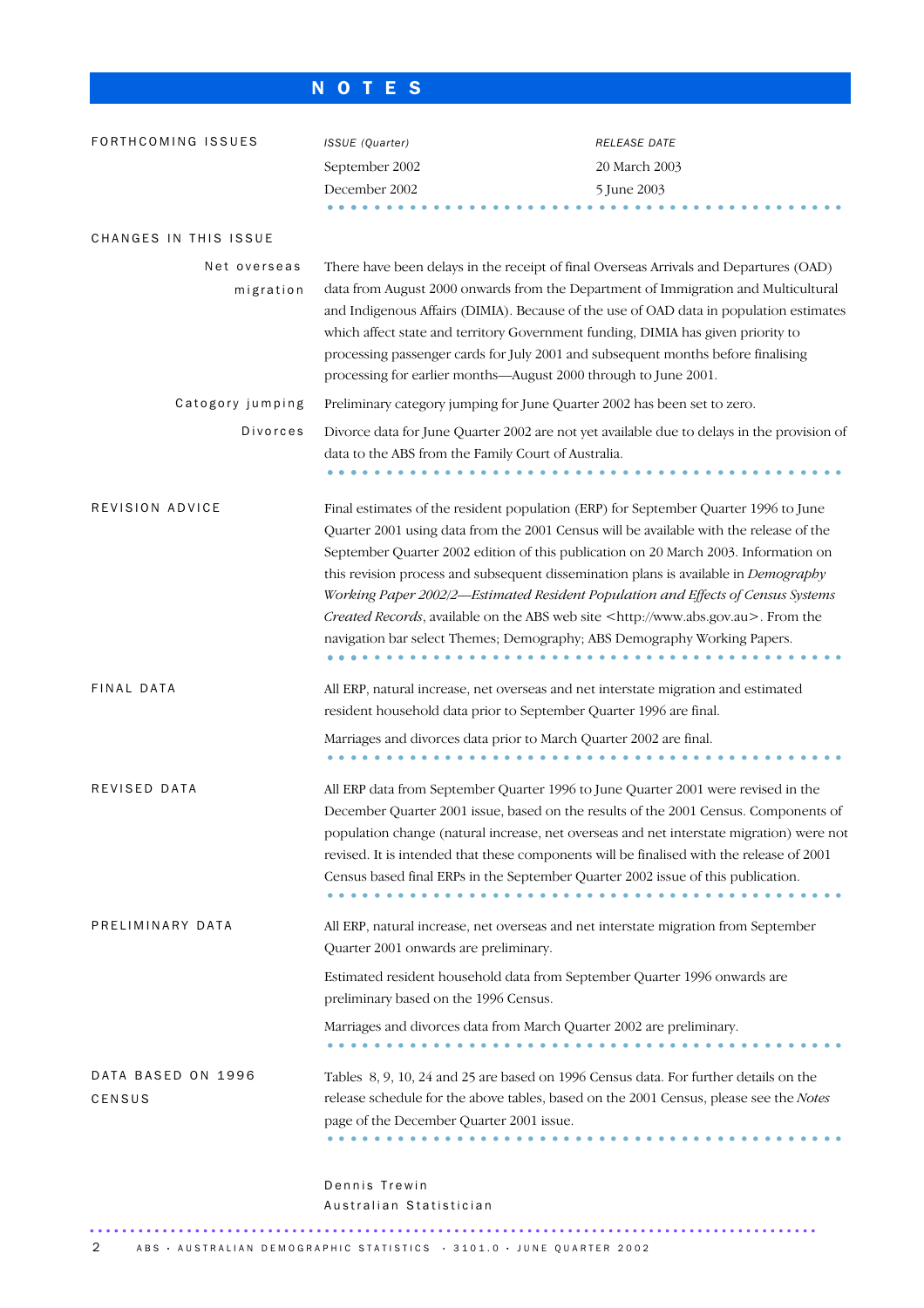### C O N T E N T S

.............................................................. .

|                            |                | page                                                                      |   |
|----------------------------|----------------|---------------------------------------------------------------------------|---|
|                            |                | Notes                                                                     |   |
| EDITORIAL                  |                |                                                                           |   |
|                            |                |                                                                           |   |
|                            |                |                                                                           |   |
| <b>TABLES</b>              |                | Population Change                                                         |   |
|                            | 1              |                                                                           |   |
|                            | $\overline{2}$ |                                                                           |   |
|                            | 3              |                                                                           |   |
|                            |                | <b>Estimated Resident Population</b>                                      |   |
|                            | 4              |                                                                           |   |
|                            | 5              | Estimated resident population, major population centres—at 30 June  16    |   |
|                            | 6              |                                                                           |   |
|                            | 7              |                                                                           |   |
|                            | 8              |                                                                           |   |
|                            | 9              |                                                                           |   |
|                            | 10             | Experimental estimated and projected Australian Indigenous population  23 |   |
|                            |                | <b>Births and Deaths</b>                                                  |   |
|                            | 11             |                                                                           |   |
|                            | 12             |                                                                           |   |
|                            | 13             |                                                                           |   |
|                            |                | Marriages and Divorces                                                    |   |
|                            | 14             |                                                                           |   |
|                            | 15             |                                                                           |   |
|                            |                | Overseas Migration                                                        |   |
|                            | 16             |                                                                           |   |
|                            | 17             |                                                                           |   |
|                            | 18             |                                                                           |   |
|                            | 19             |                                                                           |   |
|                            | 20             |                                                                           |   |
|                            | 21             |                                                                           |   |
|                            | 22             |                                                                           |   |
|                            |                | Interstate Migration                                                      |   |
|                            | 23             |                                                                           |   |
|                            |                | <b>Estimated Resident Households</b>                                      |   |
|                            | 24             | Estimated resident households, household size—at 30 June 41               |   |
|                            | 25             |                                                                           |   |
| <b>FURTHER INFORMATION</b> |                |                                                                           |   |
|                            |                |                                                                           |   |
|                            |                | ABS · AUSTRALIAN DEMOGRAPHIC STATISTICS · 3101.0 · JUNE QUARTER 2002      | 3 |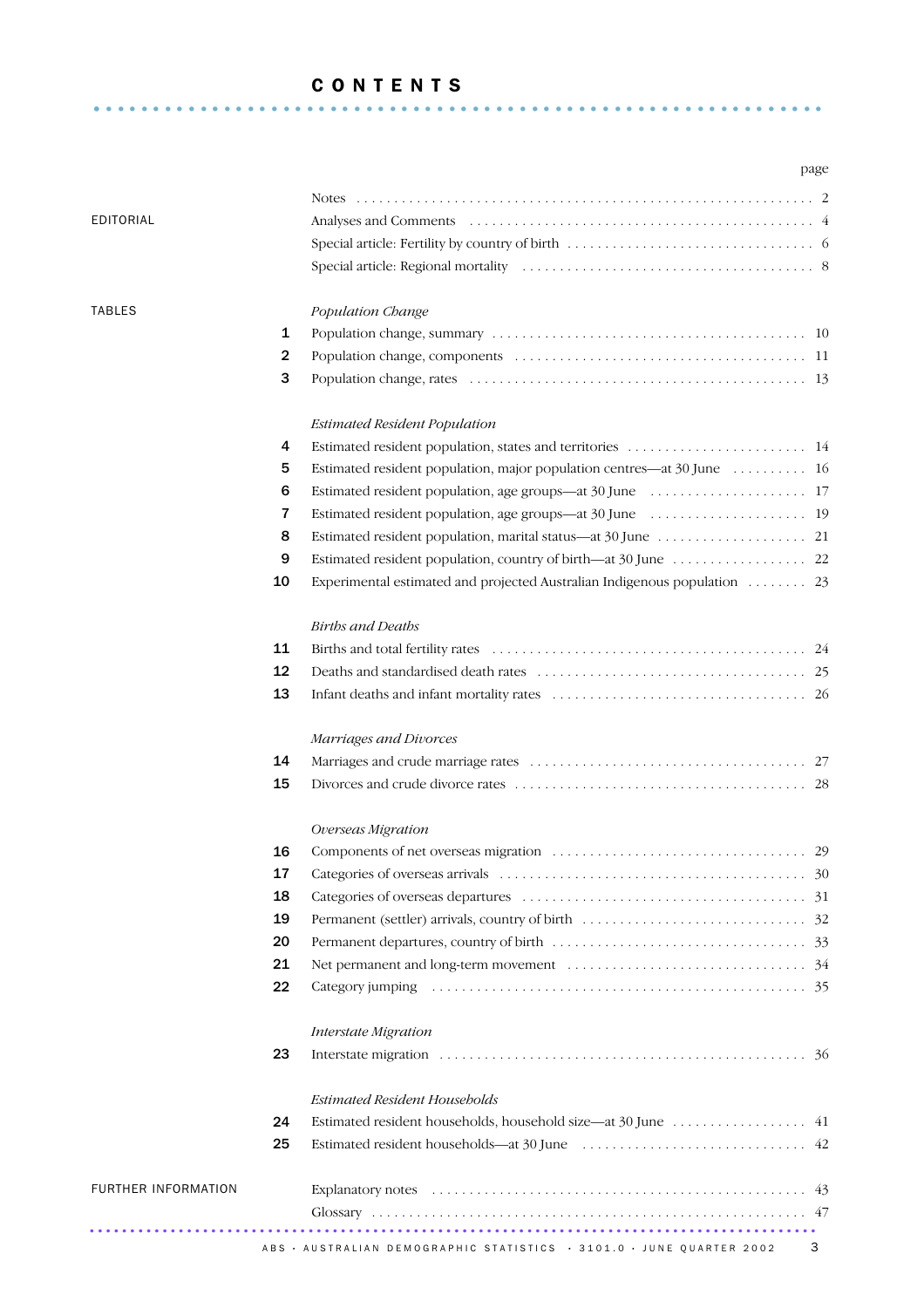# A N A L Y S E S A N D C O M M E N T S ..............................................................

The preliminary estimated resident population (ERP) of Australia at June 2002 was 19,707,200 persons, an increase of 221,900 persons from June 2001 and 49,800 persons from March 2002. The national growth rate during the twelve months ended June 2002 was 1.1% compared with 1.4% for the previous 12 months.

INTERNATIONAL COMPARISON For the 12 months ended June 2002 Australia's population growth rate  $(1.1\%)$  was slightly below the world's population growth rate (1.2%). When compared with selected countries it was the same as New Zealand (1.1%) comparable with Thailand (1.0%) higher than Japan and Germany (each 0.1%) and lower than Singapore (3.5%).

> In figures provided by the US Bureau of the Census (International Data Base) for 227 countries, arranged from highest to lowest population size, Australia's population ranked 52nd in the year 2002 and is projected to rank 64th in 2050.

### POPULATION, GROWTH RATE AND RANK, Selected countries

### .......................................... ................... ESTIMATED POPULATION PROJECTED POPULATION RANK......... *2001 2002 Growth rate.... 2050 2002 2050* Country million million % million no. no. ............................................................. . Australia 19.5 19.7 1.1 25.4 52 64 China 1271.1 1279.2 0.6 1417.6 1 2 Germany 82.3 82.4 0.1 73.6 13 24 Hong Kong (SAR of China) 7.2 7.3 1.3 7.8 93 112 India 1018.5 1034.2 1.5 1601.0 2 1 Indonesia 227.7 231.3 1.6 336.2 4 4 Japan 126.9 127.1 0.1 99.9 10 16 Malaysia 22.2 22.7 1.9 43.1 46 41 New Zealand 3.9 3.9 1.1 4.8 121 122 Papua New Guinea 5.0 5.2 2.4 10.7 110 93 Singapore 4.3 4.5 3.5 10.8 116 92 Thailand 63.0 63.6 1.0 74.0 19 23 United Kingdom 59.7 59.9 0.3 64.0 21 29 United States of America 285.0 287.7 0.9 420.1 3 3 World 6 154.0 6 228.4 1.2 9 078.9 . . . . ............................................................. ....

Sources: ABS for Australian estimated and projected populations (Medium series); US Bureau of the Census, International Data Base for selected countries and world estimated and projected populations and all rankings.

### COMPONENTS OF AUSTRALIA'S POPULATION CHANGE

Natural increase (the number of births minus the number of deaths) for the year ended June 2002 was 115,900 persons, 3% lower than for the year ended June 2001 (119,800). The number of births decreased from 248,700 in the year ended June 2001 to 246,300 in the year ended June 2002. The number of deaths increased over this period from 128,900 in 2001 to 130,500 in 2002. Natural increase in June Quarter 2002 (29,800) was lower than in June Quarter 2001 (31,800).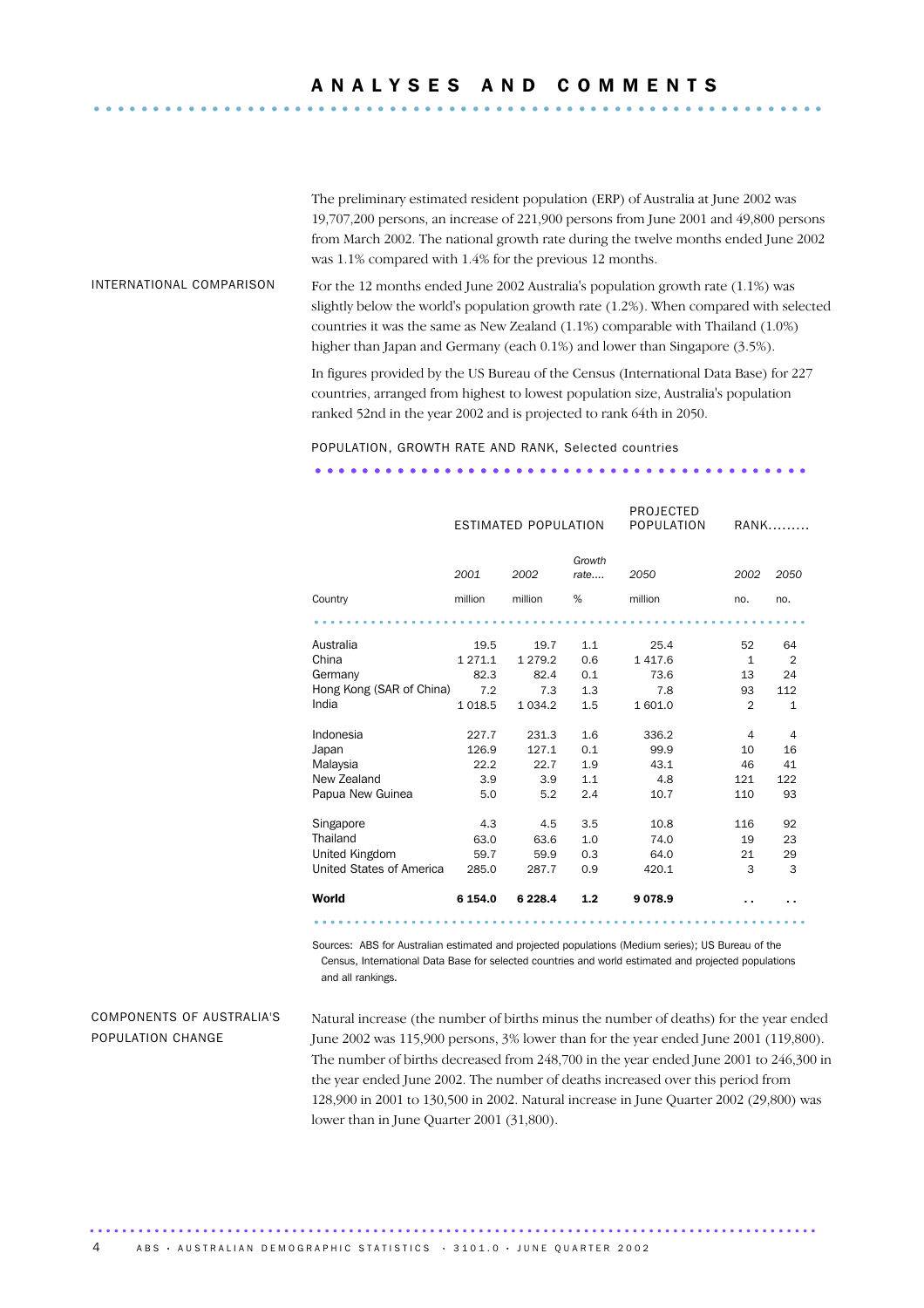COMPONENTS OF AUSTRALIA'S POPULATION CHANGE *continued*

Preliminary net overseas migration was estimated to be 106,100 persons in the year ended June 2002 (see *Notes* on page 2). This was 3% lower than the estimate for the year ended June 2001 (109,700). In June Quarter 2002 net overseas migration was estimated to be 20,000 persons, almost the same as in June Quarter 2001 (20,600).

POPULATION OF AUSTRALIA'S STATES AND TERRITORIES All states and territories recorded positive growth in the year ended June 2002. The population of Australia's states and territories at June 2002 was as follows: New South Wales 6,663,700, Victoria 4,883,300, Queensland 3,708,700, South Australia 1,522,200, Western Australia 1,929,300, Tasmania 473,600, Northern Territory 200,100 and the Australian Capital Territory 323,600.

> Queensland recorded the highest growth rate among all states and territories for the year ended June 2002 (2.0%), followed by Victoria (1.3%), Western Australia (1.2), New South Wales (0.8%), the Australian Capital Territory (0.6%), South Australia (0.5%), Tasmania (0.1%) and the Northern Territory (0.0%, an increase of around 100 persons).

Negative net overseas migration contributed to the small increase in the Northern Territory population in the year ended June 2002. This was the first time the Northern Territory recorded an annual loss in net overseas migration since the year ended June 1976. Additionally, in the year ended June 2002, the Northern Territory increased its loss of population interstate. Natural increase in the Northern Territory varied little between the year ended June 2001 and 2002 .

Interstate migration With the exception of Queensland and Victoria all other states and territories recorded net interstate migration losses during the year ended June 2002. Queensland gained 29,000 persons and Victoria gained 6,200 persons. Losses were recorded by New South Wales (–23,800), Western Australia (–4,200) the Northern Territory (–2,800), South Australia (–1,900), Tasmania (–1,700) and the Australian Capital Territory (–1,000).



NET INTERSTATE MIGRATION, States and territories

HOUSEHOLDS AND PEOPLE There were 7,510,100 households in Australia at June 2002, an increase of 117,000 or 2% since June 2001 and 9% since June 1997.

> The resident population of occupied private dwellings at June 2002 was 19.2 million. This equates to an average household size of 2.56 persons per household. At June 1997 the average household size was 2.63 persons.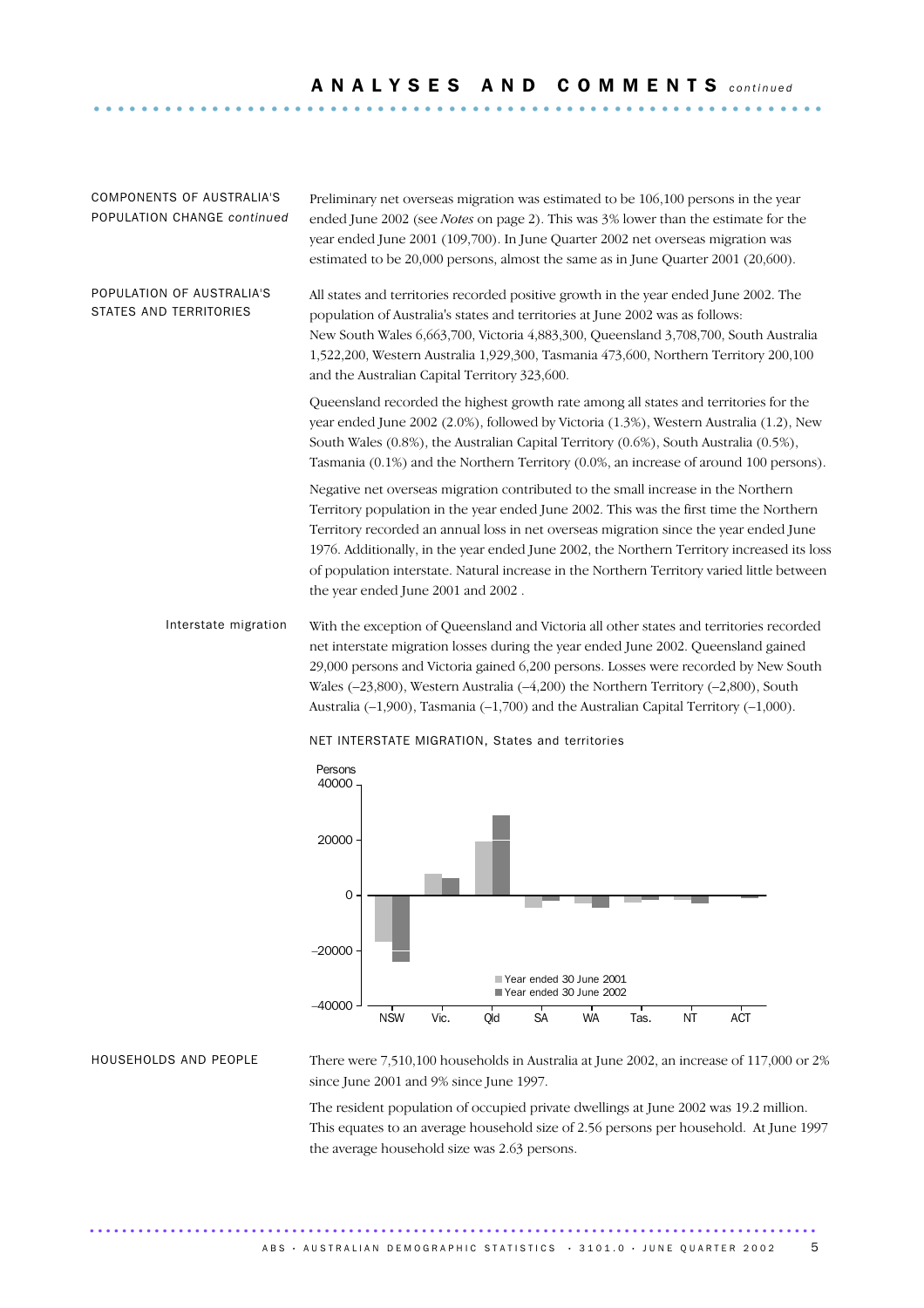### FERTILITY BY COUNTRY OF BIRTH

| <b>INTRODUCTION</b>      | Nearly one quarter of births registered in Australia in 2000 occurred to women who<br>were born overseas. This level has remained constant over the past decade.                                                                                                                                                                                                                                                                                                                                                                                                                                                                                                                                                                                                                                                                                                                                                                                                                 |
|--------------------------|----------------------------------------------------------------------------------------------------------------------------------------------------------------------------------------------------------------------------------------------------------------------------------------------------------------------------------------------------------------------------------------------------------------------------------------------------------------------------------------------------------------------------------------------------------------------------------------------------------------------------------------------------------------------------------------------------------------------------------------------------------------------------------------------------------------------------------------------------------------------------------------------------------------------------------------------------------------------------------|
|                          | During 2000, women resident in Australia who were born overseas had a Total Fertility<br>Rate (TFR) of 1.73 babies per woman, marginally lower than the fertility of women born<br>in Australia at 1.74. Between 1992 and 1997, the TFR of women born overseas had been<br>higher than for women born in Australia peaking at a 3% difference in 1993. Since then<br>the TFRs of both groups of women have declined and since 1998 women born overseas<br>have had a lower TFR than women born in Australia.                                                                                                                                                                                                                                                                                                                                                                                                                                                                     |
| COUNTRY OF BIRTH         | Within the Australian female resident population who were born overseas and aged<br>15–49 years in 2000, there was considerable variation in fertility of women from different<br>country of birth groups.                                                                                                                                                                                                                                                                                                                                                                                                                                                                                                                                                                                                                                                                                                                                                                       |
|                          | Women born in Lebanon living in Australia had the highest TFR of 3.5 babies per<br>woman. The next highest TFRs were for women born in Cambodia (2.6), Turkey (2.5)<br>and Egypt $(2.3)$ .                                                                                                                                                                                                                                                                                                                                                                                                                                                                                                                                                                                                                                                                                                                                                                                       |
|                          | Women in Australia who were born in Hong Kong had the lowest TFR recorded, just less<br>than one baby per woman. Women born in Poland had the next lowest TFR (1.1),<br>followed by those born in Singapore, Malaysia and Greece (each 1.3).                                                                                                                                                                                                                                                                                                                                                                                                                                                                                                                                                                                                                                                                                                                                     |
|                          | Many of the country of birth groups in Australia with low TFRs were from South-East<br>and North-East Asia: for example, women born in Singapore and women born in<br>Malaysia each had a TFR of 1.3 in 2000. One factor keeping the fertility low for some of<br>these groups is the high proportion of female students in their populations in Australia.<br>Overseas students on long-term residence in Australia would be expected to have very<br>low fertility.                                                                                                                                                                                                                                                                                                                                                                                                                                                                                                            |
| INTERNATIONAL COMPARISON | Current fertility levels indicate that many women in Australia who were born overseas<br>appear to adopt a similar fertility level as those who were born in Australia. In other<br>words, they do not necessarily keep the same level of fertility as women in their country<br>of birth. There are several reasons why this may happen. The attitudes and situations of<br>the women in Australia who were born overseas may not necessarily be similar to those<br>in their country of birth. The fertility of the women migrating to Australia may also be<br>affected by their reasons for migrating such as study or work and by their age at arrival.<br>One exception to this was women born in Lebanon who have a much higher level of<br>fertility in Australia (3.5) than the women in Lebanon (2.2). Other women in Australia<br>born in countries such as Turkey continue to have a similar level of fertility in Australia<br>$(2.5)$ as women in Turkey $(2.3)$ . |
|                          | When comparing the level of fertility of women born overseas living in Australia to that<br>of women in their country of birth, the most extreme difference noted was for women<br>from Laos. These women had a similar level of fertility to the women born in Australia<br>(1.9) while the fertility of women in Laos was much higher (4.8). Similarly, the fertility of<br>women born in Papua New Guinea but living in Australia (1.8) was nowhere near as high<br>as the fertility of women in Papua New Guinea (4.3).                                                                                                                                                                                                                                                                                                                                                                                                                                                      |
|                          | Conversely, women born in Spain living in Australia also had a fertility rate similar to the<br>women born in Australia (1.7) but the fertility of women in Spain was much lower (1.1).                                                                                                                                                                                                                                                                                                                                                                                                                                                                                                                                                                                                                                                                                                                                                                                          |
| ADDITIONAL INFORMATION   | Further information about fertility and births in general is available in Births, Australia,<br>2001 (cat. no. 3301.0) released on 7 November 2002.                                                                                                                                                                                                                                                                                                                                                                                                                                                                                                                                                                                                                                                                                                                                                                                                                              |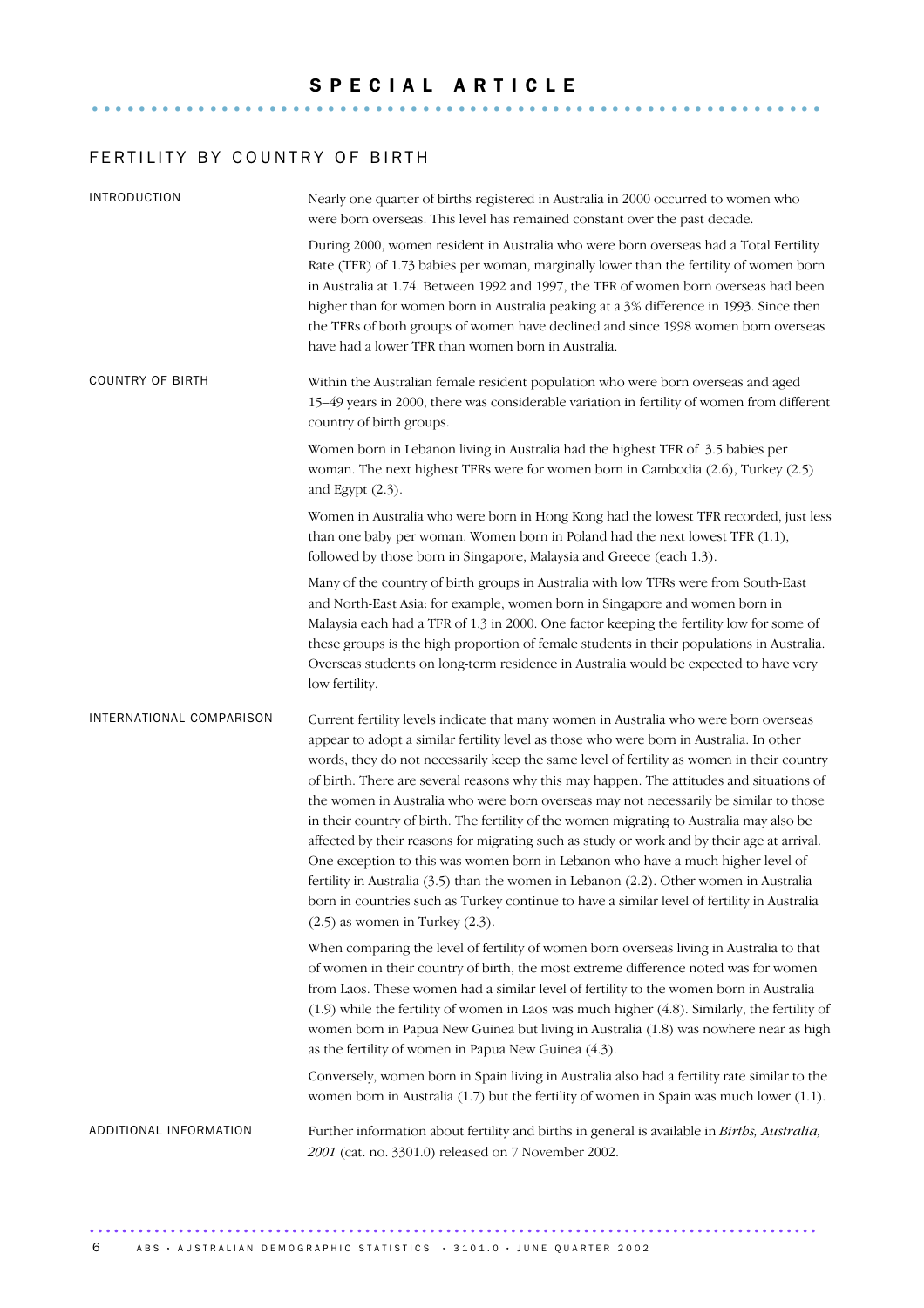

TOTAL FERTILITY RATES, Selected countries of birth of women in Australia and international comparison

(a) For the Australian TFR, Former Yugoslav Republics consists of Bosnia-Herzegovina, Croatia, the former Yugoslav Republic of Macedonia, Slovenia, the former Yugoslav Republics of Serbia and Montenegro, and Yugoslavia n.f.d. For the United Nations TFR data refers to Yugoslavia.

..........................................................................................

(b) *Source:* ABS, Birth Registrations, 2000. Estimated female resident population by country of birth at 30 June 2000.

(c) *Source:* United Nations Statistical Division's web site.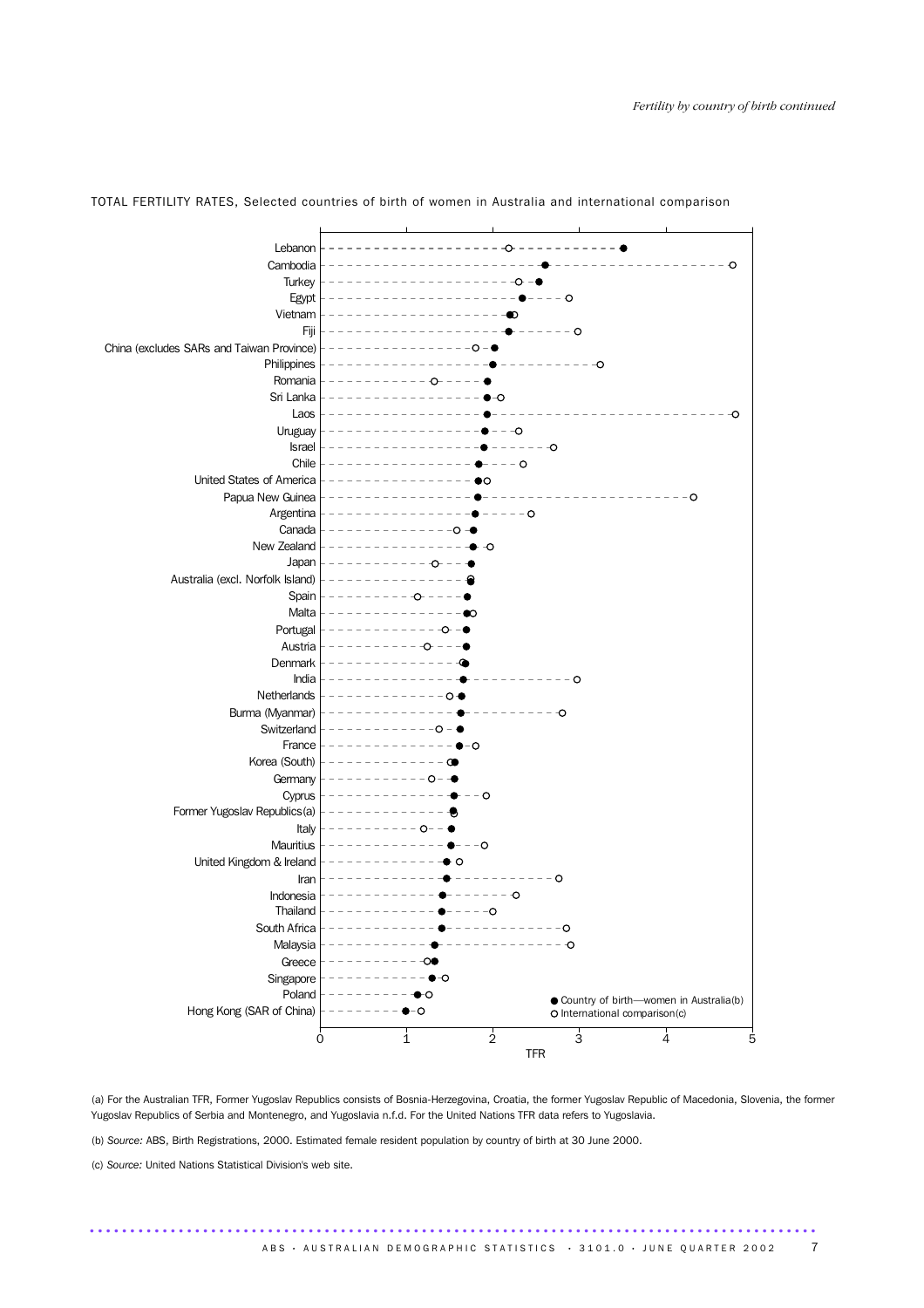### S P E C I A L A R T I C L E ..............................................................

### REGIONAL MORTALITY

| <b>INTRODUCTION</b>      | Life expectancy at birth is a well recognised and understood measure of the mortality of<br>a population and is used for assessing trends and differentials in mortality. Life<br>expectancy refers to the average number of additional years a male or female of a given<br>age might expect to live if the age-specific death rates of the given period continued<br>throughout his/her lifetime.                                                                                                                |
|--------------------------|--------------------------------------------------------------------------------------------------------------------------------------------------------------------------------------------------------------------------------------------------------------------------------------------------------------------------------------------------------------------------------------------------------------------------------------------------------------------------------------------------------------------|
|                          | Currently Australia enjoys one of the best life expectancy rates in the world. In<br>1999-2001 life expectancy at birth was calculated at 77 years for males and 82 years for<br>females. Given that approximately two-thirds of Australia's population live in capital<br>cities, how does the life expectancy in capital cities compare with the life expectancy in<br>the balance of states/territories within Australia?                                                                                       |
| REGIONAL LIFE EXPECTANCY | Australia's more rural and remote populations tend to have higher mortality rates and<br>consequently lower life expectancy (AIHW, 1998) <sup>1</sup> than populations living in either a<br>capital city or urbanised area. Where there is a higher proportion of Indigenous people<br>living in these rural and remote areas there is an additional impact upon mortality rates<br>and life expectancy (AIHW, 1998) <sup>1</sup> .                                                                               |
|                          | In 1999–2001 life expectancy at birth for males and females varied across the regions of<br>Australia by up to 11 years. Male life expectancy at birth was highest in Canberra (79<br>years) followed by Melbourne, Perth, Sydney and Adelaide (each 78 years), while<br>female life expectancy was highest at 83 years in Perth, Canberra, Melbourne, Sydney,<br>Adelaide and Brisbane.                                                                                                                           |
|                          | Male life expectancy was lowest in the balance of the Northern Territory (68 years)<br>followed by Darwin (74 years) and the balance of Tasmania (76 years). Female life<br>expectancy was lowest in the balance of the Northern Territory (73 years), Darwin (79<br>years) and the balance of Tasmania (81 years).                                                                                                                                                                                                |
|                          | Further to the capital city and balance of state/territory breakdown, life expectancies for<br>Statistical Divisions (SD) have also been calculated. SDs that recorded a low life<br>expectancy for both males and females were the Kimberley, which incorporates the<br>Statistical Local Area (SLA) of Broome, and the SD of North-West (Queensland), which<br>includes the SLAs of Mount Isa and Cloncurry. The SDs that experienced lower life<br>expectancy were primarily located in rural and remote areas. |
|                          | Within the balance of state/territory the more urbanised SDs tended to have the<br>highest life expectancies. Examples of these SDs were Moreton (Queensland), which<br>incorporates the Gold and Sunshine Coasts Statistical Subdivisions (SSD),<br>Richmond-Tweed SD (New South Wales), which includes the SLAs of Ballina and<br>Lismore, and the SD of Barwon (Victoria), which includes the Greater Geelong City<br>Part A SSD and Queenscliffe SLA.                                                          |
| ADDITIONAL INFORMATION   | Further information about regional mortality and deaths in general is available in<br>Deaths, Australia, 2001 (cat. no. 3302.0) released on 10 December 2002.                                                                                                                                                                                                                                                                                                                                                      |

<sup>1</sup> Australian Institute of Health and Welfare, 1998. AIHW Cat. No. PHE 6. *Health in rural and remote Australia*. Canberra: AIHW.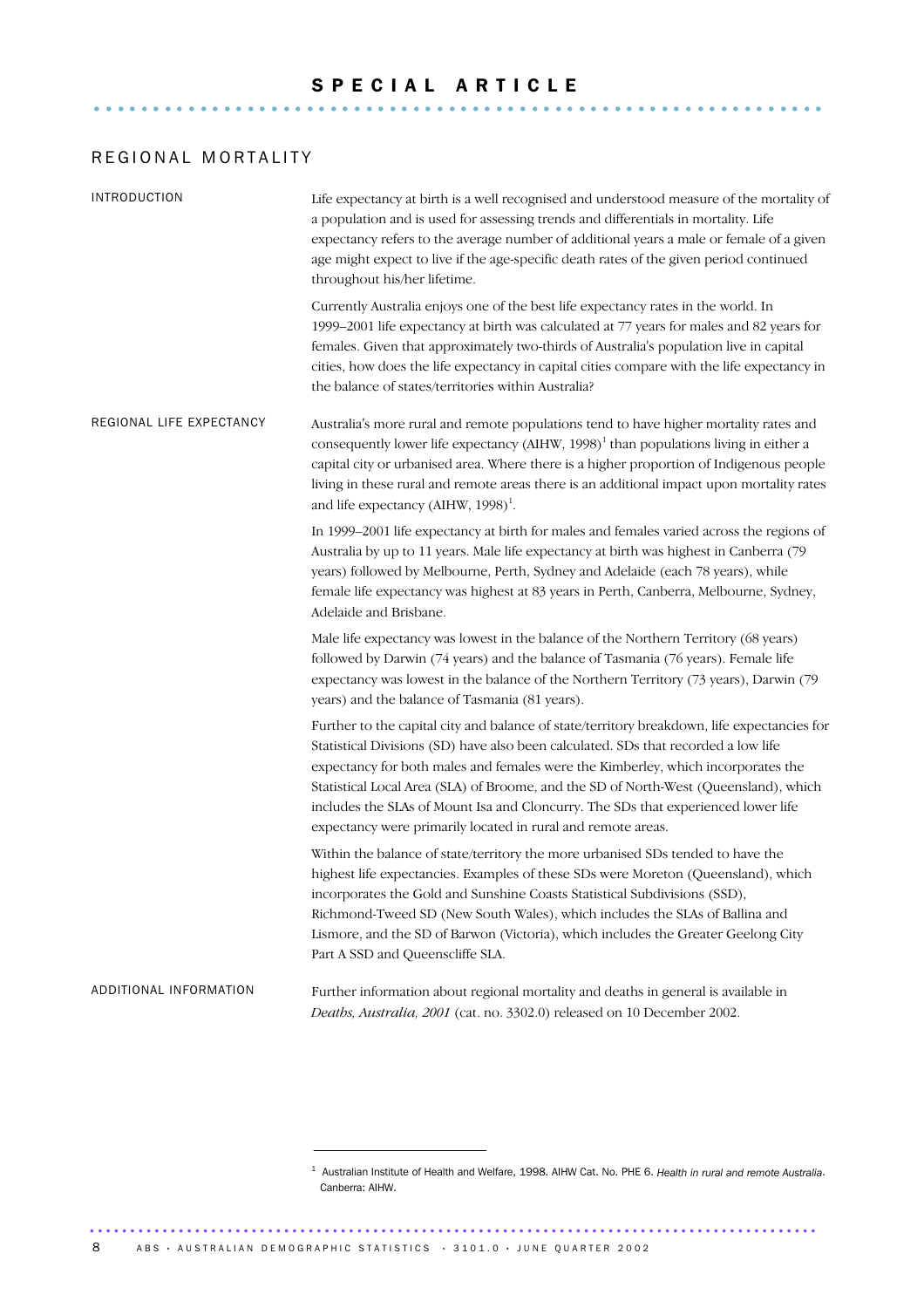### REGIONAL MORTALITY

### ............................................... ...............................

| <b>State and territory</b><br>Capital city/balance of state | Life expectancy Life expectancy | at birth males(a) at birth females(a) |  |  |
|-------------------------------------------------------------|---------------------------------|---------------------------------------|--|--|
| <b>Selected Statistical Divisions</b>                       | years                           | years                                 |  |  |
|                                                             |                                 |                                       |  |  |
| <b>New South Wales</b>                                      |                                 |                                       |  |  |
| Capital city-Sydney                                         | 77.8                            | 82.8                                  |  |  |
| Balance of state                                            | 76.3                            | 82.0                                  |  |  |
| Richmond-Tweed                                              | 77.2                            | 82.7                                  |  |  |
| Mid-North Coast                                             | 76.3                            | 82.2                                  |  |  |
| Far West                                                    | 74.5                            | 79.7                                  |  |  |
| Total                                                       | 76.9                            | 82.4                                  |  |  |
| <b>Victoria</b>                                             |                                 |                                       |  |  |
| Capital city-Melbourne                                      | 78.1                            | 82.9                                  |  |  |
| Balance of state                                            | 76.6                            | 82.2                                  |  |  |
| Barwon                                                      | 77.3                            | 82.5                                  |  |  |
| Mallee                                                      | 76.6                            | 82.0                                  |  |  |
| <b>Western District</b>                                     | 75.9                            | 81.9                                  |  |  |
| Total                                                       | 77.5                            | 82.7                                  |  |  |
| Queensland                                                  |                                 |                                       |  |  |
| Capital city-Brisbane                                       | 77.4                            | 82.5                                  |  |  |
| Balance of state                                            | 76.7                            | 82.2                                  |  |  |
| Moreton                                                     | 77.9                            | 83.3                                  |  |  |
| Fitzroy                                                     | 75.9                            | 81.4                                  |  |  |
| North-West                                                  | 71.4                            | 78.1                                  |  |  |
| Total                                                       | 76.9                            | 82.3                                  |  |  |
| South Australia                                             |                                 |                                       |  |  |
| Capital city-Adelaide                                       | 77.5                            | 82.7                                  |  |  |
| Balance of state                                            | 76.4                            | 82.1                                  |  |  |
| <b>Outer Adelaide</b>                                       | 78.4                            | 82.8                                  |  |  |
| Northern                                                    | 74.9                            | 81.1                                  |  |  |
| Total                                                       | 77.0                            | 82.5                                  |  |  |
| Western Australia                                           |                                 |                                       |  |  |
| Capital city-Perth                                          | 78.0                            | 83.2                                  |  |  |
| Balance of state                                            | 76.2                            | 82.1                                  |  |  |
| Lower Great Southern                                        | 77.3                            | 82.5                                  |  |  |
| South-West                                                  | 77.8                            | 82.9                                  |  |  |
| Kimberley                                                   | 69.8                            | 77.7                                  |  |  |
| Total                                                       | 77.3                            | 82.8                                  |  |  |
| <b>Tasmania</b>                                             |                                 |                                       |  |  |
| Capital city-Hobart                                         | 76.4                            | 81.2                                  |  |  |
| Balance of state                                            | 75.6                            | 80.8                                  |  |  |
| Southern                                                    | 75.9                            | 80.2                                  |  |  |
| Mersey-Lyell                                                | 75.4                            | 80.8                                  |  |  |
| Total                                                       | 76.0                            | 81.2                                  |  |  |
| <b>Northern Territory</b>                                   |                                 |                                       |  |  |
| Darwin                                                      | 74.0                            | 79.1                                  |  |  |
| Balance of territory                                        | 68.3                            | 73.2                                  |  |  |
| Total                                                       | 70.8                            | 76.5                                  |  |  |
|                                                             |                                 |                                       |  |  |
| <b>Australian Capital Territory</b>                         |                                 |                                       |  |  |
| Canberra                                                    | 78.9                            | 83.0                                  |  |  |
| Total                                                       | 78.5                            | 82.9                                  |  |  |
| Australia(b)                                                | 77.0                            | 82.4                                  |  |  |

(a) Average annual life expectancy at birth during 1999–2001.

..........................................................................................

............................................... ......................

(b) Includes Other Territories.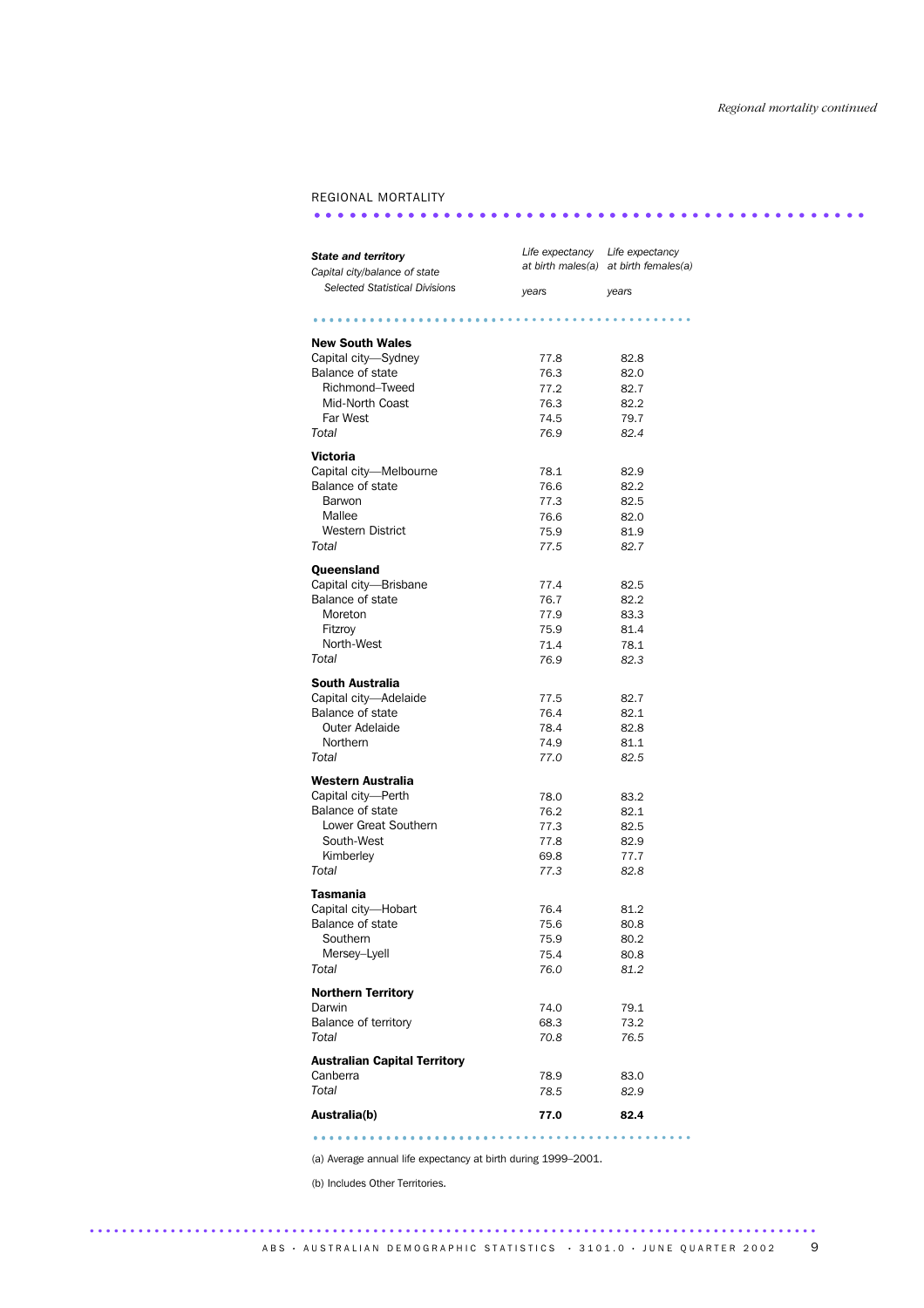

## <sup>1</sup> POPULATION CHANGE, Summary(a) .....................................................................

### COMPONENTS OF POPULATION CHANGE.................................. POPULATION.......................

|           | <b>Births</b> | Deaths | Natural<br>increase | Net permanent<br>and long-term<br>movement | Category<br>jumping | Net<br>overseas<br>migration | At end<br>of period | Growth<br>on previous<br>year(b) | Growth<br>on previous<br>year(b) |
|-----------|---------------|--------|---------------------|--------------------------------------------|---------------------|------------------------------|---------------------|----------------------------------|----------------------------------|
| Period    | '000          | '000   | '000                | '000                                       | '000                | '000                         | '000                | '000                             | $\%$                             |
|           |               |        |                     |                                            |                     |                              |                     |                                  |                                  |
| 1996-97   | 253.7         | 127.3  | 126.4               | 94.4                                       | $-7.3$              | 87.1                         | 18 537.9            | 227.1                            | 1.24                             |
| 1997-98   | 249.1         | 129.3  | 119.9               | 79.2                                       | 7.2                 | 86.4                         | 18 759.6            | 221.7                            | 1.20                             |
| 1998-99   | 250.0         | 128.3  | 121.7               | 96.5                                       | $-11.4$             | 85.1                         | 18 984.2            | 224.6                            | 1.20                             |
| 1999-2000 | 249.3         | 128.4  | 120.9               | 107.3                                      | $-8.2$              | 99.1                         | 19 2 25.3           | 241.2                            | 1.27                             |
| 2000-01   | 248.7         | 128.9  | 119.8               | n.y.a.                                     | n.y.a.              | 109.7                        | 19 485.3            | 259.9                            | 1.35                             |
| 2001-02   | 246.3         | 130.5  | 115.9               | 133.7                                      | n.y.a.              | 106.1                        | 19 707.2            | 221.9                            | 1.14                             |
| 1996      | 252.9         | 128.2  | 124.7               | 103.1                                      | $-5.6$              | 97.4                         | 18 430.5            | 234.4                            | 1.29                             |
| 1997      | 251.1         | 128.8  | 122.3               | 83.7                                       | $-11.3$             | 72.4                         | 18 639.8            | 209.3                            | 1.14                             |
| 1998      | 248.3         | 127.4  | 120.8               | 88.8                                       | 14.3                | 103.1                        | 18 880.4            | 240.6                            | 1.29                             |
| 1999      | 250.2         | 128.2  | 122.0               | 104.2                                      | $-15.9$             | 88.4                         | 19 110.2            | 229.8                            | 1.22                             |
| 2000      | 250.2         | 130.0  | 120.1               | 115.3                                      | n.y.a.              | 104.5                        | 19 360.6            | 250.4                            | 1.31                             |
| 2001      | 245.8         | 128.6  | 117.2               | n.y.a.                                     | n.y.a.              | 110.5                        | 19 603.5            | 242.9                            | 1.25                             |
| 2000      |               |        |                     |                                            |                     |                              |                     |                                  |                                  |
| September | 63.7          | 35.9   | 27.8                | 34.3                                       | n.y.a.              | 34.3                         | 19 295.0            | 248.0                            | 1.30                             |
| December  | 62.8          | 32.9   | 29.9                | 28.1                                       | n.y.a.              | 28.1                         | 19 360.6            | 250.4                            | 1.31                             |
| 2001      |               |        |                     |                                            |                     |                              |                     |                                  |                                  |
| March     | 59.9          | 29.7   | 30.2                | n.y.a.                                     | n.y.a.              | 26.8                         | 19 4 25.2           | 253.1                            | 1.32                             |
| June      | 62.3          | 30.4   | 31.8                | n.y.a.                                     | n.y.a.              | 20.6                         | 19 4 85.3           | 259.9                            | 1.35                             |
| September | 62.8          | 36.2   | 26.6                | 35.7                                       | n.y.a.              | 35.7                         | 19 547.5            | 252.5                            | 1.31                             |
| December  | 60.7          | 32.2   | 28.5                | 27.5                                       | n.v.a.              | 27.5                         | 19 603.5            | 242.9                            | 1.25                             |
| 2002      |               |        |                     |                                            |                     |                              |                     |                                  |                                  |
| March     | 60.5          | 29.6   | 30.9                | 50.6                                       | $-27.6$             | 23.0                         | 19 657.4            | 232.2                            | 1.20                             |
| June      | 62.2          | 32.4   | 29.8                | 20.0                                       | n.y.a.              | 20.0                         | 19 707.2            | 221.9                            | 1.14                             |
|           |               |        |                     |                                            |                     |                              |                     |                                  |                                  |

(a) See Explanatory Notes for concepts used and the Glossary for (b) The difference between total growth and the sum of natural definitions of terms used. Includes Other Territories from September quarter 1993—see paragraph 2 of the Explanatory Notes.

increase and net migration during 1996–2001 is due to preliminary intercensal discrepancy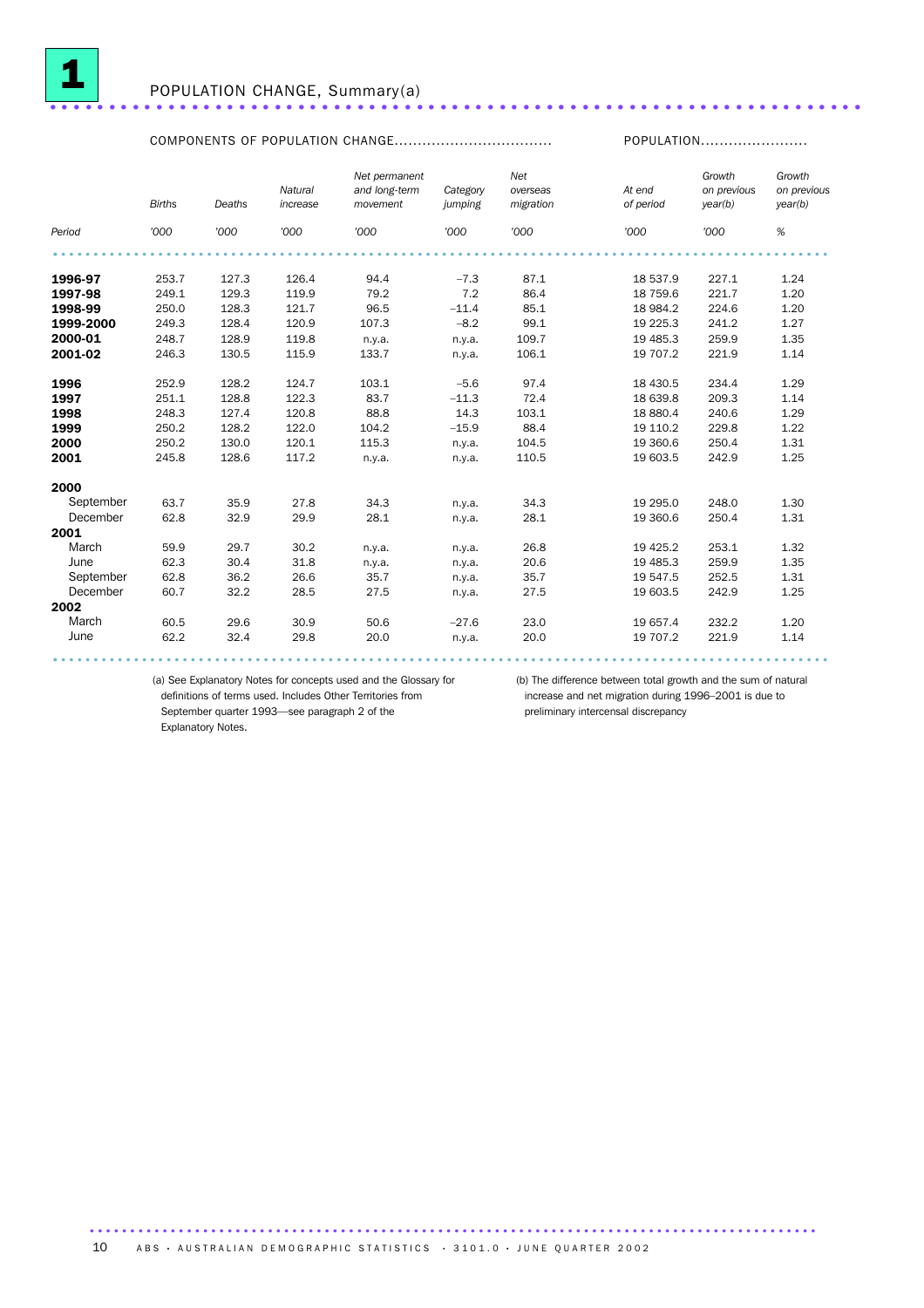

## POPULATION CHANGE, Components .....................................................................

|           | New<br>South<br>Wales | Victoria | Queensland | South<br>Australia | Western<br>Australia   | Tasmania | Northern<br>Territory | Australian<br>Capital<br>Territory | Australia(a) |
|-----------|-----------------------|----------|------------|--------------------|------------------------|----------|-----------------------|------------------------------------|--------------|
| Period    | no.                   | no.      | no.        | no.                | no.                    | no.      | no.                   | no.                                | no.          |
|           |                       |          |            |                    |                        |          |                       |                                    |              |
|           |                       |          |            |                    | NATURAL INCREASE       |          |                       |                                    |              |
| 1996-97   | 42 740                | 28 662   | 25 580     | 6951               | 14 158                 | 2 4 4 4  | 2 7 3 3               | 3 0 4 3                            | 126 362      |
| 1997-98   | 39 374                | 27 720   | 24 639     | 6 602              | 13 7 15                | 2 1 0 4  | 2825                  | 2834                               | 119850       |
| 1998-99   | 40 561                | 27 076   | 24 4 27    | 6 7 5 1            | 14 509                 | 2658     | 2 7 4 9               | 2932                               | 121 687      |
| 1999-2000 | 40 752                | 27 741   | 24 645     | 6 3 0 6            | 13829                  | 2 0 8 9  | 2 7 2 2               | 2 7 9 5                            | 120 918      |
| 2000-01   | 40 635                | 26 602   | 24 9 29    | 5 6 3 5            | 13 943                 | 2 3 6 8  | 2804                  | 2844                               | 119 794      |
| 2001-02   | 37 584                | 27 324   | 24 3 35    | 5887               | 13 0 30                | 2 1 3 9  | 2885                  | 2 6 4 3                            | 115 857      |
| 2000      |                       |          |            |                    |                        |          |                       |                                    |              |
| September | 9 1 9 1               | 6 2 3 0  | 6 150      | 1 1 2 1            | 3 3 0 8                | 451      | 637                   | 699                                | 27 794       |
| December  | 11 606                | 6 1 6 4  | 5 2 6 8    | 1 4 9 0            | 3 6 5 3                | 364      | 627                   | 738                                | 29 9 20      |
| 2001      |                       |          |            |                    |                        |          |                       |                                    |              |
| March     | 9 3 4 3               | 6739     | 6642       | 1740               | 3 3 5 2                | 807      | 834                   | 776                                | 30 239       |
| June      | 10 4 95               | 7 4 6 9  | 6869       | 1 2 8 4            | 3 6 3 0                | 746      | 706                   | 631                                | 31841        |
| September | 9031                  | 6 2 2 5  | 5614       | 1 2 4 4            | 3 0 4 9                | 186      | 685                   | 552                                | 26 594       |
| December  | 9788                  | 6447     | 5709       | 1 2 6 4            | 3 1 9 6                | 809      | 727                   | 578                                | 28 5 28      |
| 2002      |                       |          |            |                    |                        |          |                       |                                    |              |
| March     | 10 590                | 7 5 8 3  | 6530       | 1737               | 2 4 2 1                | 631      | 678                   | 759                                | 30 935       |
| June      | 8 1 7 5               | 7 0 6 9  | 6482       | 1642               | 4 3 6 4                | 513      | 795                   | 754                                | 29800        |
|           |                       |          |            |                    |                        |          |                       |                                    |              |
|           |                       |          |            |                    | NET OVERSEAS MIGRATION |          |                       |                                    |              |
| 1996-97   | 37 291                | 21 080   | 12 6 22    | 3 1 0 4            | 12 267                 | 252      | 541                   | $-76$                              | 87079        |
| 1997-98   | 34 899                | 20801    | 13800      | 3 3 9 0            | 12834                  | 84       | 644                   | $-90$                              | 86 354       |
| 1998-99   | 36 942                | 21 602   | 11 7 4 4   | 2 1 0 8            | 12 157                 | 114      | 955                   | $-481$                             | 85 120       |
| 1999-2000 | 40 630                | 24 752   | 16 276     | 3 4 5 3            | 12 947                 | 384      | 882                   | $-258$                             | 99 056       |
| 2000-01   | 46 062                | 27 645   | 16 4 19    | 3 602              | 14 841                 | 159      | 993                   | 8                                  | 109 729      |
| 2001-02   | 40 633                | 27 069   | 20 236     | 3 3 5 3            | 14 290                 | 260      | $-13$                 | 249                                | 106 055      |
| 2000      |                       |          |            |                    |                        |          |                       |                                    |              |
| September | 14 3 27               | 8974     | 4555       | 924                | 4930                   | 67       | 348                   | 170                                | 34 295       |
| December  | 11947                 | 6427     | 4517       | 1 6 6 0            | 2953                   | 286      | 266                   |                                    | 28 058       |
| 2001      |                       |          |            |                    |                        |          |                       |                                    |              |
| March     | 9869                  | 8 3 5 9  | 3815       | 655                | 4 0 8 7                | $-120$   | 128                   | $-23$                              | 26 770       |
| June      | 9919                  | 3885     | 3532       | 363                | 2871                   | $-74$    | 251                   | $-141$                             | 20 606       |
| September | 14 0 77               | 8895     | 6593       | 1 1 3 0            | 4 4 2 8                | 75       | 109                   | 349                                | 35 650       |
| December  | 10885                 | 6395     | 4725       | 1 1 8 5            | 4 1 8 5                | 273      | $-137$                | $-49$                              | 27 452       |
| 2002      |                       |          |            |                    |                        |          |                       |                                    |              |
| March     | 7 2 2 6               | 7804     | 4 3 5 8    | 537                | 3 2 0 6                | $-59$    | $-67$                 | $-45$                              | 22 959       |
| June      | 8 4 4 5               | 3975     | 4560       | 501                | 2 4 7 1                | $-29$    | 82                    | $-6$                               | 19 994       |
|           |                       |          |            |                    |                        |          |                       |                                    |              |

(a) Includes Other Territories from September 1993—see

paragraph 2 of the Explanatory Notes.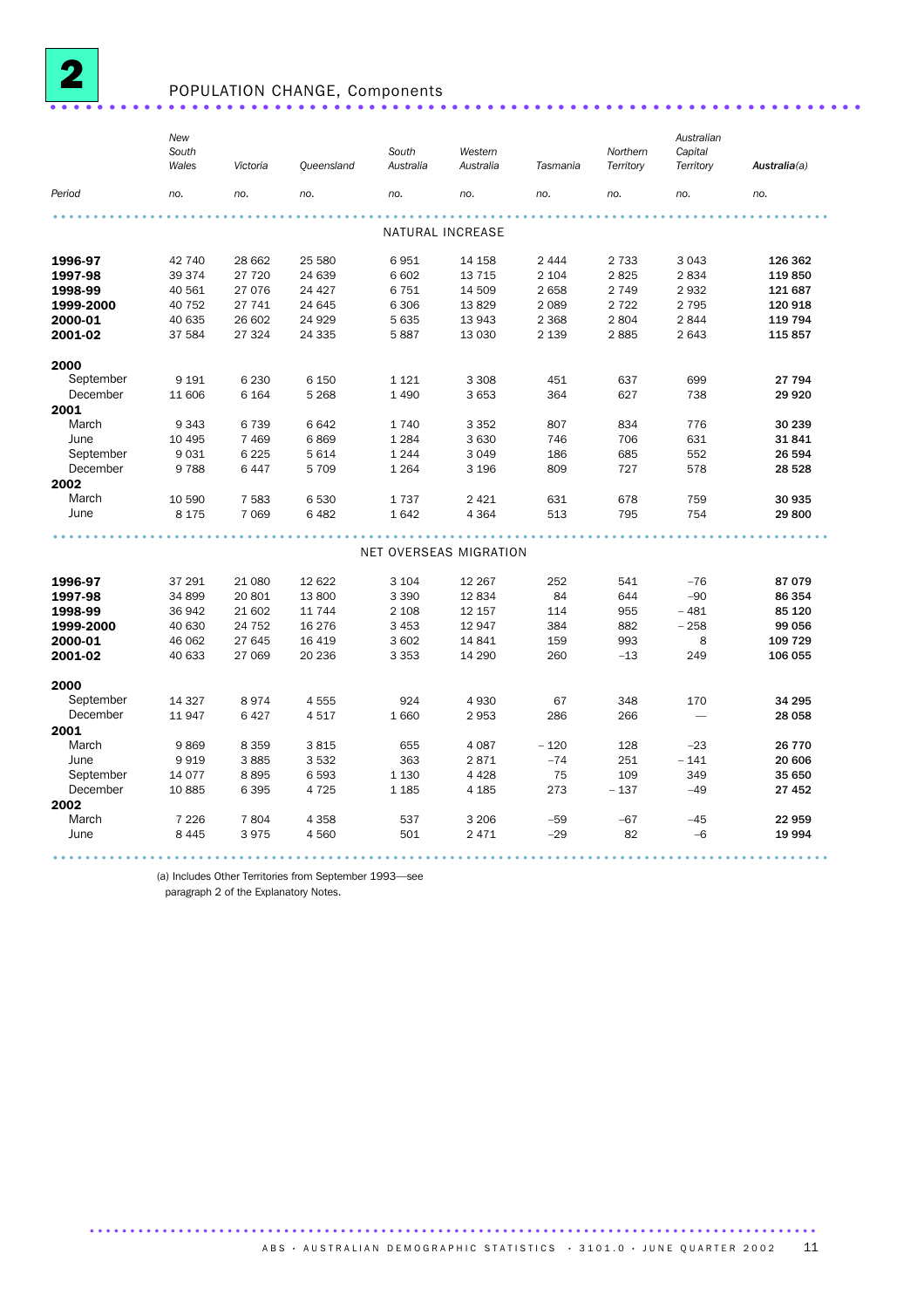

### POPULATION CHANGE, Components *continued* .....................................................................

|           | New<br>South<br>Wales | Victoria | <b>Queensland</b> | South<br>Australia       | Western<br>Australia       | Tasmania | Northern<br>Territory | Australian<br>Capital<br>Territory | Australia(a)           |
|-----------|-----------------------|----------|-------------------|--------------------------|----------------------------|----------|-----------------------|------------------------------------|------------------------|
| Period    | no.                   | no.      | no.               | no.                      | no.                        | no.      | no.                   | no.                                | no.                    |
|           |                       |          |                   |                          |                            |          |                       |                                    |                        |
|           |                       |          |                   | NET INTERSTATE MIGRATION |                            |          |                       |                                    |                        |
| 1996-97   | $-11975$              | $-4687$  | 20 179            | $-4628$                  | 6 1 8 9                    | $-3661$  | 1790                  | $-3207$                            |                        |
| 1997-98   | $-13542$              | 1 2 0 6  | 17 967            | $-3254$                  | 4 7 2 6                    | $-3966$  | $-439$                | $-2698$                            | $\ddot{\phantom{a}}$   |
| 1998-99   | $-14315$              | 3975     | 17 233            | $-2869$                  | 1775                       | $-3669$  | $-917$                | $-1213$                            | $\ddot{\phantom{a}}$   |
| 1999-2000 | $-15586$              | 6713     | 19 012            | $-4773$                  | $-684$                     | $-2972$  | $-871$                | $-839$                             | $\ddot{\phantom{a}}$   |
| 2000-01   | $-16737$              | 7925     | 19 654            | $-4234$                  | $-2711$                    | $-2559$  | $-1664$               | 326                                | $\epsilon$ .           |
| 2001-02   | $-23786$              | 6 2 3 9  | 29 0 28           | $-1854$                  | $-4174$                    | $-1691$  | $-2784$               | $-978$                             | $\ddot{\phantom{0}}$   |
| 2000      |                       |          |                   |                          |                            |          |                       |                                    |                        |
| September | $-3517$               | 1836     | 4573              | $-1030$                  | $-568$                     | $-742$   | $-390$                | $-162$                             | $\ddotsc$              |
| December  | $-4394$               | 1879     | 5 7 8 3           | $-1308$                  | $-755$                     | $-660$   | $-643$                | 98                                 | $\epsilon$ .           |
| 2001      |                       |          |                   |                          |                            |          |                       |                                    |                        |
| March     | $-4286$               | 2 6 6 1  | 4 2 1 0           | $-1264$                  | $-572$                     | $-497$   | $-391$                | 139                                | $\ddot{\phantom{0}}$   |
| June      | $-4540$               | 1549     | 5 0 8 8           | $-632$                   | $-816$                     | $-660$   | $-240$                | 251                                | $\ddot{\phantom{0}}$   |
| September | $-3772$               | 1609     | 5 1 0 3           | $-632$                   | $-759$                     | $-452$   | $-577$                | $-520$                             | $\ddot{\phantom{0}}$   |
| December  | $-6434$               | 1899     | 7 5 9 4           | $-171$                   | $-1408$                    | $-570$   | $-958$                | 48                                 | $\ddot{\phantom{1}}$ . |
| 2002      |                       |          |                   |                          |                            |          |                       |                                    |                        |
| March     | $-6309$               | 2 500    | 6 4 5 1           | $-529$                   | $-911$                     | $-300$   | $-865$                | $-37$                              | . .                    |
| June      | $-7271$               | 231      | 9880              | $-522$                   | $-1096$                    | $-369$   | $-384$                | $-469$                             | $\ddot{\phantom{0}}$   |
|           |                       |          |                   |                          |                            |          |                       |                                    |                        |
|           |                       |          |                   |                          | TOTAL POPULATION GROWTH(b) |          |                       |                                    |                        |
| 1996-97   | 81 493                | 42 274   | 58 498            | 7579                     | 31 382                     | $-617$   | 5543                  | 1 2 2 6                            | 227 148                |
| 1997-98   | 74 656                | 47 385   | 56 952            | 8 9 9 7                  | 30 189                     | $-1360$  | 3 4 9 6               | 1517                               | 221 718                |
| 1998-99   | 77 764                | 50 888   | 54 431            | 8 3 7 5                  | 27 586                     | $-446$   | 3 2 7 3               | 2 7 6 8                            | 224 577                |
| 1999-2000 | 81 535                | 58 332   | 61 701            | 7 5 9 8                  | 25 4 8 1                   | 63       | 3 2 4 6               | 3 2 2 8                            | 241 174                |
| 2000-01   | 89 1 28               | 63 629   | 64 849            | 8 0 5 2                  | 26 220                     | 848      | 2618                  | 4 6 9 0                            | 259 947                |
| 2001-02   | 54 431                | 60 632   | 73 599            | 7 3 8 6                  | 23 146                     | 708      | 88                    | 1914                               | 221912                 |
| 2000      |                       |          |                   |                          |                            |          |                       |                                    |                        |
| September | 24 780                | 17 401   | 16 236            | 1778                     | 7 7 0 9                    | $-4$     | 718                   | 1 0 9 3                            | 69 697                 |
| December  | 23 946                | 14 8 33  | 16 535            | 2 603                    | 5887                       | 209      | 368                   | 1 2 2 0                            | 65 590                 |
| 2001      |                       |          |                   |                          |                            |          |                       |                                    |                        |
| March     | 19 7 22               | 18 1 25  | 15 627            | 1894                     | 6900                       | 409      | 693                   | 1271                               | 64 613                 |
| June      | 20 680                | 13 2 70  | 16 451            | 1777                     | 5 7 2 4                    | 234      | 839                   | 1 1 0 6                            | 60 047                 |
| September | 19 336                | 16 7 29  | 17 310            | 1742                     | 6718                       | $-191$   | 217                   | 381                                | 62 244                 |
| December  | 14 239                | 14 741   | 18 0 28           | 2 2 7 8                  | 5973                       | 512      | $-368$                | 577                                | 55 980                 |
| 2002      |                       |          |                   |                          |                            |          |                       |                                    |                        |
| March     | 11 507                | 17887    | 17 339            | 1745                     | 4716                       | 272      | $-254$                | 677                                | 53 894                 |
| June      | 9 3 4 9               | 11 2 7 5 | 20 922            | 1621                     | 5739                       | 115      | 493                   | 279                                | 49 794                 |
|           |                       |          |                   |                          |                            |          |                       |                                    |                        |

(a) Includes Other Territories from September 1993—see (b) Differences between total growth and the sum of

natural increase and net migration during 1996–2001 are due to preliminary intercensal discrepancy.

paragraph 2 of the Explanatory Notes.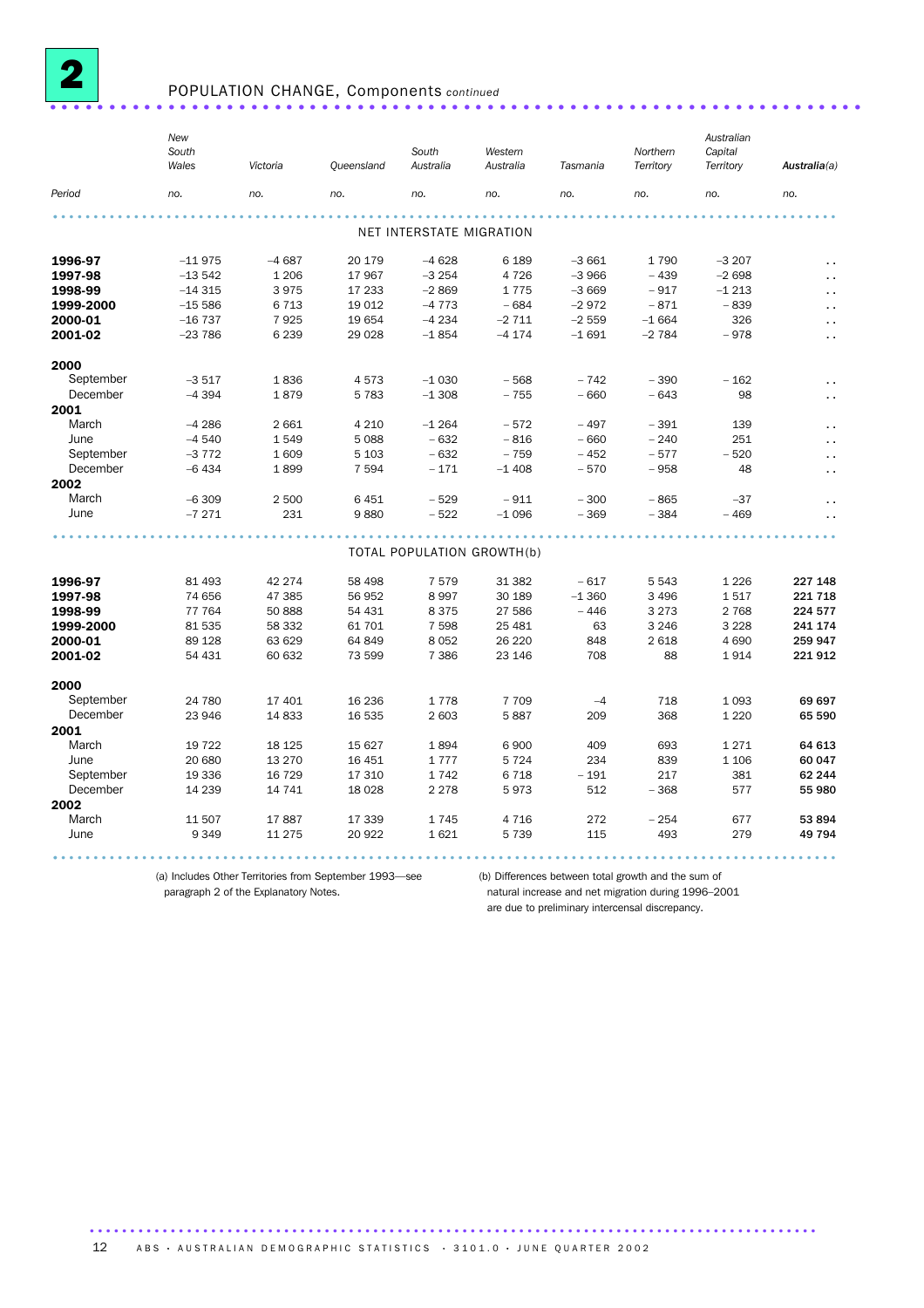

## <sup>3</sup> POPULATION CHANGE, Rates .....................................................................

|                             | New<br>South<br>Wales | Victoria | Queensland                                     | South<br>Australia | Western<br>Australia          | Tasmania | Northern<br>Territory                                       | Australian<br>Capital<br>Territory | Australia(a)         |  |  |
|-----------------------------|-----------------------|----------|------------------------------------------------|--------------------|-------------------------------|----------|-------------------------------------------------------------|------------------------------------|----------------------|--|--|
| Financial year              | %                     | %        | %                                              | %                  | %                             | %        | %                                                           | %                                  | %                    |  |  |
| NATURAL INCREASE RATE       |                       |          |                                                |                    |                               |          |                                                             |                                    |                      |  |  |
|                             |                       |          |                                                |                    |                               |          |                                                             |                                    |                      |  |  |
| 1996-97                     | 0.69                  | 0.63     | 0.77                                           | 0.47               | 0.80                          | 0.52     | 1.50                                                        | 0.99                               | 0.69                 |  |  |
| 1997-98                     | 0.63                  | 0.60     | 0.73                                           | 0.45               | 0.76                          | 0.44     | 1.51                                                        | 0.92                               | 0.65                 |  |  |
| 1998-99                     | 0.64                  | 0.58     | 0.71                                           | 0.45               | 0.79                          | 0.56     | 1.44                                                        | 0.94                               | 0.65                 |  |  |
| 1999-2000                   | 0.63                  | 0.59     | 0.70                                           | 0.42               | 0.75                          | 0.44     | 1.40                                                        | 0.89                               | 0.64                 |  |  |
| 2000-01                     | 0.62                  | 0.56     | 0.70                                           | 0.37               | 0.74                          | 0.50     | 1.42                                                        | 0.90                               | 0.62                 |  |  |
| 2001-02                     | 0.57                  | 0.57     | 0.67                                           | 0.39               | 0.68                          | 0.45     | 1.44                                                        | 0.82                               | 0.59                 |  |  |
| NET OVERSEAS MIGRATION RATE |                       |          |                                                |                    |                               |          |                                                             |                                    |                      |  |  |
|                             |                       |          |                                                |                    |                               |          |                                                             |                                    |                      |  |  |
| 1996-97                     | 0.60                  | 0.46     | 0.38                                           | 0.21               | 0.69                          | 0.05     | 0.30                                                        | $-0.02$                            | 0.48                 |  |  |
| 1997-98                     | 0.56                  | 0.45     | 0.41                                           | 0.23               | 0.71                          | 0.02     | 0.34                                                        | $-0.03$                            | 0.47                 |  |  |
| 1998-99                     | 0.58                  | 0.46     | 0.34                                           | 0.14               | 0.67                          | 0.02     | 0.50                                                        | $-0.15$                            | 0.45                 |  |  |
| 1999-2000                   | 0.63                  | 0.53     | 0.46                                           | 0.23               | 0.70                          | 0.08     | 0.45                                                        | $-0.08$                            | 0.52                 |  |  |
| 2000-01                     | 0.71                  | 0.58     | 0.46                                           | 0.24               | 0.79                          | 0.03     | 0.50                                                        |                                    | 0.57                 |  |  |
| 2001-02                     | 0.61                  | 0.56     | 0.56                                           | 0.22               | 0.75                          | 0.05     | $-0.01$                                                     | 0.08                               | 0.54                 |  |  |
|                             |                       |          |                                                |                    | NET INTERSTATE MIGRATION RATE |          |                                                             |                                    |                      |  |  |
|                             |                       |          |                                                |                    |                               |          |                                                             |                                    |                      |  |  |
| 1996-97                     | $-0.19$               | $-0.10$  | 0.60                                           | $-0.31$            | 0.35                          | $-0.77$  | 0.98                                                        | $-1.04$                            | $\ddot{\phantom{0}}$ |  |  |
| 1997-98                     | $-0.22$               | 0.03     | 0.53                                           | $-0.22$            | 0.26                          | $-0.84$  | $-0.23$                                                     | $-0.87$                            | $\ddot{\phantom{a}}$ |  |  |
| 1998-99                     | $-0.23$               | 0.09     | 0.50                                           | $-0.19$            | 0.10                          | $-0.78$  | $-0.48$                                                     | $-0.39$                            | $\ddot{\phantom{a}}$ |  |  |
| 1999-2000                   | $-0.24$               | 0.14     | 0.54                                           | $-0.32$            | $-0.04$                       | $-0.63$  | $-0.45$                                                     | $-0.27$                            | $\ddot{\phantom{a}}$ |  |  |
| 2000-01                     | $-0.26$               | 0.17     | 0.55                                           | $-0.28$            | $-0.14$                       | $-0.54$  | $-0.84$                                                     | 0.10                               | $\ddot{\phantom{a}}$ |  |  |
| 2001-02                     | $-0.36$               | 0.13     | 0.80                                           | $-0.12$            | $-0.22$                       | $-0.36$  | $-1.39$                                                     | $-0.30$                            |                      |  |  |
|                             |                       |          |                                                |                    | TOTAL POPULATION GROWTH(b)    |          |                                                             |                                    |                      |  |  |
| 1996-97                     | 1.31                  | 0.93     | 1.75                                           | 0.51               | 1.78                          | $-0.13$  | 3.05                                                        | 0.40                               | 1.24                 |  |  |
| 1997-98                     | 1.19                  | 1.03     | 1.68                                           | 0.61               | 1.68                          | $-0.29$  | 1.87                                                        | 0.49                               | 1.20                 |  |  |
| 1998-99                     | 1.22                  | 1.09     | 1.58                                           | 0.56               | 1.51                          | $-0.09$  | 1.71                                                        | 0.89                               | 1.20                 |  |  |
| 1999-2000                   | 1.27                  | 1.24     | 1.76                                           | 0.51               | 1.37                          | 0.01     | 1.67                                                        | 1.03                               | 1.27                 |  |  |
| 2000-01                     | 1.37                  | 1.34     | 1.82                                           | 0.53               | 1.39                          | 0.18     | 1.33                                                        | 1.48                               | 1.35                 |  |  |
| 2001-02                     | 0.82                  | 1.26     | 2.02                                           | 0.49               | 1.21                          | 0.15     | 0.04                                                        | 0.60                               | 1.14                 |  |  |
|                             |                       |          |                                                |                    |                               |          |                                                             |                                    |                      |  |  |
|                             |                       |          | (a) Includes Other Territories—see paragraph 2 |                    |                               |          | (b) Differences between total growth and the sum of natural |                                    |                      |  |  |

of the Explanatory Notes.

increase and net migration during 1996–2001 are due to preliminary intercensal discrepancy.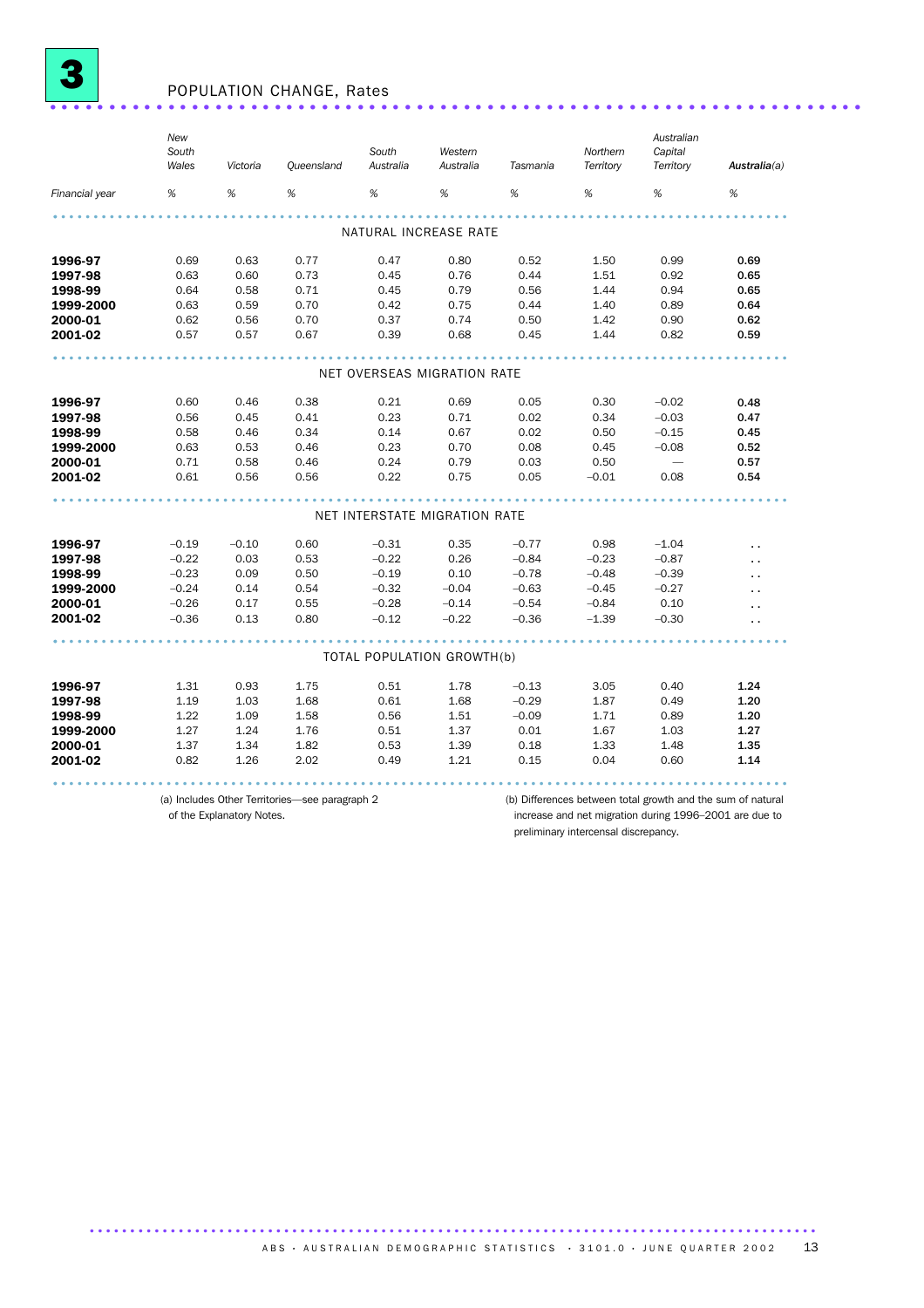

## ESTIMATED RESIDENT POPULATION, States and territories ..........................

|                        | New<br>South<br>Wales     | Victoria               | Queensland           | South<br>Australia | Western<br>Australia | Tasmania           | Northern<br>Territory | Australian<br>Capital<br>Territory | Australia(a)           |
|------------------------|---------------------------|------------------------|----------------------|--------------------|----------------------|--------------------|-----------------------|------------------------------------|------------------------|
| At end of period       | no.                       | no.                    | no.                  | no.                | no.                  | no.                | no.                   | no.                                | no.                    |
|                        |                           |                        |                      | MALES              |                      |                    |                       |                                    |                        |
|                        |                           |                        |                      |                    |                      |                    |                       |                                    |                        |
| 1996-1997              | 3 119 088                 | 2 270 246              | 1 699 603            | 732 893            | 902 703              | 233 962            | 98 389                | 153 356                            | 9 211 791              |
| 1997-1998              | 3 155 345                 | 2 291 340              | 1725 587             | 737 204            | 917 252              | 233 260            | 100 266               | 154 167                            | 9 3 1 5 9 1 0          |
| 1998-1999              | 3 193 219                 | 2 313 936              | 1750 508             | 741 173            | 930 495              | 232 987            | 101 906               | 155 248                            | 9 4 20 9 24            |
| 1999-2000<br>2000-2001 | 3 2 3 8 4 1               | 2 340 742              | 1778789<br>1807993   | 745 082            | 942 180              | 232 919            | 103 334               | 156 497                            | 9 534 823              |
| 2001-2002              | 3 278 636<br>3 305 994    | 2 371 049<br>2 402 143 | 1842314              | 749 150<br>753 066 | 954 243<br>965 476   | 233 167<br>233 369 | 104 321<br>104 456    | 158 623<br>159 453                 | 9658562<br>9767658     |
|                        |                           |                        |                      |                    |                      |                    |                       |                                    |                        |
| 1996                   | 3 101 080                 | 2 2 6 1 5 2 4          | 1686747              | 730 629            | 895 235              | 234 261            | 97 188                | 153 486                            | 9 161 754              |
| 1997                   | 3 135 665                 | 2 2 7 9 0 4 3          | 1 712 339            | 734 628            | 908 860              | 233 687            | 99 297                | 153 314                            | 9 258 349              |
| 1998                   | 3 176 019                 | 2 303 658              | 1738 189             | 739 317            | 924 347              | 233 275            | 101 049               | 154 545                            | 9371872                |
| 1999                   | 3 2 1 4 2 4 1             | 2 3 2 7 4 7 0          | 1764729              | 743 612            | 936 417              | 233 004            | 102 866               | 155 880                            | 9479673                |
| 2000                   | 3 258 349                 | 2 355 805              | 1793336              | 747 152            | 948 298              | 232 941            | 103 692               | 157 526                            | 9 598 516              |
| 2001                   | 3 295 457                 | 2 386 878              | 1824 304             | 751 116            | 960 321              | 233 268            | 104 384               | 159 017                            | 9 716 132              |
| 2000                   |                           |                        |                      |                    |                      |                    |                       |                                    |                        |
| September              | 3 246 596                 | 2 349 132              | 1786058              | 745 901            | 945 630              | 232 871            | 103 615               | 157 059                            | 9 568 289              |
| December               | 3 258 349                 | 2 355 805              | 1793336              | 747 152            | 948 298              | 232 941            | 103 692               | 157 526                            | 9 598 516              |
| 2001                   |                           |                        |                      |                    |                      |                    |                       |                                    |                        |
| March                  | 3 268 079                 | 2 3 6 4 8 9 0          | 1 800 411            | 748 166            | 951 626              | 233 098            | 103 981               | 158 174                            | 9 629 822              |
| June                   | 3 278 636                 | 2 371 049              | 1807993              | 749 150            | 954 243              | 233 167            | 104 321               | 158 623                            | 9658562                |
| September              | 3 288 7 20                | 2 379 712              | 1815842              | 750 047            | 957 363              | 233 090            | 104 525               | 158 810                            | 9 689 495              |
| December               | 3 295 457                 | 2 386 878              | 1824304              | 751 116            | 960 321              | 233 268            | 104 384               | 159 017                            | 9 716 132              |
| 2002<br>March          | 3 301 328                 | 2 396 379              | 1832386              | 752 126            | 962 593              | 233 384            | 104 219               | 159 405                            | 9 743 210              |
| June                   | 3 305 994                 | 2 402 143              | 1842314              | 753 066            | 965 476              | 233 369            | 104 456               | 159 453                            | 9767658                |
|                        |                           |                        |                      |                    |                      |                    |                       |                                    |                        |
|                        |                           |                        |                      | <b>FEMALES</b>     |                      |                    |                       |                                    |                        |
| 1996-1997              | 3 167 133                 | 2 3 3 2 1 8 3          | 1697585              | 748 939            | 893 935              | 239 864            | 88 997                | 156 121                            | 9326071                |
| 1997-1998              | 3 205 532                 | 2 3 5 8 4 7 4          | 1728 553             | 753 625            | 909 575              | 239 206            | 90 616                | 156 827                            | 9 443 670              |
| 1998-1999              | 3 245 422                 | 2 386 766              | 1758063              | 758 031            | 923 918              | 239 033            | 92 249                | 158 514                            | 9 563 233              |
| 1999-2000              | 3 286 335                 | 2 418 292              | 1791483              | 761 720            | 937 714              | 239 164            | 94 067                | 160 493                            | 9 690 508              |
| 2000-2001              | 3 330 668                 | 2 451 614              | 1827128              | 765 704            | 951871               | 239 764            | 95 698                | 163 057                            | 9826716                |
| 2001-2002              | 3 3 5 7 7 4 1             | 2 481 152              | 1866406              | 769 174            | 963 784              | 240 270            | 95 651                | 164 141                            | 9 939 532              |
|                        |                           |                        |                      |                    |                      |                    |                       |                                    |                        |
| 1996                   | 3 147 590                 | 2 320 533              | 1 682 467            | 747 033            | 886 013              | 240 154            | 87 628                | 155 939                            | 9 268 714              |
| 1997                   | 3 185 221                 | 2 344 412              | 1 7 1 3 1 6 4        | 751 084            | 900 957<br>917 626   | 239 488<br>239 267 | 89 741                | 156 098                            | 9 381 438              |
| 1998<br>1999           | 3 2 2 7 1 6 5             | 2 374 419              | 1743528<br>1775 030  | 756 190            |                      |                    | 91 4 92               | 157 549                            | 9 508 480              |
| 2000                   | 3 267 119<br>3 3 10 5 5 3 | 2 403 392<br>2 435 463 | 1809707              | 760 674<br>764 031 | 931 289<br>945 192   | 239 292<br>239 347 | 93 131<br>94 795      | 159 341<br>161 777                 | 9 630 508<br>9 762 102 |
| 2001                   | 3 347 422                 | 2 467 255              | 1846 155             | 767 758            | 958 484              | 239 984            | 95 4 84               | 163 621                            | 9887370                |
|                        |                           |                        |                      |                    |                      |                    |                       |                                    |                        |
| 2000                   |                           |                        |                      |                    |                      |                    |                       |                                    |                        |
| September<br>December  | 3 298 360                 | 2 427 303<br>2 435 463 | 1 800 450<br>1809707 | 762 679<br>764 031 | 941 973<br>945 192   | 239 208<br>239 347 | 94 504<br>94 795      | 161 024<br>161 777                 | 9726739                |
| 2001                   | 3 3 1 0 5 5 3             |                        |                      |                    |                      |                    |                       |                                    | 9762102                |
| March                  | 3 3 2 0 5 4 5             | 2 444 503              | 1818259              | 764 911            | 948 764              | 239 599            | 95 199                | 162 400                            | 9795409                |
| June                   | 3 330 668                 | 2 451 614              | 1827128              | 765 704            | 951871               | 239 764            | 95 698                | 163 057                            | 9826716                |
| September              | 3 339 920                 | 2 459 680              | 1836589              | 766 549            | 955 469              | 239 650            | 95 711                | 163 251                            | 9858027                |
| December               | 3 347 422                 | 2 467 255              | 1846 155             | 767 758            | 958 484              | 239 984            | 95 484                | 163 621                            | 9887370                |
| 2002                   |                           |                        |                      |                    |                      |                    |                       |                                    |                        |
| March                  | 3 3 5 3 0 5 8             | 2 475 641              | 1855412              | 768 493            | 960 928              | 240 140            | 95 395                | 163 910                            | 9914186                |
| June                   | 3 3 5 7 7 4 1             | 2 481 152              | 1866406              | 769 174            | 963 784              | 240 270            | 95 651                | 164 141                            | 9 939 532              |
|                        |                           |                        |                      |                    |                      |                    |                       |                                    |                        |

(a) Includes Other Territories from September 1993—see

paragraph 2 of the Explanatory Notes.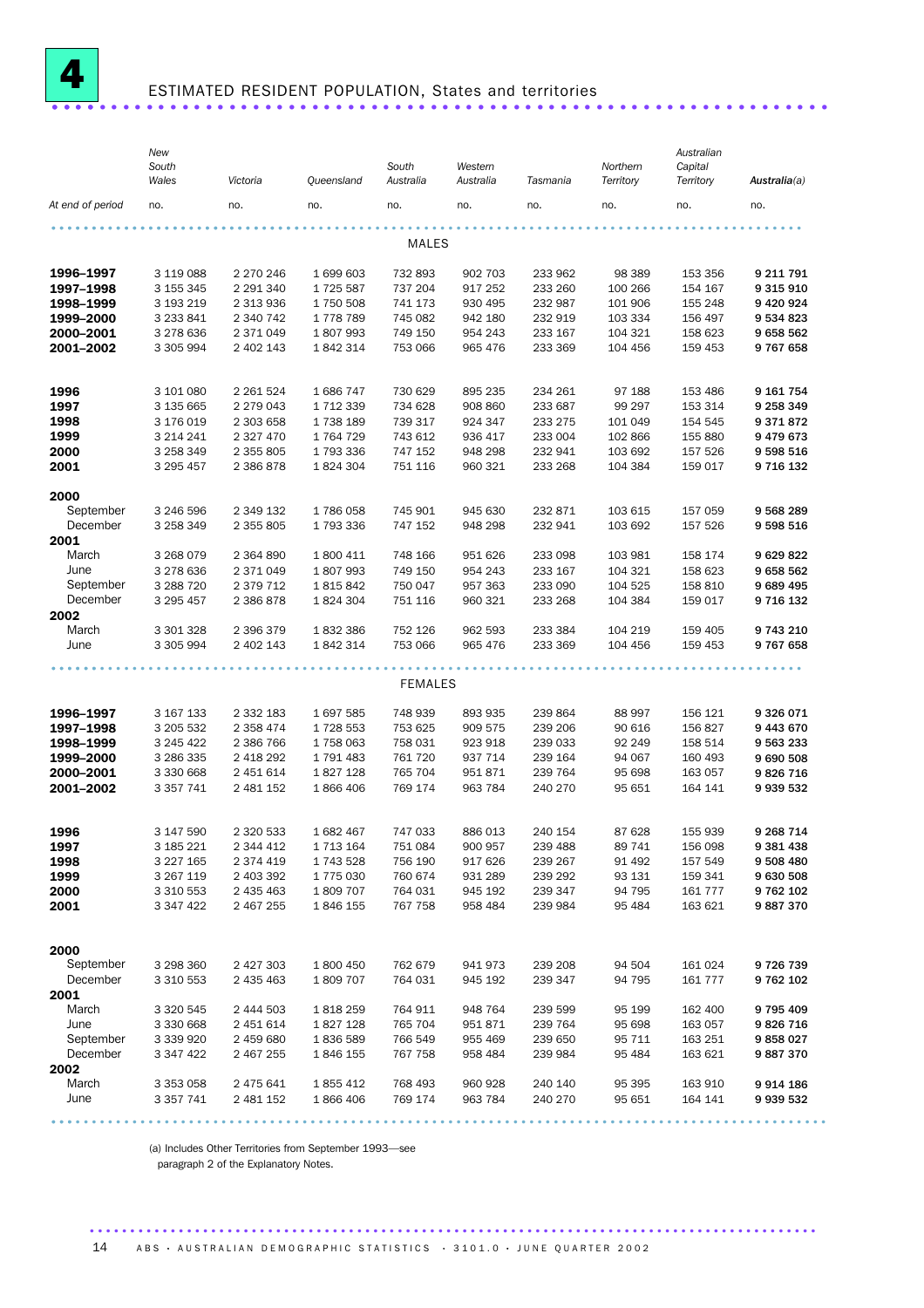

# ESTIMATED RESIDENT POPULATION, States and territories *continued* .................................................................. ....

|      |                  | New<br>South<br>Wales | Victoria      | Queensland    | South<br>Australia | Western<br>Australia | Tasmania | Northern<br>Territory | Australian<br>Capital<br>Territory | Australia(a) |
|------|------------------|-----------------------|---------------|---------------|--------------------|----------------------|----------|-----------------------|------------------------------------|--------------|
|      | At end of period | no.                   | no.           | no.           | no.                | no.                  | no.      | no.                   | no.                                | no.          |
|      |                  |                       |               |               |                    |                      |          |                       |                                    |              |
|      |                  |                       |               |               | <b>PERSONS</b>     |                      |          |                       |                                    |              |
|      | 1996-1997        | 6 286 221             | 4 602 429     | 3 397 188     | 1481832            | 1796638              | 473826   | 187 386               | 309 477                            | 18 537 862   |
|      | 1997-1998        | 6 360 877             | 4 649 814     | 3 454 140     | 1 490 829          | 1826827              | 472 466  | 190 882               | 310 994                            | 18 759 580   |
|      | 1998-1999        | 6 438 641             | 4 700 702     | 3 508 571     | 1 499 204          | 1854413              | 472 020  | 194 155               | 313 762                            | 18 984 157   |
|      | 1999-2000        | 6 520 176             | 4 759 034     | 3 570 272     | 1506802            | 1879894              | 472 083  | 197 401               | 316 990                            | 19 225 331   |
|      | 2000-2001        | 6 609 304             | 4 822 663     | 3 635 121     | 1514854            | 1 906 114            | 472931   | 200 019               | 321 680                            | 19 485 278   |
|      | 2001-2002        | 6 663 735             | 4 883 295     | 3 708 720     | 1 522 240          | 1929 260             | 473 639  | 200 107               | 323 594                            | 19 707 190   |
| 1996 |                  | 6 248 670             | 4 582 057     | 3 3 6 9 2 1 4 | 1 477 662          | 1781248              | 474 415  | 184 816               | 309 425                            | 18 430 468   |
| 1997 |                  | 6 320 886             | 4 623 455     | 3 425 503     | 1 485 712          | 1809817              | 473 175  | 189 038               | 309 412                            | 18 639 787   |
| 1998 |                  | 6 403 184             | 4678077       | 3 481 717     | 1 495 507          | 1841973              | 472 542  | 192 541               | 312 094                            | 18 880 352   |
| 1999 |                  | 6 481 360             | 4 730 862     | 3 539 759     | 1504286            | 1867706              | 472 296  | 195 997               | 315 221                            | 19 110 181   |
| 2000 |                  | 6 5 68 9 02           | 4 791 268     | 3 603 043     | 1511183            | 1893490              | 472 288  | 198 487               | 319 303                            | 19 360 618   |
| 2001 |                  | 6642879               | 4 8 5 4 1 3 3 | 3 670 459     | 1518874            | 1918805              | 473 252  | 199 868               | 322 638                            | 19 603 502   |
| 2000 |                  |                       |               |               |                    |                      |          |                       |                                    |              |
|      | September        | 6544956               | 4 7 7 6 4 3 5 | 3 586 508     | 1 508 580          | 1887603              | 472079   | 198 119               | 318 083                            | 19 295 028   |
|      | December         | 6 5 68 9 02           | 4791268       | 3 603 043     | 1511183            | 1893490              | 472 288  | 198 487               | 319 303                            | 19 360 618   |
| 2001 |                  |                       |               |               |                    |                      |          |                       |                                    |              |
|      | March            | 6588624               | 4809393       | 3 618 670     | 1513077            | 1900390              | 472 697  | 199 180               | 320 574                            | 19 425 231   |
|      | June             | 6 609 304             | 4822663       | 3 635 121     | 1514854            | 1906 114             | 472931   | 200 019               | 321 680                            | 19 485 278   |
|      | September        | 6 628 640             | 4 839 392     | 3 652 431     | 1516596            | 1912832              | 472 740  | 200 236               | 322 061                            | 19 547 522   |
|      | December         | 6642879               | 4 8 5 4 1 3 3 | 3 670 459     | 1518874            | 1918805              | 473 252  | 199 868               | 322 638                            | 19 603 502   |
| 2002 |                  |                       |               |               |                    |                      |          |                       |                                    |              |
|      | March            | 6654386               | 4 872 020     | 3 687 798     | 1520619            | 1923 521             | 473 524  | 199 614               | 323 315                            | 19 657 396   |
|      | June             | 6 663 735             | 4883295       | 3 708 720     | 1 522 240          | 1929 260             | 473 639  | 200 107               | 323 594                            | 19 707 190   |
|      |                  |                       |               |               |                    |                      |          |                       |                                    |              |

................................................................................................ ............................

(a) Includes Other Territories from September 1993—see

paragraph 2 of the Explanatory Notes.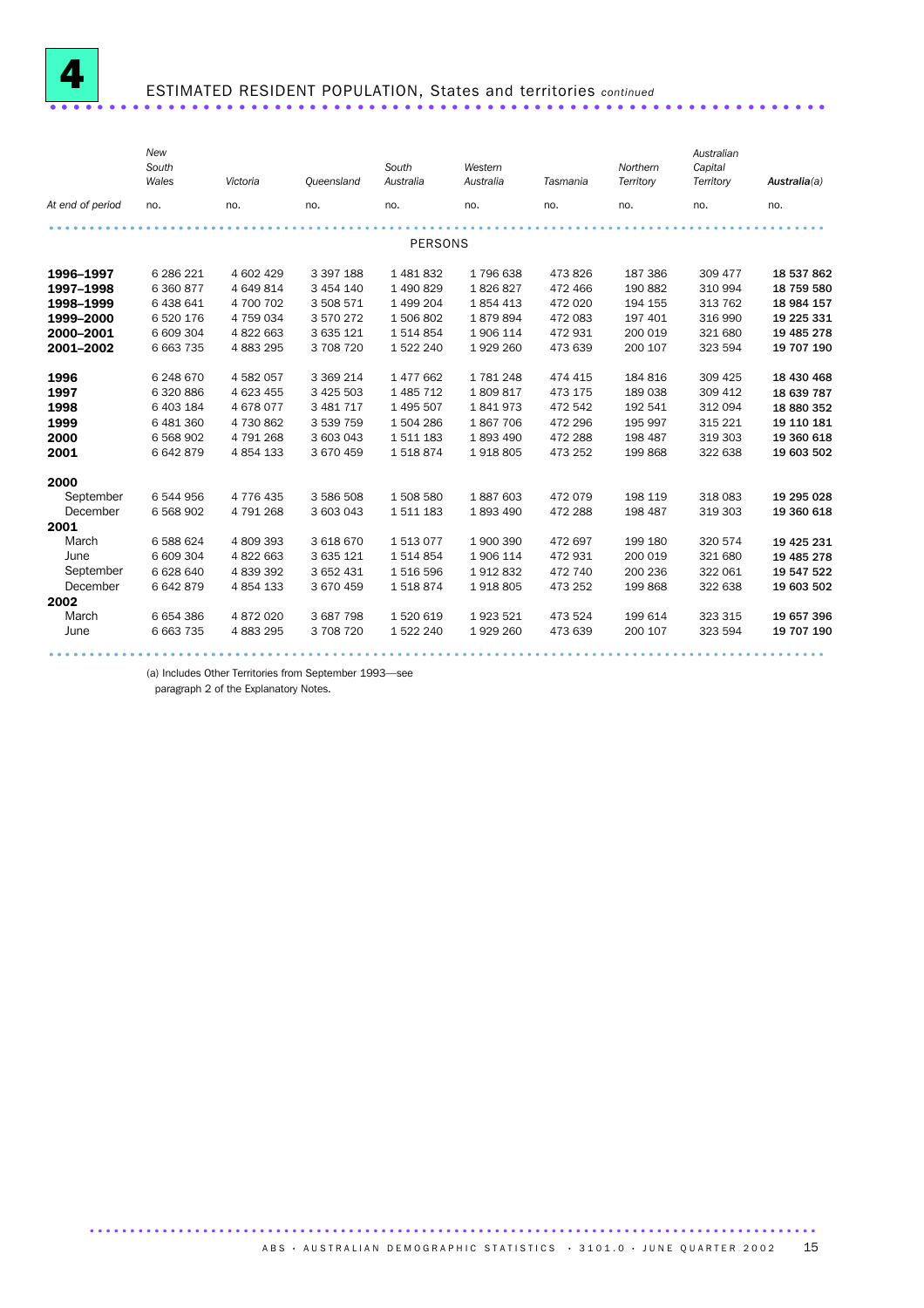## ESTIMATED RESIDENT POPULATION, Major population centres(a)—at 30 June .................................................................. ....

|                           | 1997             | 1998             | 1999                               | 2000             | 2001              | 2002             |
|---------------------------|------------------|------------------|------------------------------------|------------------|-------------------|------------------|
|                           | no.              | no.              | no.                                | no.              | no.               | no.              |
|                           |                  |                  | CAPITAL CITY STATISTICAL DIVISIONS |                  |                   |                  |
|                           |                  |                  |                                    |                  |                   |                  |
| Sydney                    | 3 935 330        | 3 985 142        | 4 039 916                          | 4 094 319        | 4 154 722         | n.y.a.           |
| Melbourne                 | 3 3 1 4 1 4 2    | 3 3 5 2 4 5 4    | 3 392 431                          | 3 438 765        | 3 488 750         | n.y.a.           |
| <b>Brisbane</b>           | 1544978          | 1570939          | 1595586                            | 1 623 352        | 1 653 365         | n.y.a.           |
| Adelaide                  | 1 084 306        | 1 0 9 1 5 6 5    | 1 098 109                          | 1 103 950        | 1 110 547         | n.y.a.           |
| Perth                     | 1 317 567        | 1 338 209        | 1 359 058                          | 1 377 262        | 1 397 048         | n.y.a.           |
| Hobart                    | 196 077          | 196 143          | 196 290                            | 196 794          | 197 816           | n.y.a.           |
| Darwin                    | 99 164           | 101 745          | 103896                             | 106 209          | 108 191           | n.y.a.           |
| Canberra                  | 309 136          | 310 647          | 313 406                            | 316 627          | 321 307           | n.y.a.           |
|                           |                  |                  |                                    |                  |                   |                  |
|                           |                  |                  | <b>OTHER</b>                       |                  |                   |                  |
| Newcastle (b)             | 469 904          | 475 886          | 481 359                            | 488 020          | 494 355           | n.y.a.           |
| Gold Coast-Tweed (b)      | 368 952          | 382 217          | 395 691                            | 411 458          | 426 435           | n.y.a.           |
| Canberra-Queanbeyan (b)   | 347 202          | 349 484          | 353 198                            | 357 812          | 364 403           | n.y.a.           |
| Wollongong (b)            | 258 813          | 261 510          | 264 314                            | 267 694          | 271 145           | n.y.a.           |
| Sunshine Coast (b)        | 162 499          | 168 631          | 174 131                            | 180 054          | 185 729           | n.y.a.           |
| Geelong (b)               | 153 011          | 153 961          | 156 036                            | 158 061          | 160 058           | n.y.a.           |
| Townsville (b)            | 123 688          | 125 531          | 128 283                            | 131 628          | 134 572           | n.y.a.           |
| Cairns (b)                | 108 689          | 110 416          | 111 668                            | 112 864          | 113 435           | n.y.a.           |
| Launceston (b)            | 98 708           | 98 407           | 98 422                             | 98 562           | 98 820            | n.y.a.           |
| Albury-Wodonga (b)        | 93 649           | 94 469           | 95 352                             | 96 504           | 97 883            | n.y.a.           |
| Toowoomba City (c)        | 86 895           | 87 500           | 88 007                             | 88 892           | 89 928            | n.y.a.           |
| Ballarat (b)              | 79 780           | 80 594           | 81 552                             | 82 771           | 83 753            | n.y.a.           |
| Bendigo (b)               | 75 232           | 76 224           | 77 188                             | 78 363           | 79 682            | n.y.a.           |
| Burnie-Devonport (b)      | 78 846           | 78 394           | 77978                              | 77 759           | 77 554            | n.y.a.           |
| Bathurst-Orange (b)       | 72 296           | 73 353           | 74 164                             | 74 931           | 75 963            | n.y.a.           |
| La Trobe Valley (b)       | 75869            | 75 938           | 75 632                             | 75 254           | 75 275            | n.y.a.           |
| Hastings (d)              | 58 540           | 60 501           | 62 047                             | 64 119           | 65 481            | n.y.a.           |
| Mackay (b)                | 61 770           | 62 292           | 63 011                             | 63863            | 64 775            | n.y.a.           |
| Rockhampton (b)           | 64 321           | 64 217           | 63 995                             | 63 640           | 63 427            | n.y.a.           |
| Coffs Harbour (d)         | 58 436           | 59 486           | 60 040                             | 61 101           | 61 770            | n.y.a.           |
| Bundaberg (b)             | 54 745           | 55 212           | 55 685                             | 56 321           | 56 923            | n.y.a.           |
| Wagga Wagga (d)           | 56 430           | 56 888           | 56 905                             | 56 744           | 56 729            | n.y.a.           |
| Mildura (b)               | 41827            | 42 665           | 43 4 44                            | 44 210           | 45 018            | n.y.a.           |
| Shepparton (b)            | 41 613           | 42 203           | 42836                              | 44 013           | 44 850            | n.y.a.           |
| Greater Taree (d)         | 43 616           | 43 890           | 44 309                             | 44 482           | 44 849            | n.y.a.           |
| Lismore (d)               | 43 541           | 43 430           | 43 362                             | 43 268           | 43 231            | n.y.a.           |
| Gladstone (b)             | 37 781           | 38 166           | 38 382                             | 38 706           | 39 195            | n.y.a.           |
| Dubbo (d)<br>Tamworth (d) | 36863            | 37 295<br>35 744 | 37809<br>36 438                    | 38 401           | 38 782            | n.y.a.           |
| Kalgoorlie/Boulder (d)    | 35 449<br>29 999 | 30 388           | 30 440                             | 36 579<br>30 108 | 36 733<br>29 7 35 | n.y.a.<br>n.y.a. |
|                           |                  |                  |                                    |                  |                   |                  |

(a) Based on 2001 Census and 2001 Statistical Local Area boundaries.

(b) Statistical District boundaries.

(d) Local Government Area.

..........................................................................................

(c) Statistical Subdivision.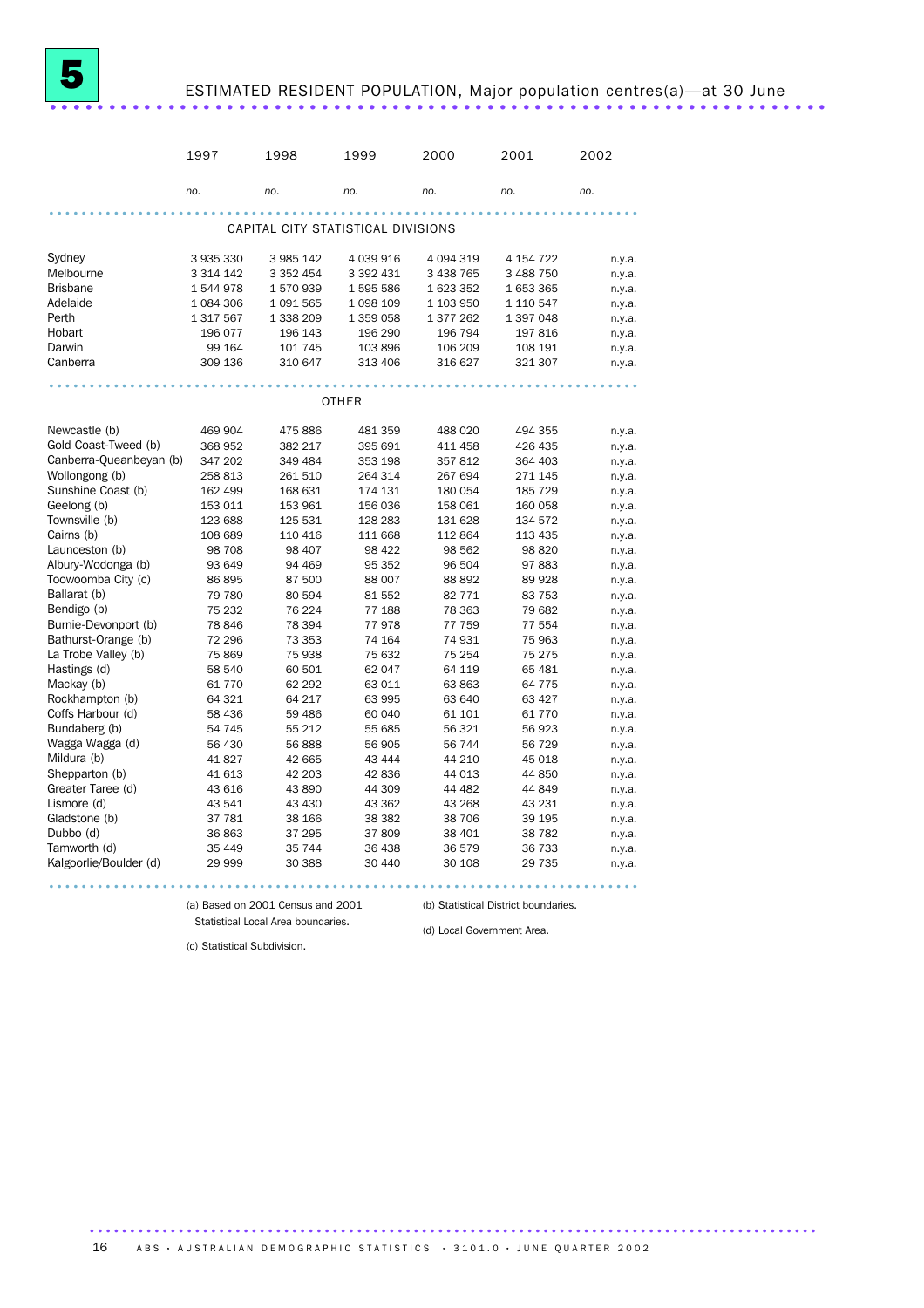

## ESTIMATED RESIDENT POPULATION, Age groups—at 30 June 2002 .....................................................................

| Age group (years) | New<br>South<br>Wales | Victoria  | Queensland | South<br>Australia | Western<br>Australia | Tasmania | Northern<br>Territory | Australian<br>Capital<br>Territory | Australia(a)  |
|-------------------|-----------------------|-----------|------------|--------------------|----------------------|----------|-----------------------|------------------------------------|---------------|
|                   |                       |           |            | <b>MALES</b>       |                      |          |                       |                                    |               |
| $0 - 4$           | 222 463               | 157 856   | 127 777    | 46 573             | 64 480               | 15 898   | 9 0 4 7               | 10 523                             | 654 728       |
| $5-9$             | 232 016               | 167 625   | 136 322    | 50 539             | 69 188               | 17 036   | 8869                  | 11 174                             | 692 907       |
| 10-14             | 234 063               | 167 974   | 137 069    | 51851              | 71 656               | 17 4 28  | 8518                  | 11 527                             | 700 217       |
| 15-19             | 234 810               | 170 851   | 137 206    | 53 649             | 73 652               | 17 443   | 7 7 5 4               | 12 764                             | 708 220       |
| 20-24             | 225 625               | 170 306   | 128 743    | 50 0 24            | 69 414               | 14 5 20  | 8 4 6 6               | 13 762                             | 680 931       |
| 25-29             | 233 468               | 172 097   | 126 919    | 49 447             | 67 335               | 13 4 22  | 9 2 3 4               | 12 841                             | 684 839       |
| 30-34             | 251 372               | 188 604   | 136 273    | 55 436             | 74 428               | 15 578   | 9 4 8 4               | 12 8 35                            | 744 118       |
| 35-39             | 250 090               | 182 328   | 134 211    | 56 146             | 73 411               | 16 054   | 8911                  | 12 112                             | 733 378       |
| 40-44             | 254 224               | 184 232   | 139 264    | 58 364             | 75 116               | 18 111   | 8 2 4 1               | 12 172                             | 749837        |
| 45-49             | 230 906               | 167 666   | 127 675    | 53 860             | 69 780               | 16 946   | 7 1 1 6               | 11 452                             | 685 524       |
| 50-54             | 218 512               | 157 083   | 124 432    | 51 722             | 66 143               | 16 268   | 6 6 1 1               | 11 089                             | 651 980       |
| 55-59             | 186 198               | 132 064   | 106 124    | 43 981             | 53 351               | 14 0 70  | 4 7 5 8               | 8 7 1 9                            | 549 332       |
| 60-64             | 144 764               | 104 288   | 81 413     | 33 891             | 40 596               | 11 361   | 3 2 7 7               | 5934                               | 425 583       |
| 65-69             | 118 841               | 85 214    | 63 210     | 28 4 64            | 31 25 2              | 9 0 9 0  | 1762                  | 4 1 6 6                            | 342 032       |
| 70-74             | 106 842               | 76 825    | 54 110     | 26 409             | 26 874               | 8 0 7 5  | 1 2 0 4               | 3 4 3 3                            | 303 783       |
| 75-79             | 82 526                | 59 575    | 41 30 5    | 21 538             | 20 123               | 6 2 1 9  | 683                   | 2622                               | 234 596       |
| 80-84             | 49 017                | 34 696    | 24 683     | 12 918             | 11 188               | 3 5 0 8  | 276                   | 1513                               | 137 808       |
| 85 and over       | 30 257                | 22 859    | 15 578     | 8 2 5 4            | 7489                 | 2 3 4 2  | 245                   | 815                                | 87845         |
|                   |                       |           |            |                    |                      |          |                       |                                    |               |
| All ages          | 3 305 994             | 2 402 143 | 1842314    | 753 066            | 965 476              | 233 369  | 104 456               | 159 453                            | 9767658       |
|                   |                       |           |            | <b>FEMALES</b>     |                      |          |                       |                                    |               |
|                   |                       |           |            |                    |                      |          |                       |                                    |               |
| $0 - 4$           | 211 069               | 150 496   | 120 812    | 44 590             | 61 444               | 15 018   | 8 4 6 9               | 10 305                             | 622 299       |
| $5-9$             | 220 229               | 158 932   | 128 520    | 47 991             | 65 336               | 16 0 27  | 8 3 2 1               | 10 656                             | 656 148       |
| 10-14             | 222 710               | 161 053   | 130 487    | 48 7 5 9           | 68 081               | 16 649   | 7 7 9 7               | 11 127                             | 666 801       |
| 15-19             | 222 865               | 164 406   | 130 594    | 50 926             | 69 631               | 16 674   | 7 2 8 6               | 12 038                             | 674 492       |
| 20-24             | 218 357               | 167 539   | 127 221    | 47 394             | 66 158               | 14 165   | 7 637                 | 13 667                             | 662 198       |
| 25-29             | 234 806               | 173 756   | 130 009    | 47 477             | 66 089               | 13 987   | 8748                  | 12 8 20                            | 687 776       |
| 30-34             | 256 171               | 196 479   | 141 672    | 54 358             | 73 708               | 16 40 5  | 9 3 2 6               | 13 265                             | 761 469       |
| 35-39             | 249 926               | 188 221   | 140 197    | 55 797             | 73 946               | 17 091   | 8 1 8 0               | 12 630                             | 746 115       |
| 40-44             | 256 089               | 188 537   | 143 883    | 59 0 20            | 75 623               | 18 662   | 7647                  | 12 988                             | 762 558       |
| 45-49             | 232 061               | 172 816   | 130 618    | 54 892             | 70 716               | 17 352   | 6657                  | 12 3 34                            | 697 562       |
| 50-54             | 216 101               | 161 052   | 123 077    | 52 680             | 64 196               | 16 186   | 5 7 3 4               | 11 700                             | 650 790       |
| 55-59             | 182 026               | 133 120   | 102 759    | 44 393             | 50 230               | 13 8 86  | 3 7 1 3               | 8 7 9 1                            | 538 961       |
| 60-64             | 144 949               | 106 226   | 78 487     | 34 781             | 39 619               | 11 261   | 2 3 8 5               | 5970                               | 423 722       |
| 65-69             | 124 069               | 91 216    | 62 790     | 30 132             | 32 305               | 9 4 6 3  | 1 3 9 4               | 4 4 6 9                            | 355 859       |
| 70-74             | 117 550               | 85 316    | 57 281     | 29 441             | 28 4 4 5             | 8765     | 978                   | 3721                               | 331 507       |
| 75-79             | 104 548               | 77 081    | 49 625     | 27 754             | 24 187               | 7 7 0 9  | 634                   | 3 4 0 5                            | 294 944       |
| 80-84             | 75 949                | 54 409    | 36 241     | 20 251             | 17 325               | 5768     | 421                   | 2 3 0 8                            | 212 675       |
| 85 and over       | 68 266                | 50 497    | 32 133     | 18 538             | 16 745               | 5 2 0 2  | 324                   | 1947                               | 193 656       |
| All ages          | 3 3 5 7 7 4 1         | 2 481 152 | 1866406    | 769 174            | 963 784              | 240 270  | 95 651                | 164 141                            | 9 9 3 5 5 3 2 |

(a) Includes Other Territories—see paragraph 2

of the Explanatory Notes.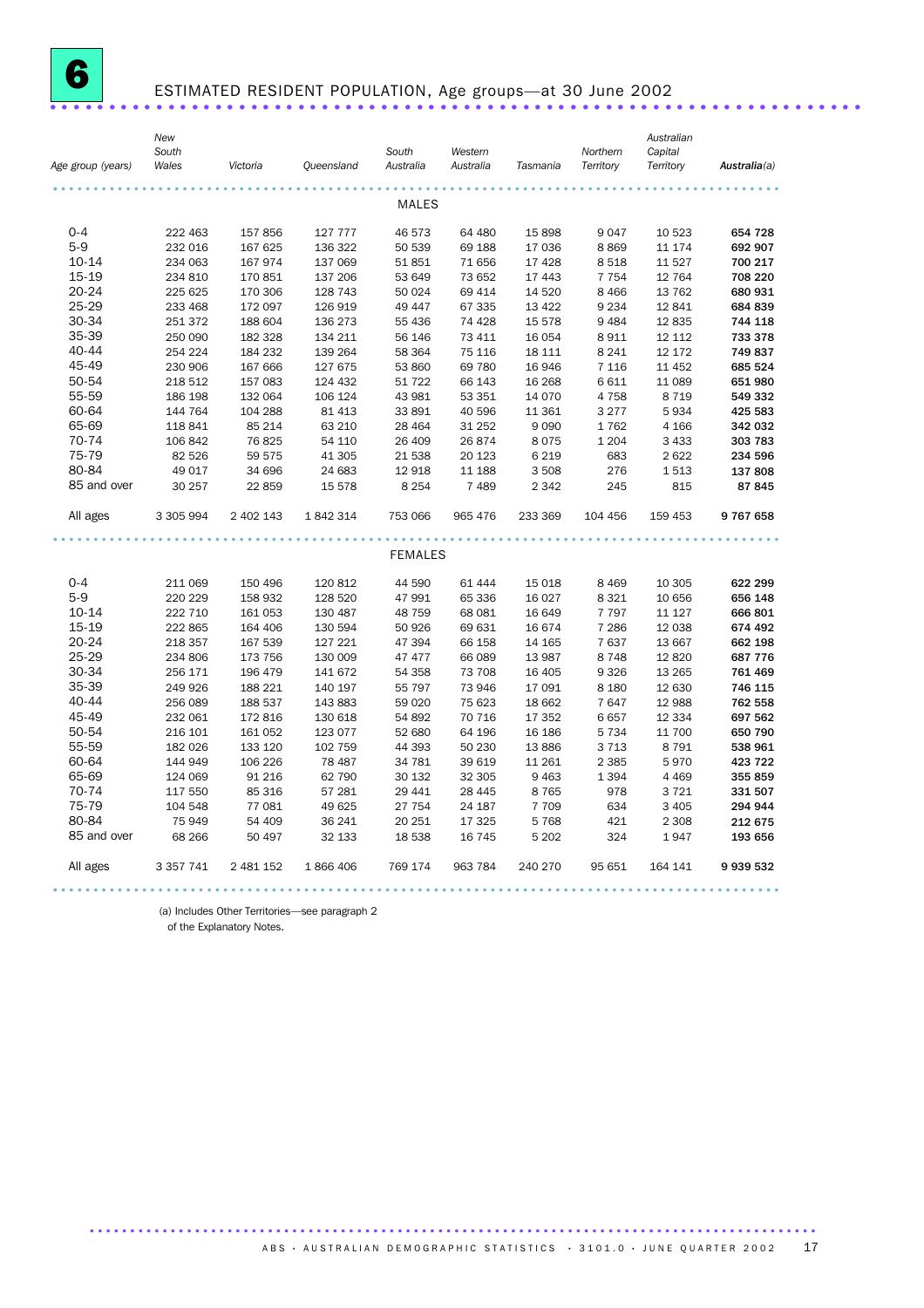

# ESTIMATED RESIDENT POPULATION, Age groups—at 30 June 2002 *continued* .....................................................................

| Age group (years) | New<br>South<br>Wales | Victoria  | Queensland | South<br>Australia | Western<br>Australia | Tasmania | Northern<br>Territory | Australian<br>Capital<br>Territory | Australia(a) |
|-------------------|-----------------------|-----------|------------|--------------------|----------------------|----------|-----------------------|------------------------------------|--------------|
|                   |                       |           |            | <b>PERSONS</b>     |                      |          |                       |                                    |              |
|                   |                       |           |            |                    |                      |          |                       |                                    |              |
| $0 - 4$           | 433 532               | 308 352   | 248 589    | 91 163             | 125 924              | 30 916   | 17516                 | 20828                              | 1 277 0 27   |
| $5-9$             | 452 245               | 326 557   | 264 842    | 98 530             | 134 524              | 33 063   | 17 190                | 21830                              | 1 349 055    |
| 10-14             | 456 773               | 329 027   | 267 556    | 100 610            | 139 737              | 34 077   | 16 3 15               | 22 654                             | 1 367 018    |
| 15-19             | 457 675               | 335 257   | 267 800    | 104 575            | 143 283              | 34 117   | 15 040                | 24 802                             | 1 382 712    |
| 20-24             | 443 982               | 337 845   | 255 964    | 97 418             | 135 572              | 28 685   | 16 103                | 27 4 29                            | 1 343 129    |
| 25-29             | 468 274               | 345 853   | 256928     | 96 924             | 133 424              | 27 409   | 17982                 | 25 661                             | 1372615      |
| 30-34             | 507 543               | 385 083   | 277945     | 109 794            | 148 136              | 31 983   | 18810                 | 26 100                             | 1505587      |
| 35-39             | 500 016               | 370 549   | 274 408    | 111 943            | 147 357              | 33 145   | 17 091                | 24 742                             | 1479493      |
| 40-44             | 510 313               | 372 769   | 283 147    | 117 384            | 150 739              | 36 773   | 15 8 88               | 25 160                             | 1512395      |
| 45-49             | 462 967               | 340 482   | 258 293    | 108 752            | 140 496              | 34 298   | 13 7 7 3              | 23 786                             | 1 383 086    |
| 50-54             | 434 613               | 318 135   | 247 509    | 104 402            | 130 339              | 32 454   | 12 3 45               | 22 789                             | 1 302 770    |
| 55-59             | 368 224               | 265 184   | 208 883    | 88 374             | 103 581              | 27 956   | 8 4 7 1               | 17510                              | 1 088 293    |
| 60-64             | 289 713               | 210 514   | 159 900    | 68 672             | 80 215               | 22 622   | 5 6 6 2               | 11904                              | 849 305      |
| 65-69             | 242 910               | 176 430   | 126 000    | 58 596             | 63 557               | 18 553   | 3 1 5 6               | 8635                               | 697891       |
| 70-74             | 224 392               | 162 141   | 111 391    | 55 850             | 55 319               | 16 840   | 2 1 8 2               | 7 1 5 4                            | 635 290      |
| 75-79             | 187 074               | 136 656   | 90 930     | 49 29 2            | 44 310               | 13 928   | 1317                  | 6027                               | 529 540      |
| 80-84             | 124 966               | 89 105    | 60 924     | 33 169             | 28 513               | 9 2 7 6  | 697                   | 3821                               | 350 483      |
| 85 and over       | 98 523                | 73 356    | 47 711     | 26 792             | 24 234               | 7 5 4 4  | 569                   | 2 7 6 2                            | 281 501      |
| All ages          | 6 663 735             | 4 883 295 | 3 708 720  | 1 522 240          | 1929 260             | 473 639  | 200 107               | 323 594                            | 19 707 190   |
|                   |                       |           |            |                    |                      |          |                       |                                    |              |

(a) Includes Other Territories—see paragraph 2

of the Explanatory Notes.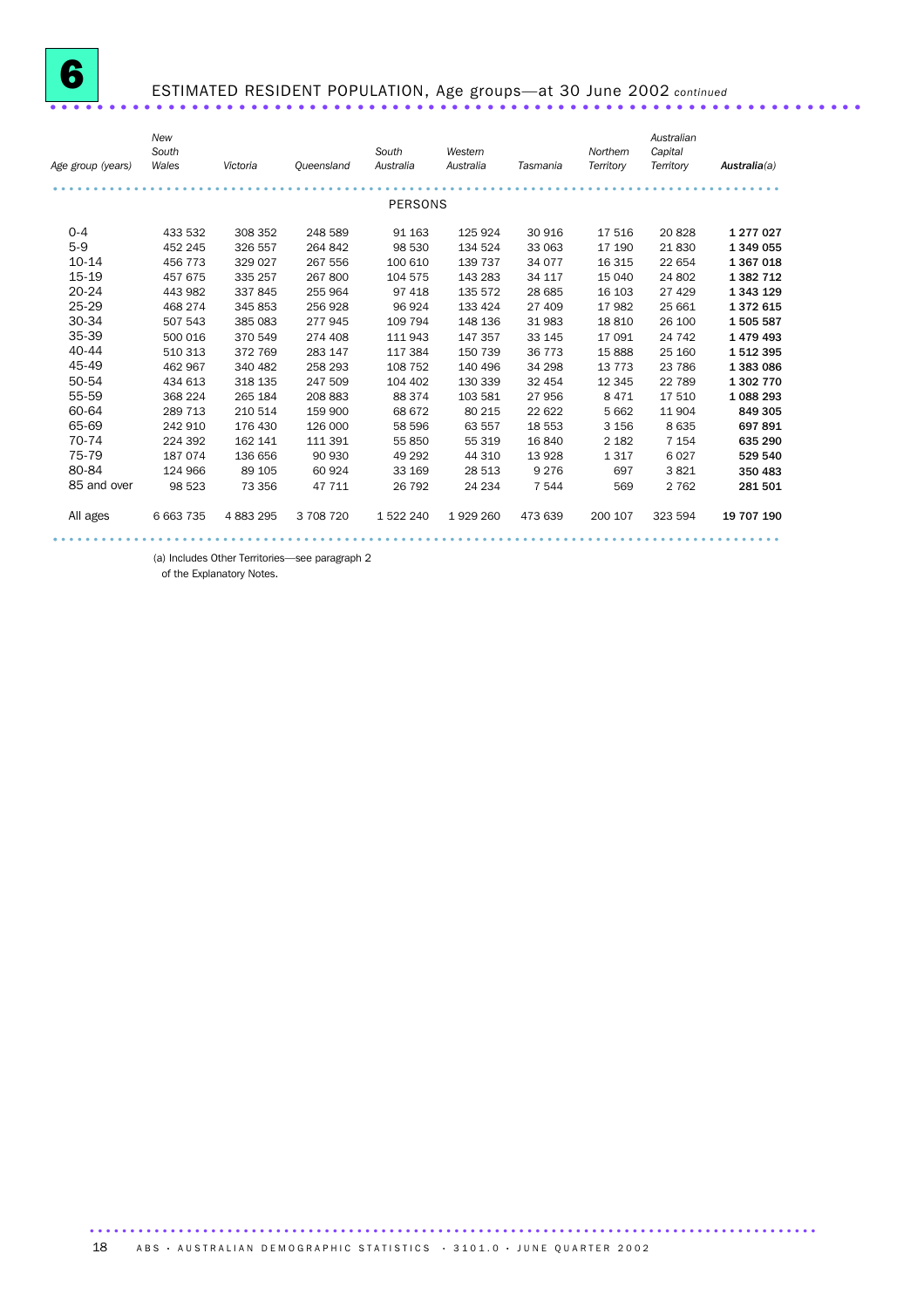

PERCENTAGE OF TOTAL POPULATION.......

|                   | 1998      | 1999        | 2000      | 2001           | 2002          | 1998  | 1999  | 2000  | 2001  | 2002  |
|-------------------|-----------|-------------|-----------|----------------|---------------|-------|-------|-------|-------|-------|
| Age group (years) | no.       | no.         | no.       | no.            | no.           | %     | %     | %     | %     | %     |
|                   |           |             |           | <b>MALES</b>   |               |       |       |       |       |       |
|                   |           |             |           |                |               |       |       |       |       |       |
| $0 - 4$           | 663 745   | 660 983     | 658 577   | 662 323        | 654 728       | 3.54  | 3.48  | 3.43  | 3.40  | 3.32  |
| $5 - 9$           | 683 051   | 689 409     | 693 952   | 695 483        | 692 907       | 3.64  | 3.63  | 3.61  | 3.57  | 3.52  |
| $10 - 14$         | 676 420   | 681 235     | 687 909   | 695 062        | 700 217       | 3.61  | 3.59  | 3.58  | 3.57  | 3.55  |
| $15 - 19$         | 662 622   | 671839      | 685 052   | 697 949        | 708 220       | 3.53  | 3.54  | 3.56  | 3.58  | 3.59  |
| $20 - 24$         | 672 934   | 660 137     | 655 421   | 660 891        | 680 931       | 3.59  | 3.48  | 3.41  | 3.39  | 3.46  |
| $25 - 29$         | 733 819   | 732 082     | 723 620   | 700 677        | 684 839       | 3.91  | 3.86  | 3.76  | 3.60  | 3.48  |
| $30 - 34$         | 704 915   | 704 518     | 712 239   | 731 042        | 744 118       | 3.76  | 3.71  | 3.70  | 3.75  | 3.78  |
| $35 - 39$         | 747 291   | 751 975     | 749 984   | 742 851        | 733 378       | 3.98  | 3.96  | 3.90  | 3.81  | 3.72  |
| $40 - 44$         | 696 248   | 707868      | 721 469   | 735 721        | 749 837       | 3.71  | 3.73  | 3.75  | 3.78  | 3.80  |
| $45 - 49$         | 656 787   | 664 622     | 670 510   | 678 877        | 685 524       | 3.50  | 3.50  | 3.49  | 3.48  | 3.48  |
| $50 - 54$         | 592 349   | 614 757     | 635 503   | 654 001        | 651 980       | 3.16  | 3.24  | 3.31  | 3.36  | 3.31  |
| $55 - 59$         | 449 012   | 468 982     | 490 124   | 512 734        | 549 332       | 2.39  | 2.47  | 2.55  | 2.63  | 2.79  |
| $60 - 64$         | 371849    | 384 553     | 400 204   | 412 585        | 425 583       | 1.98  | 2.03  | 2.08  | 2.12  | 2.16  |
| 65-69             | 336 283   | 334 644     | 332 831   | 334 631        | 342 032       | 1.79  | 1.76  | 1.73  | 1.72  | 1.74  |
| $70 - 74$         | 289 270   | 296 140     | 301 533   | 304 714        | 303 783       | 1.54  | 1.56  | 1.57  | 1.56  | 1.54  |
| $75 - 79$         | 200 786   | 212 337     | 220 207   | 228 632        | 234 596       | 1.07  | 1.12  | 1.15  | 1.17  | 1.19  |
| 80-84             | 110 728   | 112 785     | 119 307   | 128 427        | 137 808       | 0.59  | 0.59  | 0.62  | 0.66  | 0.70  |
| 85 and over       | 67801     | 72 058      | 76 381    | 81 962         | 87 845        | 0.36  | 0.38  | 0.40  | 0.42  | 0.45  |
| All ages          | 9 315 910 | 9 4 20 9 24 | 9 534 823 | 9658562        | 9 767 658     | 49.66 | 49.63 | 49.60 | 49.57 | 49.56 |
|                   |           |             |           |                |               |       |       |       |       |       |
|                   |           |             |           | <b>FEMALES</b> |               |       |       |       |       |       |
| $0 - 4$           | 628 862   | 627 210     | 625 513   | 629 201        | 622 299       | 3.35  | 3.30  | 3.25  | 3.23  | 3.16  |
| $5 - 9$           | 649 391   | 654 412     | 658 603   | 659 423        | 656 148       | 3.46  | 3.45  | 3.43  | 3.38  | 3.33  |
| $10 - 14$         | 644 384   | 648 964     | 654 173   | 661 188        | 666 801       | 3.43  | 3.42  | 3.40  | 3.39  | 3.38  |
| $15 - 19$         | 630 945   | 640 411     | 654 326   | 665 511        | 674 492       | 3.36  | 3.37  | 3.40  | 3.42  | 3.42  |
| $20 - 24$         | 653 827   | 641 561     | 636 601   | 642 395        | 662 198       | 3.49  | 3.38  | 3.31  | 3.30  | 3.36  |
| $25 - 29$         | 736 801   | 735 739     | 729 045   | 706 850        | 687 776       | 3.93  | 3.88  | 3.79  | 3.63  | 3.49  |
| $30 - 34$         | 712 941   | 715 723     | 724 530   | 745 896        | 761 469       | 3.80  | 3.77  | 3.77  | 3.83  | 3.86  |
| $35 - 39$         | 754 649   | 761 005     | 760 389   | 755 320        | 746 115       | 4.02  | 4.01  | 3.96  | 3.88  | 3.79  |
| $40 - 44$         | 705 005   | 717 967     | 733 101   | 748 777        | 762 558       | 3.76  | 3.78  | 3.81  | 3.84  | 3.87  |
| $45 - 49$         | 654 883   | 667 606     | 677 957   | 688 587        | 697 562       | 3.49  | 3.52  | 3.53  | 3.53  | 3.54  |
| $50 - 54$         | 574 055   | 599 375     | 624 483   | 648 856        | 650 790       | 3.06  | 3.16  | 3.25  | 3.33  | 3.30  |
| 55-59             | 435 751   | 456 165     | 478 070   | 500 681        | 538 961       | 2.32  | 2.40  | 2.49  | 2.57  | 2.73  |
| $60 - 64$         | 373 667   | 386 244     | 399 853   | 411 761        | 423 722       | 1.99  | 2.03  | 2.08  | 2.11  | 2.15  |
| 65-69             | 349 243   | 346 612     | 346 203   | 347 871        | 355 859       | 1.86  | 1.83  | 1.80  | 1.79  | 1.81  |
| $70 - 74$         | 331 581   | 333 844     | 334 004   | 334 492        | 331 507       | 1.77  | 1.76  | 1.74  | 1.72  | 1.68  |
| $75 - 79$         | 269 203   | 281 501     | 288 804   | 292 980        | 294 944       | 1.44  | 1.48  | 1.50  | 1.50  | 1.50  |
| 80-84             | 182 400   | 183 795     | 191 006   | 202 701        | 212 675       | 0.97  | 0.97  | 0.99  | 1.04  | 1.08  |
| 85 and over       | 156 082   | 165 099     | 173 847   | 184 226        | 193 656       | 0.83  | 0.87  | 0.90  | 0.95  | 0.98  |
| All ages          | 9 443 670 | 9 5 63 2 33 | 9 690 508 | 9826716        | 9 9 3 5 5 3 2 | 50.34 | 50.37 | 50.40 | 50.43 | 50.44 |
|                   |           |             |           |                |               |       |       |       |       |       |

(a) Includes Other Territories from September 1993—see

paragraph 2 of the Explanatory Notes.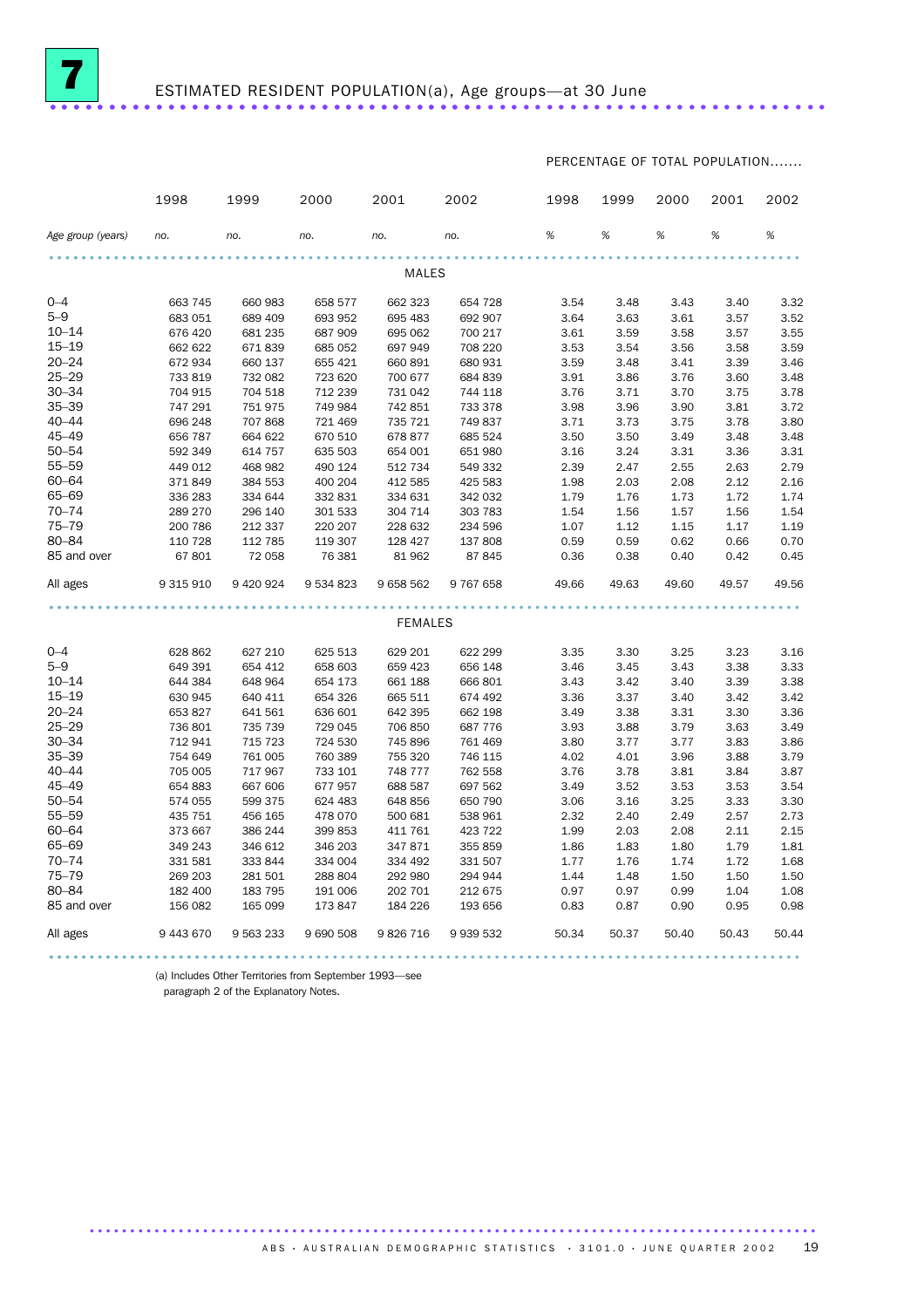

PERCENTAGE OF TOTAL POPULATION......

|                   | 1998          | 1999          | 2000       | 2001           | 2002          | 1998   | 1999   | 2000   | 2001   | 2002   |
|-------------------|---------------|---------------|------------|----------------|---------------|--------|--------|--------|--------|--------|
| Age group (years) | no.           | no.           | no.        | no.            | no.           | $\%$   | %      | %      | %      | $\%$   |
|                   |               |               |            | <b>PERSONS</b> |               |        |        |        |        |        |
|                   |               |               |            |                |               |        |        |        |        |        |
| $0 - 4$           | 1 292 607     | 1 288 193     | 1 284 090  | 1 291 524      | 1 277 0 27    | 6.89   | 6.79   | 6.68   | 6.63   | 6.48   |
| $5 - 9$           | 1 3 3 2 4 4 2 | 1 343 821     | 1 352 555  | 1 3 5 4 9 0 6  | 1 349 055     | 7.10   | 7.08   | 7.04   | 6.95   | 6.85   |
| $10 - 14$         | 1 320 804     | 1 330 199     | 1 342 082  | 1 356 250      | 1 367 018     | 7.04   | 7.01   | 6.98   | 6.96   | 6.94   |
| $15 - 19$         | 1 293 567     | 1 312 250     | 1 339 378  | 1 363 460      | 1 3 8 2 7 1 2 | 6.90   | 6.91   | 6.97   | 7.00   | 7.02   |
| $20 - 24$         | 1 3 2 6 7 6 1 | 1 301 698     | 1 292 022  | 1 303 286      | 1 343 129     | 7.07   | 6.86   | 6.72   | 6.69   | 6.82   |
| $25 - 29$         | 1 470 620     | 1 467 821     | 1452665    | 1 407 527      | 1 372 615     | 7.84   | 7.73   | 7.56   | 7.22   | 6.97   |
| $30 - 34$         | 1417856       | 1 420 241     | 1 436 769  | 1476938        | 1505587       | 7.56   | 7.48   | 7.47   | 7.58   | 7.64   |
| $35 - 39$         | 1 501 940     | 1 512 980     | 1510373    | 1498171        | 1479493       | 8.01   | 7.97   | 7.86   | 7.69   | 7.51   |
| $40 - 44$         | 1 401 253     | 1 4 2 5 8 3 5 | 1454570    | 1484498        | 1512395       | 7.47   | 7.51   | 7.57   | 7.62   | 7.67   |
| $45 - 49$         | 1 311 670     | 1 332 228     | 1 348 467  | 1 367 464      | 1 383 086     | 6.99   | 7.02   | 7.01   | 7.02   | 7.02   |
| $50 - 54$         | 1 166 404     | 1 214 132     | 1 259 986  | 1 302 857      | 1 302 770     | 6.22   | 6.40   | 6.55   | 6.69   | 6.61   |
| $55 - 59$         | 884 763       | 925 147       | 968 194    | 1 0 1 3 4 1 5  | 1088293       | 4.72   | 4.87   | 5.04   | 5.20   | 5.52   |
| $60 - 64$         | 745 516       | 770 797       | 800 057    | 824 346        | 849 305       | 3.97   | 4.06   | 4.16   | 4.23   | 4.31   |
| 65-69             | 685 526       | 681 256       | 679 034    | 682 502        | 697891        | 3.65   | 3.59   | 3.53   | 3.50   | 3.54   |
| $70 - 74$         | 620 851       | 629 984       | 635 537    | 639 206        | 635 290       | 3.31   | 3.32   | 3.31   | 3.28   | 3.22   |
| $75 - 79$         | 469 989       | 493 838       | 509 011    | 521 612        | 529 540       | 2.51   | 2.60   | 2.65   | 2.68   | 2.69   |
| 80-84             | 293 128       | 296 580       | 310 313    | 331 128        | 350 483       | 1.56   | 1.56   | 1.61   | 1.70   | 1.78   |
| 85 and over       | 223 883       | 237 157       | 250 228    | 266 188        | 281 501       | 1.19   | 1.25   | 1.30   | 1.37   | 1.43   |
| All ages          | 18 759 580    | 18 984 157    | 19 225 331 | 19 485 278     | 19 707 190    | 100.00 | 100.00 | 100.00 | 100.00 | 100.00 |
|                   |               |               |            |                |               |        |        |        |        |        |

(a) Includes Other Territories from September 1993—see

paragraph 2 of the Explanatory Notes.

20 A B S • AUSTRALIAN DEMOGRAPHIC STATISTICS • 3101.0 • JUNE QUARTER 2002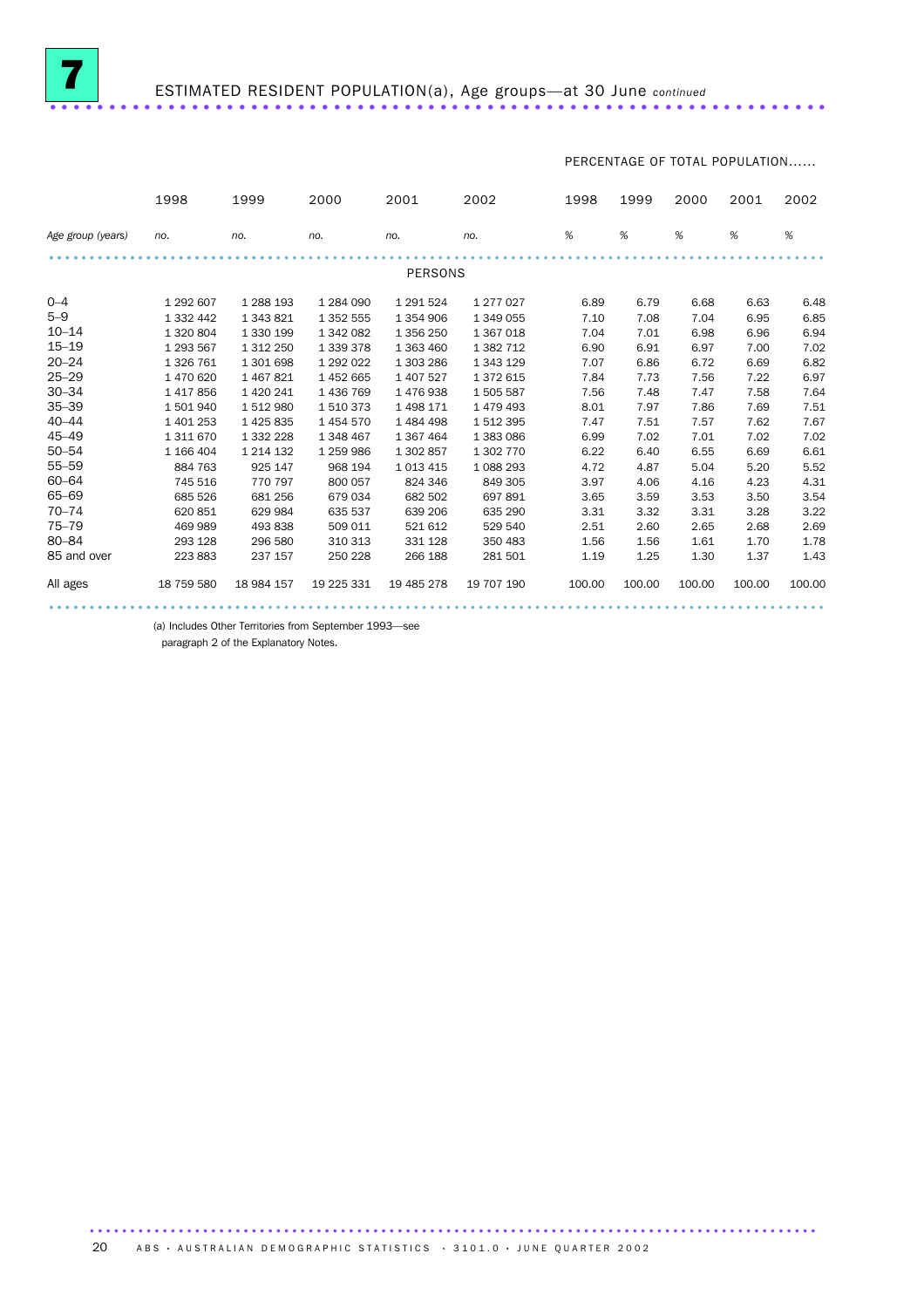

|                | Never     |                |         |               |              |  |  |  |  |  |
|----------------|-----------|----------------|---------|---------------|--------------|--|--|--|--|--|
|                | married   | Married        | Widowed | Divorced      | <b>Total</b> |  |  |  |  |  |
| At 30 June     | no.       | no.            | no.     | no.           | no.          |  |  |  |  |  |
|                |           |                |         |               |              |  |  |  |  |  |
|                |           | <b>MALES</b>   |         |               |              |  |  |  |  |  |
| 1997           | 2 486 211 | 4 104 172      | 175 133 | 439 307       | 7 204 823    |  |  |  |  |  |
| 1998           | 2 549 714 | 4 123 807      | 176 696 | 460 092       | 7 310 309    |  |  |  |  |  |
| 1999           | 2 610 663 | 4 143 073      | 178 351 | 483 336       | 7 415 423    |  |  |  |  |  |
| 2000           | 2671370   | 4 170 608      | 179 382 | 505 161       | 7 526 521    |  |  |  |  |  |
| 2001           | n.y.a.    | n.y.a.         | n.y.a.  | n.y.a.        | n.y.a.       |  |  |  |  |  |
| 2002           | n.y.a.    | n.y.a.         | n.y.a.  | n.y.a.        | n.y.a.       |  |  |  |  |  |
|                |           |                |         |               |              |  |  |  |  |  |
| <b>FEMALES</b> |           |                |         |               |              |  |  |  |  |  |
| 1997           | 2 013 074 | 4 089 977      | 748 598 | 548 138       | 7 399 787    |  |  |  |  |  |
| 1998           | 2 069 820 | 4 108 362      | 749 495 | 572 600       | 7 500 277    |  |  |  |  |  |
| 1999           | 2 124 842 | 4 126 312      | 751 197 | 599 193       | 7 601 544    |  |  |  |  |  |
| 2000           | 2 180 043 | 4 152 217      | 752 597 | 624 396       | 7709253      |  |  |  |  |  |
| 2001           | n.y.a.    | n.y.a.         | n.y.a.  | n.y.a.        | n.y.a.       |  |  |  |  |  |
| 2002           | n.y.a.    | n.y.a.         | n.y.a.  | n.y.a.        | n.y.a.       |  |  |  |  |  |
|                |           |                |         |               |              |  |  |  |  |  |
|                |           | <b>PERSONS</b> |         |               |              |  |  |  |  |  |
| 1997           | 4 499 285 | 8 194 149      | 923 731 | 987 445       | 14 604 610   |  |  |  |  |  |
| 1998           | 4 619 534 | 8 232 169      | 926 191 | 1 0 3 2 6 9 2 | 14 810 586   |  |  |  |  |  |
| 1999           | 4 735 505 | 8 269 385      | 929 548 | 1 082 529     | 15 016 967   |  |  |  |  |  |
| 2000           | 4 851 413 | 8 322 825      | 931 979 | 1 129 557     | 15 235 774   |  |  |  |  |  |
| 2001           | n.y.a.    | n.y.a.         | n.y.a.  | n.y.a.        | n.y.a.       |  |  |  |  |  |
| 2002           | n.y.a.    | n.y.a.         | n.y.a.  | n.y.a.        | n.y.a.       |  |  |  |  |  |
|                |           |                |         |               |              |  |  |  |  |  |

(a) Includes Other Territories from September 1993—see (b) Based on 1996 Census data.

paragraph 2 of the Explanatory Notes.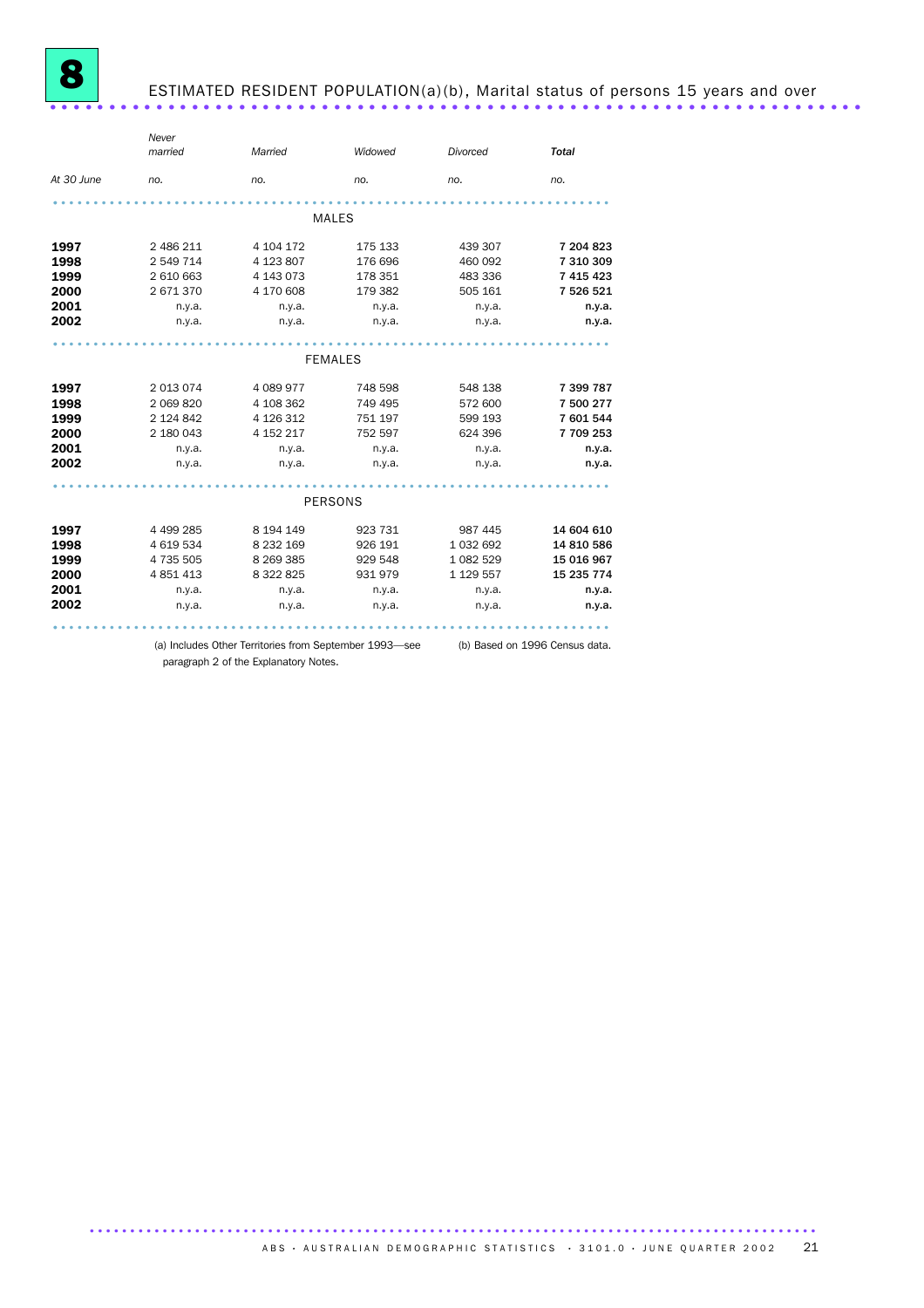# ESTIMATED RESIDENT POPULATION(a), Country of birth—at 30 June .................................................................. ....

|                                      | 1997              | 1998                        | 1999              | 2000              | 2001             | 2002             |
|--------------------------------------|-------------------|-----------------------------|-------------------|-------------------|------------------|------------------|
|                                      | no.               | no.                         | no.               | no.               | no.              | no.              |
|                                      |                   | <b>MAJOR GROUPS</b>         |                   |                   |                  |                  |
| Oceania and Antarctica               | 14 633 532        | 14 802 327                  | 14 979 648        | 15 121 874        | n.y.a.           | n.y.a.           |
| Europe and the former USSR           | 2 430 329         | 2 417 406                   | 2 403 070         | 2 403 679         | n.y.a.           | n.y.a.           |
| Middle East and North Africa         | 213 956           | 218 893                     | 224 456           | 229 810           | n.y.a.           | n.y.a.           |
| Southeast Asia                       | 510 681           | 531 570                     | 543 563           | 564 754           | n.y.a.           | n.y.a.           |
| Northeast Asia                       | 274 266           | 278 884                     | 290 679           | 313 052           | n.y.a.           | n.y.a.           |
| Southern Asia                        | 170 270           | 177 663                     | 189 306           | 199 984           | n.y.a.           | n.y.a.           |
| The Americas                         | 167 679           | 174 494                     | 168 972           | 176 661           | n.y.a.           | n.y.a.           |
| Africa (excluding North Africa)      | 123 442           | 129 122                     | 137 472           | 147 223           | n.y.a.           | n.y.a.           |
| <b>Total</b>                         | 18 524 155        | 18 730 359                  | 18 937 166        | 19 157 037        | n.y.a.           | n.y.a.           |
|                                      |                   |                             |                   |                   |                  |                  |
|                                      |                   | SELECTED COUNTRIES OF BIRTH |                   |                   |                  |                  |
| Australia                            | 14 212 498        | 14 364 044                  | 14 518 164        | 14 639 770        | n.y.a.           | n.y.a.           |
| Canada                               | 28 559            | 29 654                      | 27 323            | 28 969            | n.y.a.           | n.y.a.           |
| Chile                                | 25 804            | 26 110                      | 25 335            | 25 362            | n.y.a.           | n.y.a.           |
| China                                | 135 345           | 149 101                     | 159 421           | 168 071           | n.y.a.           | n.y.a.           |
| Egypt                                | 37 955            | 37 396                      | 37 766            | 37 730            | n.y.a.           | n.y.a.           |
| Fiji                                 | 40 518            | 38 889                      | 38 801            | 40 312            | n.y.a.           | n.y.a.           |
| Former USSR and Baltic States        | 54 272            | 55 344                      | 54 992            | 54 920            | n.y.a.           | n.y.a.           |
| Former Yugoslav Republics(b)         | 198 080           | 203 488                     | 207 628           | 209 955           | n.y.a.           | n.y.a.           |
| Germany                              | 121 214           | 122 690                     | 119 941           | 120 176           | n.y.a.           | n.y.a.           |
| Greece                               | 141 962           | 140 955                     | 142 211           | 141 238           | n.y.a.           | n.y.a.           |
| Hong Kong & Macao                    | 58 456            | 55 256                      | 50 800            | 56 283            | n.y.a.           | n.y.a.           |
| India                                | 90 374            | 95 259                      | 103 932           | 110 190           | n.y.a.           | n.y.a.           |
| Indonesia                            | 47839             | 56 798                      | 61851             | 67 553            | n.y.a.           | n.y.a.           |
| Ireland                              | 59 506            | 55 684                      | 55 209            | 55 824            | n.y.a.           | n.y.a.           |
| Italy                                | 254 379           | 247 519                     | 245 159           | 241 749           | n.y.a.           | n.y.a.           |
| Lebanon                              | 76 151            | 77 155                      | 78 901            | 79851             | n.y.a.           | n.y.a.           |
| Malaysia                             | 86 465            | 89 527                      | 92 347            | 97 632            | n.y.a.           | n.y.a.           |
| Malta                                | 55 342            | 55 976                      | 55 408            | 54 937            | n.y.a.           | n.y.a.           |
| Netherlands                          | 95 531            | 92 756                      | 90 826            | 90 632            | n.y.a.           | n.y.a.           |
| New Zealand                          | 327 323           | 342 705                     | 356 961           | 374 892           | n.y.a.           | n.y.a.           |
| Philippines                          | 109 879           | 114 304                     | 120 816           | 123 035           | n.y.a.           | n.y.a.           |
| Poland                               | 71 156            | 70 639                      | 69 521            | 68 30 6           | n.y.a.           | n.y.a.           |
| Singapore                            | 30 740            | 28 7 7 2                    | 25 141            | 30 713            | n.y.a.           | n.y.a.           |
| South Africa                         | 65 095            | 68 406                      | 73 0 77           | 80 0 74           | n.y.a.           | n.y.a.           |
| Sri Lanka                            | 54 115            | 55 240                      | 54 800            | 56 048            | n.y.a.           | n.y.a.           |
| Turkey                               | 31 656            | 31 4 28                     | 31 108            | 31 569            | n.y.a.           | n.y.a.           |
| United Kingdom                       | 1 173 031         | 1 168 986                   | 1 159 783         | 1 160 039         | n.y.a.           | n.y.a.           |
| United States of America<br>Viet Nam | 56 385<br>167 325 | 62 126<br>173 549           | 59 669<br>173 567 | 65 034<br>174 449 | n.y.a.<br>n.y.a. | n.y.a.<br>n.y.a. |
|                                      |                   |                             |                   |                   |                  |                  |

.................................................................................. .........

(a) Based on 1996 Census data. (b) See Former Yugoslav Republics in Glossary.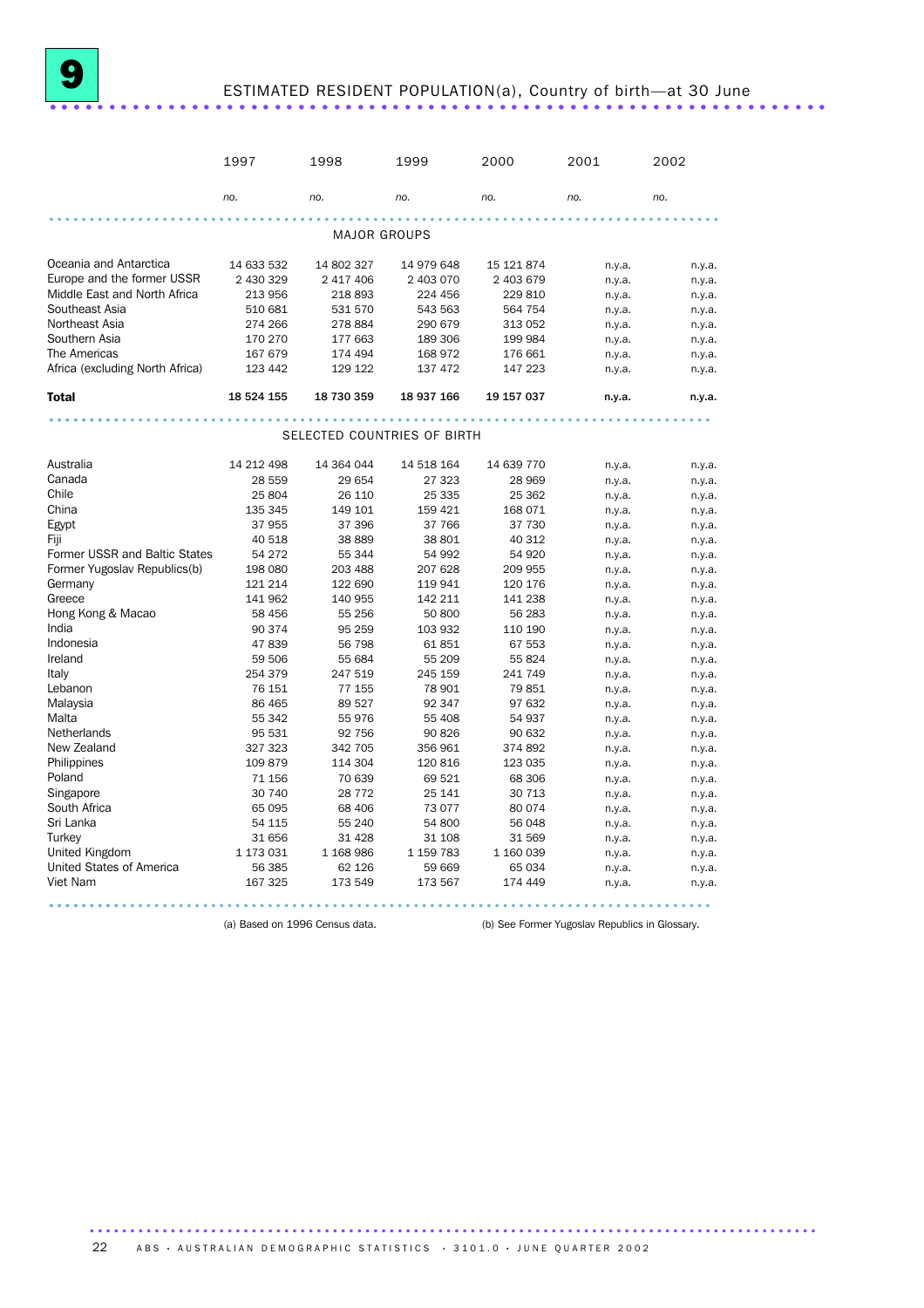

### EXPERIMENTAL ESTIMATED & PROJECTED RESIDENT AUSTRALIAN INDIGENOUS POPULATION(a)

|            | New     |          |                                               |           |                                     |          |           | Australian |              |
|------------|---------|----------|-----------------------------------------------|-----------|-------------------------------------|----------|-----------|------------|--------------|
|            | South   |          |                                               | South     | Western                             |          | Northern  | Capital    |              |
|            | Wales   | Victoria | Queensland                                    | Australia | Australia                           | Tasmania | Territory | Territory  | Australia(b) |
| At 30 June | no.     | no.      | no.                                           | no.       | no.                                 | no.      | no.       | no.        | no.          |
|            |         |          |                                               |           |                                     |          |           |            |              |
|            |         |          |                                               |           | <b>EXPERIMENTAL ESTIMATES-Males</b> |          |           |            |              |
| 1991       | 48 099  | 9982     | 45 851                                        | 9748      | 25 1 25                             | 6801     | 23 28 2   | 1 2 8 1    | 170 267      |
| 1992       | 49 213  | 10 200   | 46 891                                        | 9921      | 25 621                              | 6954     | 23 784    | 1 3 2 7    | 174 011      |
| 1993       | 50 389  | 10 4 22  | 47 990                                        | 10 123    | 26 1 28                             | 7 1 1 5  | 24 276    | 1375       | 177920       |
| 1994       | 51 581  | 10 652   | 49 113                                        | 10 342    | 26 654                              | 7 2 7 6  | 24 7 7 3  | 1423       | 181 918      |
| 1995       | 52 802  | 10894    | 50 274                                        | 10 572    | 27 219                              | 7444     | 25 291    | 1472       | 186 075      |
| 1996       | 54 103  | 11 149   | 51 525                                        | 10 810    | 27 794                              | 7620     | 25 836    | 1522       | 190 468      |
|            |         |          |                                               |           |                                     |          |           |            |              |
|            |         |          |                                               |           | EXPERIMENTAL ESTIMATES—Females      |          |           |            |              |
| 1991       | 49 685  | 10 277   | 47 340                                        | 10 061    | 25 766                              | 6982     | 23 592    | 1 3 3 3    | 175 114      |
| 1992       | 50 814  | 10 4 78  | 48 450                                        | 10 283    | 26 238                              | 7 1 0 4  | 24 066    | 1372       | 178 886      |
| 1993       | 51 986  | 10 705   | 49 600                                        | 10 510    | 26 745                              | 7 2 3 6  | 24 541    | 1410       | 182 816      |
| 1994       | 53 218  | 10 934   | 50 7 7 1                                      | 10 741    | 27 256                              | 7 3 7 8  | 25 015    | 1449       | 186 847      |
| 1995       | 54 482  | 11 179   | 51 983                                        | 10 985    | 27812                               | 7 5 3 1  | 25 5 20   | 1492       | 191 071      |
| 1996       | 55 822  | 11 449   | 53 292                                        | 11 241    | 28 411                              | 7 7 0 2  | 26 040    | 1536       | 195 581      |
|            |         |          |                                               |           |                                     |          |           |            |              |
|            |         |          |                                               |           | EXPERIMENTAL ESTIMATES-Persons      |          |           |            |              |
| 1991       | 97 784  | 20 259   | 93 191                                        | 19809     | 50 891                              | 13 783   | 46874     | 2614       | 345 381      |
| 1992       | 100 027 | 20 678   | 95 341                                        | 20 20 4   | 51 859                              | 14 0 58  | 47 850    | 2699       | 352 897      |
| 1993       | 102 375 | 21 1 27  | 97 590                                        | 20 633    | 52 873                              | 14 3 5 1 | 48 817    | 2 7 8 5    | 360 736      |
| 1994       | 104 799 | 21 586   | 99 884                                        | 21 083    | 53 910                              | 14 654   | 49 788    | 2872       | 368 765      |
| 1995       | 107 284 | 22 073   | 102 257                                       | 21 557    | 55 031                              | 14 975   | 50 811    | 2964       | 377 146      |
| 1996       | 109 925 | 22 598   | 104 817                                       | 22 051    | 56 205                              | 15 322   | 51 876    | 3 0 5 8    | 386 049      |
|            |         |          |                                               |           |                                     |          |           |            |              |
|            |         |          | EXPERIMENTAL PROJECTIONS, Low Series-Persons  |           |                                     |          |           |            |              |
| 1997       | 112 167 | 23 002   | 107 558                                       | 22 503    | 57 263                              | 15 5 81  | 52 782    | 3 1 6 1    | 394 214      |
| 1998       | 114 411 | 23 403   | 110 324                                       | 22 953    | 58 321                              | 15 841   | 53 687    | 3 2 6 6    | 402 404      |
| 1999       | 116 652 | 23 801   | 113 111                                       | 23 405    | 59 382                              | 16 106   | 54 587    | 3 3 7 2    | 410 615      |
| 2000       | 118 895 | 24 195   | 115 919                                       | 23857     | 60 441                              | 16 373   | 55 480    | 3 4 8 0    | 418 841      |
| 2001       | 121 142 | 24 586   | 118 749                                       | 24 313    | 61 505                              | 16 644   | 56 364    | 3589       | 427 094      |
| 2002       | 123 405 | 24974    | 121 601                                       | 24 7 7 0  | 62 577                              | 16 917   | 57 236    | 3699       | 435 381      |
| 2003       | 125 692 | 25 363   | 124 473                                       | 25 2 29   | 63 658                              | 17 193   | 58 096    | 3809       | 443 715      |
| 2004       | 128 006 | 25 7 53  | 127 375                                       | 25 692    | 64 752                              | 17 470   | 58 944    | 3921       | 452 114      |
| 2005       | 130 348 | 26 145   | 130 311                                       | 26 161    | 65857                               | 17 747   | 59 780    | 4 0 3 4    | 460 583      |
| 2006       | 132 716 | 26 541   | 133 288                                       | 26 633    | 66976                               | 18 0 23  | 60 610    | 4 1 4 9    | 469 135      |
|            |         |          |                                               |           |                                     |          |           |            |              |
|            |         |          | EXPERIMENTAL PROJECTIONS, High Series-Persons |           |                                     |          |           |            |              |
| 1997       | 117 912 | 23 541   | 111 004                                       | 22 969    | 58 342                              | 16 727   | 53 147    | 3 3 7 7    | 407 216      |
| 1998       | 126 402 | 24 507   | 117 454                                       | 23 907    | 60 522                              | 18 257   | 54 416    | 3723       | 429 386      |
| 1999       | 135 421 | 25 4 96  | 124 174                                       | 24 866    | 62 744                              | 19 923   | 55 680    | 4 0 9 9    | 452 602      |
| 2000       | 144 994 | 26 507   | 131 169                                       | 25 848    | 65 005                              | 21 739   | 56 928    | 4 5 0 8    | 476899       |
| 2001       | 155 159 | 27 540   | 138 446                                       | 26852     | 67 313                              | 23 715   | 58 162    | 4 9 5 0    | 502 339      |
| 2002       | 165 958 | 28 5 95  | 146 010                                       | 27878     | 69 669                              | 25 863   | 59 377    | 5428       | 528 981      |
| 2003       | 177 433 | 29 677   | 153 865                                       | 28 9 27   | 72 0 76                             | 28 196   | 60 570    | 5944       | 556 891      |
| 2004       | 189 629 | 30 784   | 162 029                                       | 29 999    | 74 534                              | 30 731   | 61 738    | 6 504      | 586 151      |
| 2005       | 202 579 | 31918    | 170 515                                       | 31 098    | 77 042                              | 33 480   | 62 885    | 7 1 1 0    | 616 830      |
| 2006       | 216 323 | 33 0 79  | 179 338                                       | 32 2 2 0  | 79 600                              | 36 465   | 64 015    | 7766       | 649 009      |
|            |         |          |                                               |           |                                     |          |           |            |              |
|            |         |          |                                               |           |                                     |          |           |            |              |

(a) 1996 Census based. Estimates and the low projections series

(b) Includes Jervis Bay Territory.

assume no change in the propensity to identify as Indigenous, as recorded on 1996 Census forms. The high projection series assume a change in propensity based on the 1991–1996 period.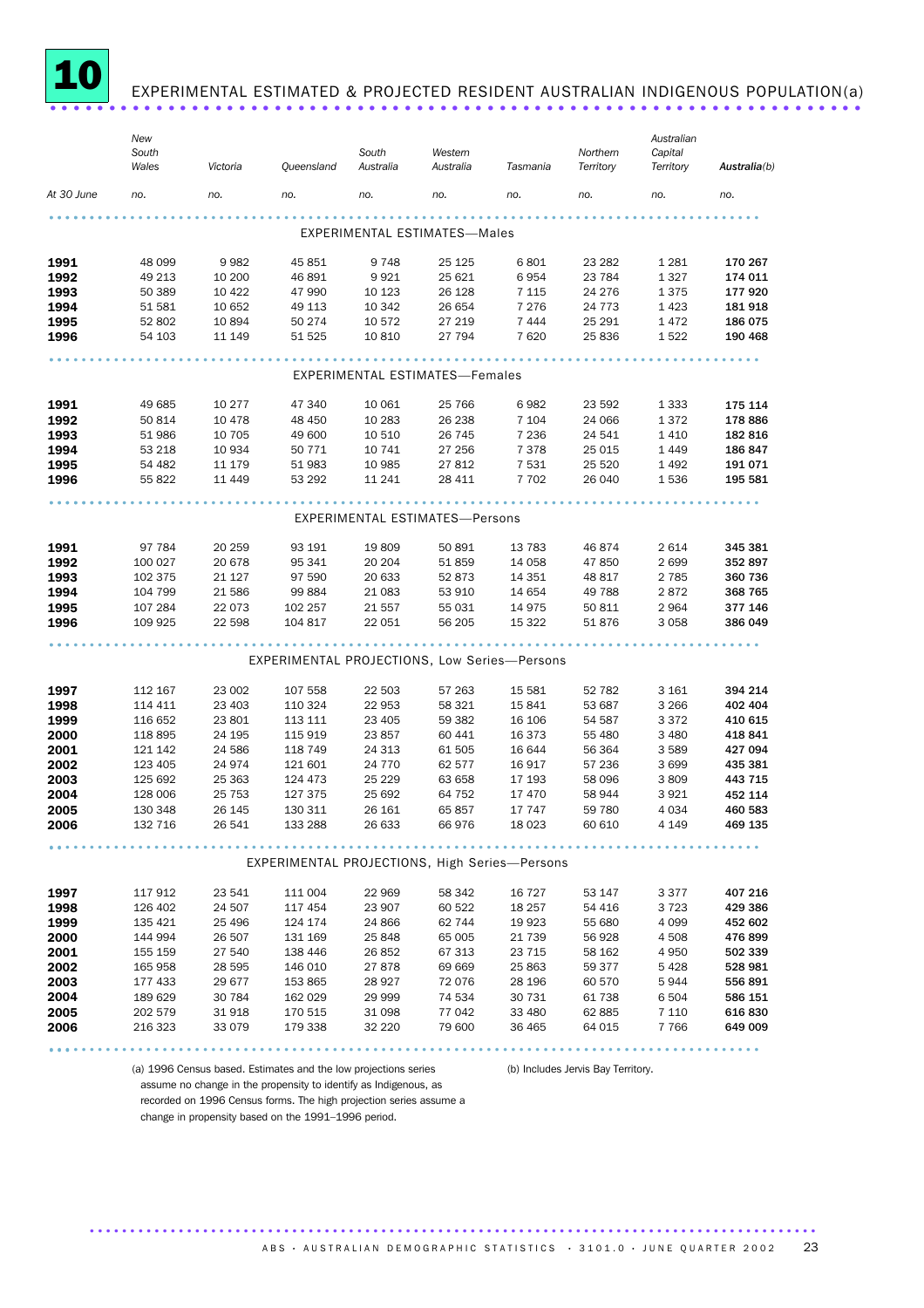

# <sup>11</sup> BIRTHS AND TOTAL FERTILITY RATES .....................................................................

|           | New<br>South |          |            | South                        | Western   |          | Northern  | Australian<br>Capital |              |
|-----------|--------------|----------|------------|------------------------------|-----------|----------|-----------|-----------------------|--------------|
| Period    | Wales        | Victoria | Queensland | Australia                    | Australia | Tasmania | Territory | Territory             | Australia(a) |
|           |              |          |            | <b>NUMBER OF BIRTHS</b>      |           |          |           |                       |              |
|           |              |          |            |                              |           |          |           |                       |              |
| 1996-97   | 87 460       | 61 232   | 47 482     | 18 576                       | 24 744    | 6 2 4 2  | 3564      | 4 3 0 2               | 253 660      |
| 1997-98   | 85 186       | 60 143   | 47 043     | 18 330                       | 24 705    | 5870     | 3 6 5 0   | 4 1 38                | 249 105      |
| 1998-99   | 85 664       | 59 374   | 47 058     | 18 399                       | 25 244    | 6 3 8 4  | 3 5 9 8   | 4 2 1 1               | 249 965      |
| 1999-2000 | 85 825       | 59 733   | 47 323     | 17896                        | 24 910    | 5 8 0 4  | 3 6 3 5   | 4 1 3 9               | 249 310      |
| 2000-01   | 86 290       | 58 615   | 47 685     | 17 449                       | 24 442    | 6 2 6 3  | 3701      | 4 2 1 6               | 248 700      |
| 2001-02   | 83 039       | 60 557   | 47 516     | 17 481                       | 23 935    | 5975     | 3 7 5 4   | 4 0 3 1               | 246 325      |
| 1996      | 86 678       | 61 537   | 46 718     | 18 803                       | 24 905    | 6 3 3 7  | 3 5 8 3   | 4 3 1 7               | 252 926      |
| 1997      | 86 357       | 60 610   | 47 482     | 18 411                       | 24 514    | 5974     | 3 5 8 2   | 4 1 5 1               | 251 129      |
| 1998      | 84 726       | 59 29 2  | 46 918     | 18 3 24                      | 25 145    | 6 0 8 7  | 3 5 6 0   | 4 1 7 8               | 248 267      |
| 1999      | 85 5 26      | 60 093   | 47 279     | 18 124                       | 25 204    | 6 1 6 2  | 3 6 3 8   | 4 1 3 4               | 250 197      |
| 2000      | 88 269       | 59 322   | 46 730     | 17 604                       | 24 711    | 5 604    | 3 6 4 6   | 4 2 4 0               | 250 168      |
| 2001      | 83 298       | 59 245   | 47 691     | 17 277                       | 24 007    | 6 4 20   | 3825      | 3957                  | 245 759      |
| 2000      |              |          |            |                              |           |          |           |                       |              |
| September | 22 735       | 14 633   | 12 4 98    | 4 3 6 0                      | 6 1 0 3   | 1 4 0 5  | 879       | 1 0 6 5               | 63 688       |
| December  | 22973        | 15 5 20  | 10 4 04    | 4 3 1 9                      | 6 2 9 8   | 1376     | 842       | 1079                  | 62 821       |
| 2001      |              |          |            |                              |           |          |           |                       |              |
| March     | 19 616       | 13 609   | 12 4 04    | 4549                         | 5800      | 1775     | 1034      | 1 1 1 6               | 59 910       |
| June      | 20 966       | 14 8 53  | 12 379     | 4 2 2 1                      | 6 2 4 1   | 1707     | 946       | 956                   | 62 281       |
| September | 21977        | 15 550   | 11873      | 4 3 9 8                      | 6 0 23    | 1 1 7 3  | 879       | 945                   | 62 827       |
| December  | 20 739       | 15 2 33  | 11 0 35    | 4 109                        | 5943      | 1765     | 966       | 940                   | 60 741       |
| 2002      |              |          |            |                              |           |          |           |                       |              |
| March     | 20 519       | 14 4 11  | 12 538     | 4564                         | 5 0 0 5   | 1528     | 897       | 1 0 6 9               | 60 539       |
| June      | 19804        | 15 3 63  | 12 0 70    | 4 4 1 0                      | 6964      | 1509     | 1012      | 1077                  | 62 218       |
|           |              |          |            |                              |           |          |           |                       |              |
|           |              |          |            | <b>TOTAL FERTILITY RATES</b> |           |          |           |                       |              |
| 1996-97   | 1.837        | 1.704    | 1.828      | 1.716                        | 1.795     | 1.840    | 2.178     | 1.636                 | 1.789        |
| 1997-98   | 1.787        | 1.670    | 1.797      | 1.703                        | 1.778     | 1.763    | 2.199     | 1.591                 | 1.753        |
| 1998-99   | 1.793        | 1.639    | 1.790      | 1.723                        | 1.806     | 1.953    | 2.150     | 1.626                 | 1.755        |
| 1999-2000 | 1.790        | 1.645    | 1.792      | 1.697                        | 1.784     | 1.816    | 2.155     | 1.597                 | 1.748        |
| 2000-01   | 1.792        | 1.609    | 1.796      | 1.674                        | 1.751     | 1.995    | 2.190     | 1.620                 | 1.741        |
| 2001-02   | 1.721        | 1.656    | 1.777      | 1.694                        | 1.710     | 1.933    | 2.242     | 1.544                 | 1.720        |
|           |              |          |            |                              |           |          |           |                       |              |

(a) Includes Other Territories from September 1993—see

paragraph 2 of the Explanatory Notes.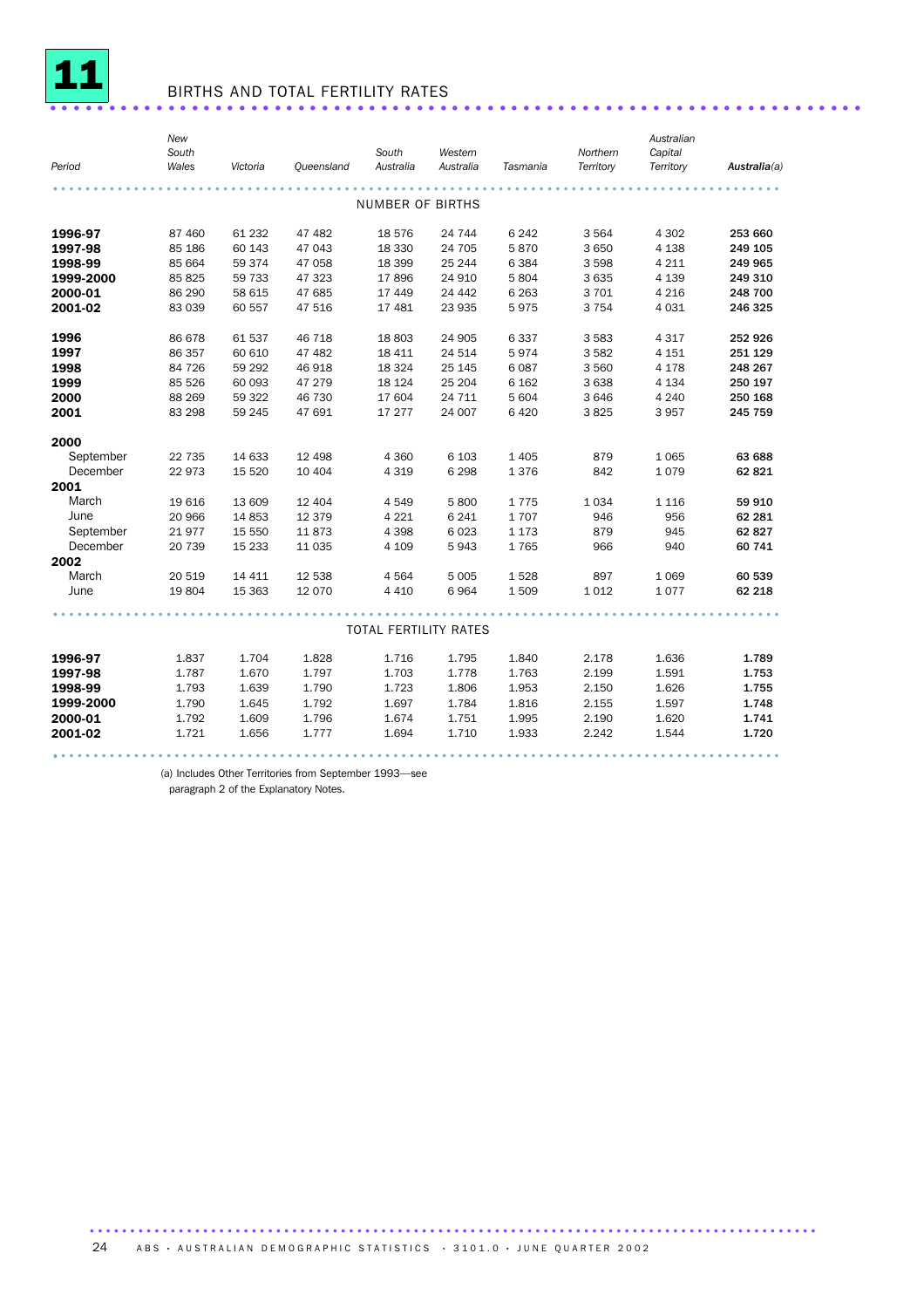

## DEATHS AND STANDARDISED DEATH RATES .....................................................................

| Period    | New<br>South<br>Wales | Victoria | Queensland | South<br>Australia          | Western<br>Australia | Tasmania | Northern<br>Territory | Australian<br>Capital<br>Territory | Australia(a) |
|-----------|-----------------------|----------|------------|-----------------------------|----------------------|----------|-----------------------|------------------------------------|--------------|
|           |                       |          |            |                             |                      |          |                       |                                    |              |
|           |                       |          |            | NUMBER OF DEATHS            |                      |          |                       |                                    |              |
|           |                       |          |            |                             |                      |          |                       |                                    |              |
| 1996-97   | 44 720                | 32 570   | 21 902     | 11 625                      | 10 586               | 3 7 9 8  | 831                   | 1 2 5 9                            | 127 298      |
| 1997-98   | 45 812                | 32 4 23  | 22 404     | 11 728                      | 10 990               | 3 7 6 6  | 825                   | 1 3 0 4                            | 129 255      |
| 1998-99   | 45 103                | 32 298   | 22 631     | 11 648                      | 10 735               | 3 7 2 6  | 849                   | 1 2 7 9                            | 128 278      |
| 1999-2000 | 45 073                | 31 992   | 22 678     | 11 590                      | 11 081               | 3 7 1 5  | 913                   | 1 3 4 4                            | 128 392      |
| 2000-01   | 45 655                | 32 013   | 22 756     | 11 8 14                     | 10 499               | 3895     | 897                   | 1372                               | 128 906      |
| 2001-02   | 45 455                | 33 233   | 23 181     | 11 594                      | 10 905               | 3836     | 869                   | 1 3 8 8                            | 130 468      |
| 1996      | 44 914                | 32 802   | 22 033     | 11 583                      | 10 9 25              | 3826     | 813                   | 1 2 8 4                            | 128 187      |
| 1997      | 45 451                | 32 760   | 22 087     | 11 631                      | 10 839               | 3837     | 838                   | 1 3 4 0                            | 128 788      |
| 1998      | 44 7 7 7              | 32 100   | 22 286     | 11 780                      | 10 687               | 3 6 9 8  | 861                   | 1 2 4 9                            | 127 444      |
| 1999      | 45 222                | 32 012   | 22 733     | 11 342                      | 10 955               | 3 7 3 9  | 859                   | 1 3 3 8                            | 128 208      |
| 2000      | 46 247                | 33 203   | 22 279     | 11 7 17                     | 10 627               | 3 7 3 0  | 896                   | 1 3 2 4                            | 130 029      |
| 2001      | 44 641                | 32 365   | 22 857     | 11 745                      | 10 780               | 3872     | 873                   | 1 4 2 0                            | 128 557      |
| 2000      |                       |          |            |                             |                      |          |                       |                                    |              |
| September | 13 544                | 8 4 0 3  | 6 3 4 8    | 3 2 3 9                     | 2 7 9 5              | 954      | 242                   | 366                                | 35 894       |
| December  | 11 367                | 9 3 5 6  | 5 1 3 6    | 2829                        | 2645                 | 1 0 1 2  | 215                   | 341                                | 32 901       |
| 2001      |                       |          |            |                             |                      |          |                       |                                    |              |
| March     | 10 273                | 6870     | 5 7 6 2    | 2809                        | 2 4 4 8              | 968      | 200                   | 340                                | 29671        |
| June      | 10 471                | 7 3 8 4  | 5 5 1 0    | 2937                        | 2 6 1 1              | 961      | 240                   | 325                                | 30 440       |
| September | 12 946                | 9 3 2 5  | 6 2 5 9    | 3 1 5 4                     | 2974                 | 987      | 194                   | 393                                | 36 233       |
| December  | 10 951                | 8786     | 5 3 2 6    | 2845                        | 2 7 4 7              | 956      | 239                   | 362                                | 32 213       |
| 2002      |                       |          |            |                             |                      |          |                       |                                    |              |
| March     | 9929                  | 6828     | 6 0 08     | 2827                        | 2 5 8 4              | 897      | 219                   | 310                                | 29 604       |
| June      | 11 629                | 8 2 9 4  | 5 5 8 8    | 2 7 6 8                     | 2 600                | 996      | 217                   | 323                                | 32 418       |
|           |                       |          |            |                             |                      |          |                       |                                    |              |
|           |                       |          |            | STANDARDISED DEATH RATES(b) |                      |          |                       |                                    |              |
| 1996-97   | 6.17                  | 6.09     | 6.18       | 6.13                        | 5.90                 | 6.84     | 9.32                  | 5.64                               | 6.15         |
| 1997-98   | 6.13                  | 5.90     | 6.10       | 6.02                        | 5.94                 | 6.62     | 8.65                  | 5.52                               | 6.06         |
| 1998-99   | 5.88                  | 5.79     | 5.89       | 5.84                        | 5.65                 | 6.23     | 7.76                  | 5.14                               | 5.85         |
| 1999-2000 | 5.66                  | 5.46     | 5.73       | 5.61                        | 5.58                 | 6.23     | 8.76                  | 5.14                               | 5.64         |
| 2000-01   | 5.51                  | 5.25     | 5.50       | 5.54                        | 5.07                 | 6.30     | 8.24                  | 4.92                               | 5.44         |
| 2001-02   | 5.30                  | 5.26     | 5.36       | 5.24                        | 5.05                 | 5.97     | 7.63                  | 4.72                               | 5.30         |
|           |                       |          |            |                             |                      |          |                       |                                    |              |

(a) Includes Other Territories from September 1993—see (b) Based on the direct method.paragraph 2 of the Explanatory Notes.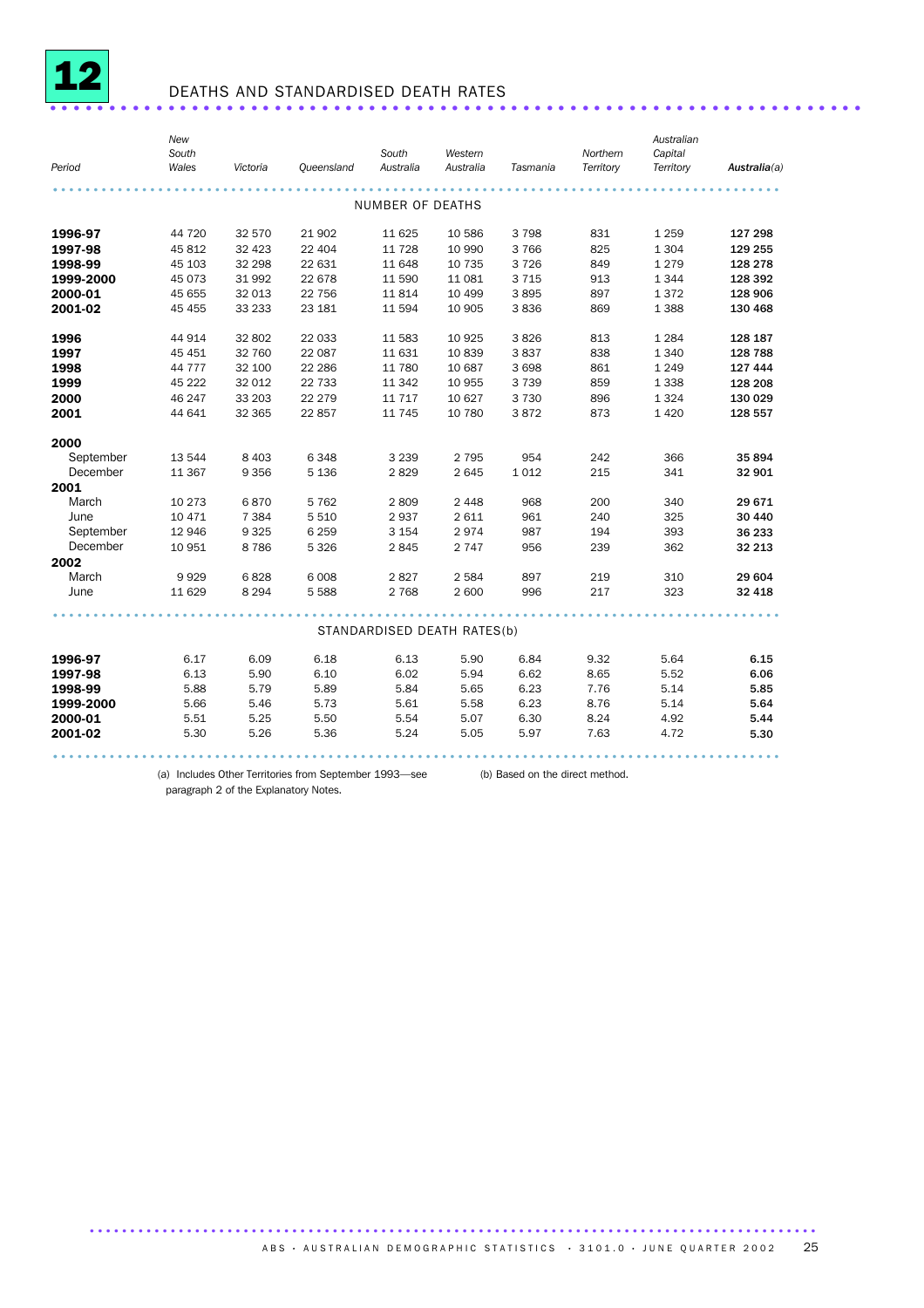

## <sup>13</sup> INFANT DEATHS AND INFANT MORTALITY RATES .....................................................................

| Period           | New<br>South<br>Wales | Victoria | Queensland | South<br>Australia            | Western<br>Australia | Tasmania | Northern<br>Territory | Australian<br>Capital<br>Territory | Australia(a) |
|------------------|-----------------------|----------|------------|-------------------------------|----------------------|----------|-----------------------|------------------------------------|--------------|
|                  |                       |          |            | NUMBER OF INFANT DEATHS       |                      |          |                       |                                    |              |
| 1996-97          | 471                   | 273      | 267        | 93                            | 133                  | 30       | 32                    | 18                                 | 1318         |
| 1997-98          | 394                   | 292      | 306        | 78                            | 138                  | 38       | 40                    | 24                                 | 1310         |
| 1998-99          | 438                   | 318      | 274        | 83                            | 120                  | 41       | 44                    | 22                                 | 1 3 4 0      |
| 1999-2000        | 482                   | 304      | 260        | 70                            | 114                  | 38       | 41                    | 18                                 | 1327         |
| 2000-01          | 453                   | 257      | 291        | 76                            | 118                  | 32       | 39                    | 18                                 | 1 2 8 4      |
| 2001-02          | 409                   | 295      | 269        | 83                            | 109                  | 34       | 44                    | 9                                  | 1 2 5 2      |
| 1996             | 483                   | 303      | 287        | 92                            | 145                  | 28       | 47                    | 25                                 | 1410         |
| 1997             | 453                   | 292      | 290        | 87                            | 136                  | 43       | 37                    | 20                                 | 1359         |
| 1998             | 380                   | 286      | 287        | 76                            | 121                  | 31       | 42                    | 24                                 | 1 2 4 7      |
| 1999             | 504                   | 327      | 269        | 72                            | 114                  | 48       | 45                    | 15                                 | 1394         |
| 2000             | 439                   | 281      | 277        | 76                            | 114                  | 28       | 38                    | 23                                 | 1 2 7 6      |
| 2001             | 443                   | 290      | 278        | 77                            | 120                  | 32       | 41                    | 13                                 | 1 2 9 4      |
| 2000             |                       |          |            |                               |                      |          |                       |                                    |              |
| September        | 108                   | 63       | 73         | 20                            | 22                   | 6        | 12                    | 3                                  | 307          |
| December         | 122                   | 68       | 68         | 16                            | 36                   | 8        | $\overline{7}$        | 8                                  | 333          |
| 2001             |                       |          |            |                               |                      |          |                       |                                    |              |
| March            | 107                   | 51       | 65         | 22                            | 32                   | 9        | $\overline{7}$        | -                                  | 295          |
| June             | 116                   | 75       | 85         | 18                            | 28                   | 9        | 13                    | 5                                  | 349          |
| September        | 90                    | 80       | 61         | 20                            | 31                   | 11       | 10                    | -                                  | 305          |
| December<br>2002 | 130                   | 84       | 67         | 17                            | 29                   | 3        | 11                    | $\overline{4}$                     | 345          |
| March            | 75                    | 58       | 75         | 23                            | 27                   | 11       | 13                    |                                    | 284          |
| June             | 114                   | 73       | 66         | 23                            | 22                   | 9        | 10                    |                                    | 318          |
|                  |                       |          |            | <b>INFANT MORTALITY RATES</b> |                      |          |                       |                                    |              |
| 1996-97          | 5.39                  | 4.46     | 5.62       | 5.01                          | 5.38                 | 4.81     | 8.98                  | 4.18                               | 5.20         |
| 1997-98          | 4.63                  | 4.86     | 6.50       | 4.26                          | 5.59                 | 6.47     | 10.96                 | 5.80                               | 5.26         |
| 1998-99          | 5.11                  | 5.36     | 5.82       | 4.51                          | 4.75                 | 6.42     | 12.23                 | 5.22                               | 5.36         |
| 1999-2000        | 5.62                  | 5.09     | 5.49       | 3.91                          | 4.58                 | 6.55     | 11.28                 | 4.35                               | 5.32         |
| 2000-01          | 5.25                  | 4.38     | 6.10       | 4.36                          | 4.83                 | 5.11     | 10.54                 | 4.27                               | 5.16         |
| 2001-02          | 4.93                  | 4.87     | 5.66       | 4.75                          | 4.55                 | 5.69     | 11.72                 | 2.23                               | 5.08         |
|                  |                       |          |            |                               |                      |          |                       |                                    |              |

(a) Includes Other Territories from September 1993—see

paragraph 2 of the Explanatory Notes.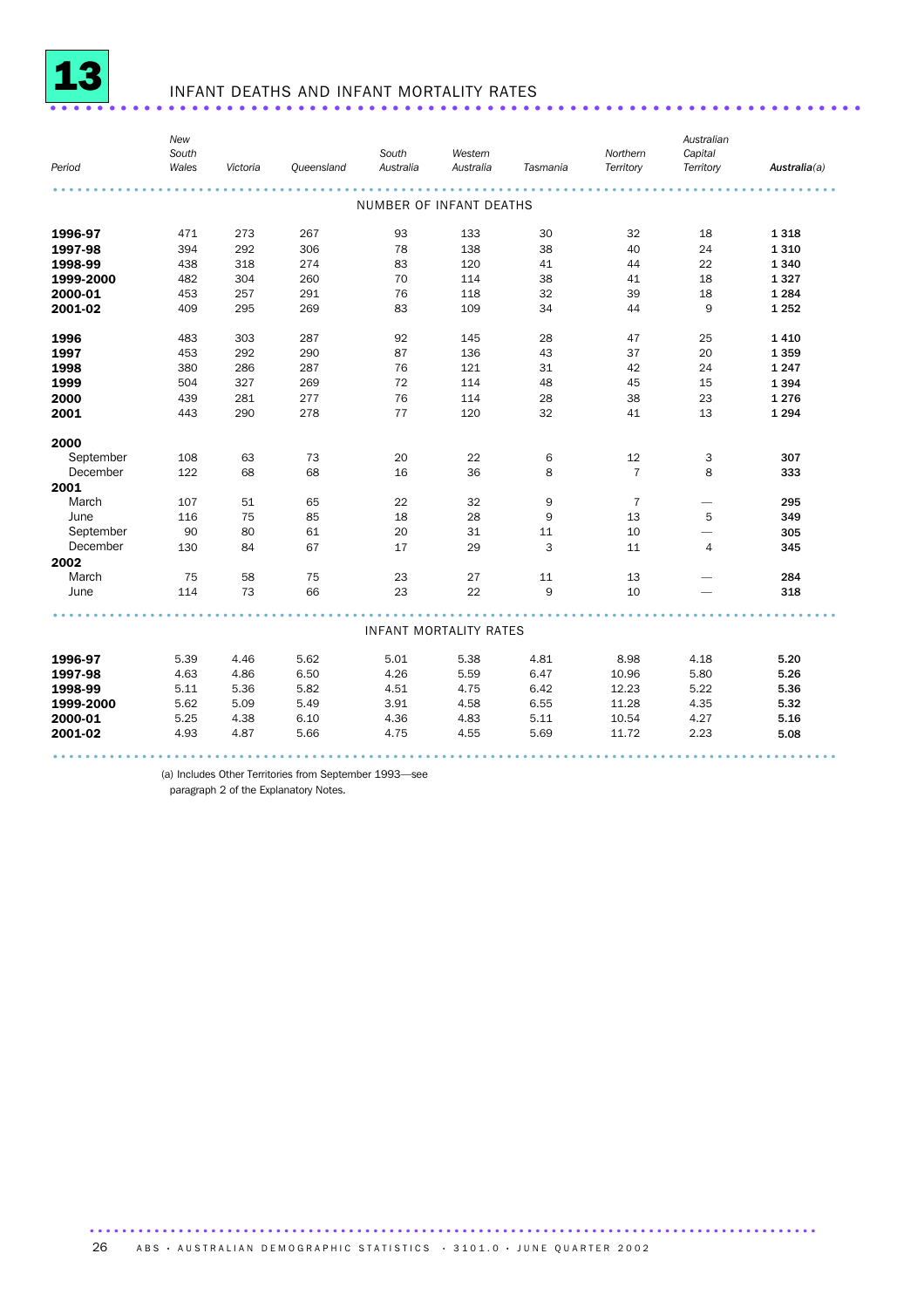

## MARRIAGES AND CRUDE MARRIAGE RATES .....................................................................

### STATE OR TERRITORY OF REGISTRATION....................................................................................

| Period    | New<br>South<br>Wales | Victoria | Queensland | South<br>Australia          | Western<br>Australia | Tasmania | Northern<br>Territory | Australian<br>Capital<br>Territory | Australia |
|-----------|-----------------------|----------|------------|-----------------------------|----------------------|----------|-----------------------|------------------------------------|-----------|
|           |                       |          |            | <b>NUMBER OF MARRIAGES</b>  |                      |          |                       |                                    |           |
|           |                       |          |            |                             |                      |          |                       |                                    |           |
| 1996-97   | 37 618                | 25 664   | 20822      | 8 0 0 3                     | 10 372               | 2 5 0 7  | 802                   | 1771                               | 107 559   |
| 1997-98   | 36 926                | 25 955   | 21 2 62    | 7988                        | 10 457               | 2 7 8 2  | 786                   | 1656                               | 107812    |
| 1998-99   | 38 770                | 26 351   | 21 5 82    | 8 0 3 4                     | 10 4 9 6             | 2 4 8 3  | 845                   | 1728                               | 110 289   |
| 1999-2000 | 39 081                | 27 558   | 23 153     | 8 4 2 8                     | 10 742               | 2648     | 873                   | 1798                               | 114 281   |
| 2000-01   | 39 334                | 25 7 28  | 21 172     | 7689                        | 10 268               | 2 4 4 6  | 788                   | 1678                               | 109 103   |
| 2001-02   | 35 743                | 25 003   | 20 696     | 7 4 7 4                     | 10 373               | 2 4 3 2  | 774                   | 1584                               | 104 079   |
| 1996      | 35 716                | 26 0 74  | 20 913     | 8 0 1 1                     | 10 294               | 2654     | 787                   | 1654                               | 106 103   |
| 1997      | 36 679                | 25 4 56  | 20 868     | 7945                        | 10 45 6              | 2672     | 786                   | 1873                               | 106 735   |
| 1998      | 39 136                | 26 372   | 21 257     | 8 0 2 2                     | 10 705               | 2 5 9 9  | 815                   | 1692                               | 110 598   |
| 1999      | 41 016                | 27 252   | 22 4 16    | 8 2 3 7                     | 10 197               | 2 4 9 9  | 885                   | 1814                               | 114 316   |
| 2000      | 39 323                | 26 852   | 22 842     | 8 2 2 7                     | 11 000               | 2 5 8 9  | 861                   | 1735                               | 113 429   |
| 2001      | 36 109                | 24 953   | 20 314     | 7 4 3 4                     | 9785                 | 2 1 8 2  | 781                   | 1572                               | 103 130   |
| 2000      |                       |          |            |                             |                      |          |                       |                                    |           |
| September | 8971                  | 3943     | 5471       | 1 0 9 2                     | 1 4 9 9              | 364      | 332                   | 244                                | 21916     |
| December  | 11 568                | 8024     | 6 1 5 9    | 2 703                       | 3698                 | 582      | 160                   | 567                                | 33 461    |
| 2001      |                       |          |            |                             |                      |          |                       |                                    |           |
| March     | 10 679                | 8 0 6 4  | 4 6 6 0    | 2 1 7 5                     | 2 5 9 6              | 789      | 101                   | 549                                | 29 613    |
| June      | 8 1 1 6               | 5 6 9 7  | 4882       | 1719                        | 2 4 7 5              | 711      | 195                   | 318                                | 24 113    |
| September | 6 3 8 4               | 3618     | 4932       | 1 0 9 6                     | 1 2 6 8              | 346      | 319                   | 212                                | 18 175    |
| December  | 10 930                | 7574     | 5840       | 2 4 4 4                     | 3 4 4 6              | 336      | 166                   | 493                                | 31 2 2 9  |
| 2002      |                       |          |            |                             |                      |          |                       |                                    |           |
| March     | 9949                  | 8 1 9 4  | 4 7 8 5    | 2 1 3 5                     | 1935                 | 1091     | 96                    | 552                                | 28 737    |
| June      | 8 4 8 0               | 5 6 1 7  | 5 1 3 9    | 1799                        | 3 7 2 4              | 659      | 193                   | 327                                | 25 938    |
|           |                       |          |            |                             |                      |          |                       |                                    |           |
|           |                       |          |            | <b>CRUDE MARRIAGE RATES</b> |                      |          |                       |                                    |           |
| 1996-97   | 6.02                  | 5.60     | 6.18       | 5.42                        | 5.82                 | 5.28     | 4.34                  | 5.72                               | 5.84      |
| 1997-98   | 5.84                  | 5.61     | 6.21       | 5.38                        | 5.78                 | 5.88     | 4.16                  | 5.35                               | 5.78      |
| 1998-99   | 6.05                  | 5.63     | 6.20       | 5.37                        | 5.70                 | 5.25     | 4.39                  | 5.54                               | 5.84      |
| 1999-2000 | 6.03                  | 5.83     | 6.54       | 5.60                        | 5.75                 | 5.61     | 4.45                  | 5.70                               | 5.98      |
| 2000-01   | 5.99                  | 5.37     | 5.88       | 5.09                        | 5.42                 | 5.18     | 3.97                  | 5.26                               | 5.64      |
| 2001-02   | 5.38                  | 5.15     | 5.64       | 4.92                        | 5.41                 | 5.14     | 3.87                  | 4.91                               | 5.31      |
|           |                       |          |            |                             |                      |          |                       |                                    |           |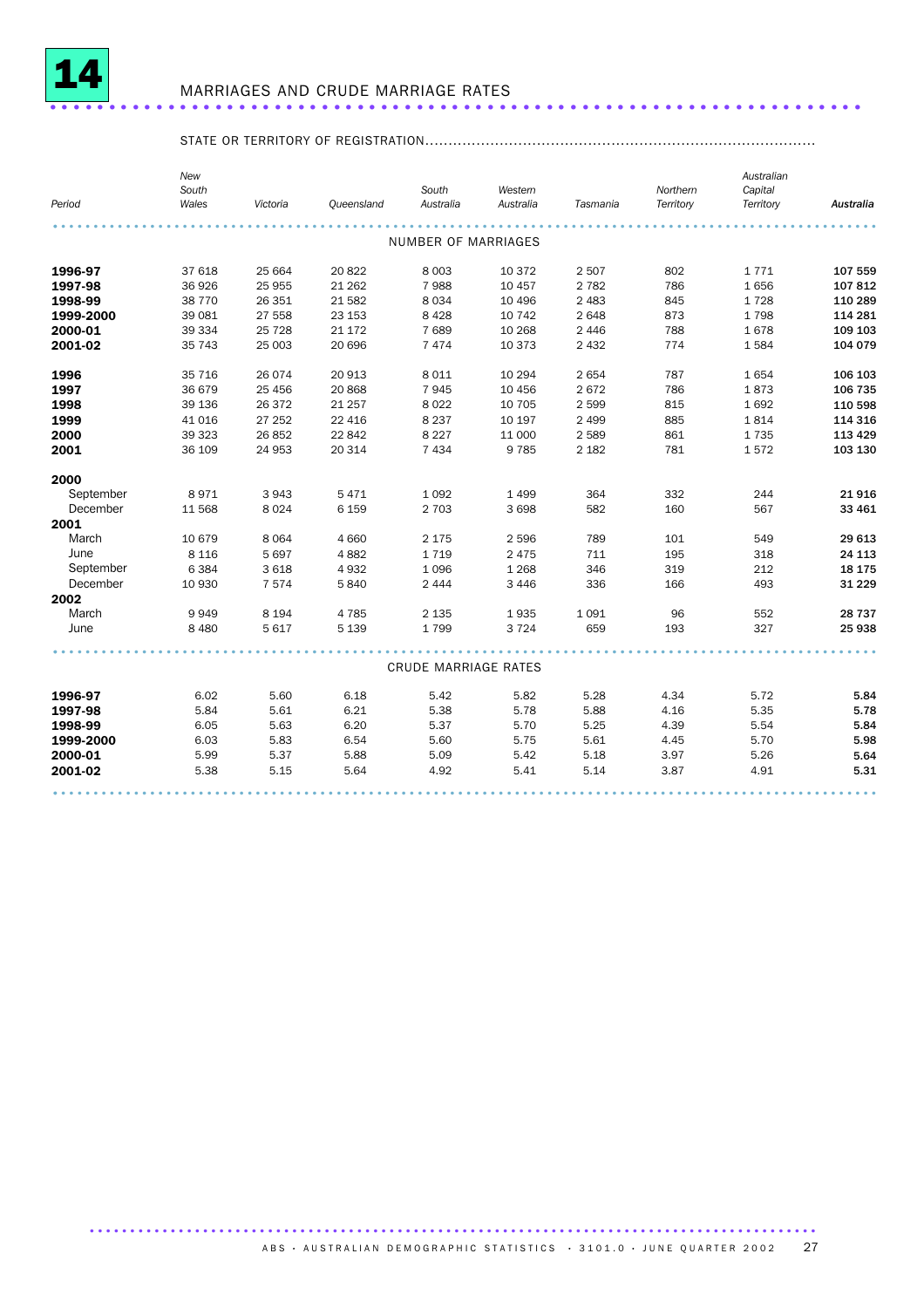

## DIVORCES AND CRUDE DIVORCE RATES .....................................................................

### STATE OR TERRITORY OF REGISTRATION..................................................................................

|           | New<br>South |          |            | South                      | Western   |          | Northern  | Australian<br>Capital |                  |
|-----------|--------------|----------|------------|----------------------------|-----------|----------|-----------|-----------------------|------------------|
| Period    | Wales        | Victoria | Queensland | Australia                  | Australia | Tasmania | Territory | Territory             | <b>Australia</b> |
|           |              |          |            |                            |           |          |           |                       |                  |
|           |              |          |            | <b>DIVORCES</b>            |           |          |           |                       |                  |
| 1996-97   | 15 667       | 13 046   | 11 161     | 4 3 6 2                    | 4931      | 1 3 5 1  | 473       | 1670                  | 52 661           |
| 1997-98   | 14 117       | 11 916   | 11 092     | 4 1 1 3                    | 5 1 1 2   | 1 3 0 3  | 420       | 1470                  | 49 543           |
| 1998-99   | 15 373       | 12 579   | 11 845     | 4 1 9 1                    | 5 4 1 0   | 1 3 3 9  | 434       | 1544                  | 52 715           |
| 1999-2000 | 15 4 92      | 12 818   | 10 715     | 4 1 9 7                    | 5 3 2 3   | 1 4 3 4  | 450       | 1 4 4 0               | 51869            |
| 2000-01   | 14 8 86      | 12 4 95  | 11 298     | 4 0 7 2                    | 5 1 3 1   | 1 2 8 9  | 455       | 1642                  | 51 268           |
| 2001-02   | n.y.a.       | n.y.a.   | n.y.a.     | n.y.a.                     | n.y.a.    | n.y.a.   | n.y.a.    | n.y.a.                | n.y.a.           |
| 1996      | 15 984       | 12 491   | 10 996     | 4 3 5 8                    | 4959      | 1582     | 486       | 1610                  | 52 466           |
| 1997      | 14 655       | 12 4 63  | 11 744     | 4 1 1 5                    | 5046      | 1 3 2 1  | 416       | 1528                  | 51 288           |
| 1998      | 14 987       | 12 307   | 11 349     | 4 1 5 9                    | 5 2 6 8   | 1 3 2 2  | 457       | 1521                  | 51 370           |
| 1999      | 15 4 70      | 12 742   | 11 467     | 4 3 0 1                    | 5 3 0 1   | 1 3 9 1  | 409       | 1485                  | 52 566           |
| 2000      | 14 756       | 12 401   | 10 092     | 4 0 3 6                    | 5 2 7 6   | 1 3 2 9  | 455       | 1561                  | 49 906           |
| 2001      | 16 057       | 13 722   | 12 085     | 4545                       | 5 3 5 1   | 1 4 3 9  | 447       | 1684                  | 55 330           |
| 2000      |              |          |            |                            |           |          |           |                       |                  |
| September | 3 9 6 4      | 3 0 8 8  | 2 7 0 5    | 1056                       | 1431      | 324      | 118       | 413                   | 13 099           |
| December  | 3 5 9 5      | 3 3 9 4  | 2 7 5 9    | 1 0 3 1                    | 1 2 4 9   | 310      | 107       | 437                   | 12 8 82          |
| 2001      |              |          |            |                            |           |          |           |                       |                  |
| March     | 3 5 6 8      | 2 5 9 0  | 2 6 2 4    | 824                        | 1 1 9 2   | 275      | 108       | 358                   | 11 539           |
| June      | 3 7 5 9      | 3 4 2 3  | 3 2 1 0    | 1 1 6 1                    | 1 2 5 9   | 380      | 122       | 434                   | 13 748           |
| September | 4 1 3 4      | 3756     | 3 3 8 2    | 1 3 8 7                    | 1503      | 398      | 108       | 469                   | 15 137           |
| December  | 4596         | 3 9 5 3  | 2869       | 1 1 7 3                    | 1397      | 386      | 109       | 423                   | 14 906           |
| 2002      |              |          |            |                            |           |          |           |                       |                  |
| March     | 4 1 9 8      | 3 0 8 1  | 2 4 9 0    | 930                        | 1 1 1 5   | 304      | 167       | 365                   | 12 650           |
| June      | n.y.a.       | n.y.a.   | n.y.a.     | n.y.a.                     | n.y.a.    | n.y.a.   | n.y.a.    | n.y.a.                | n.y.a.           |
|           |              |          |            | <b>CRUDE DIVORCE RATES</b> |           |          |           |                       |                  |
|           |              |          |            |                            |           |          |           |                       |                  |
| 1996-97   | 2.51         | 2.85     | 3.31       | 2.95                       | 2.77      | 2.85     | 2.56      | (a)                   | 2.86             |
| 1997-98   | 2.23         | 2.58     | 3.24       | 2.77                       | 2.82      | 2.75     | 2.22      | (a)                   | 2.66             |
| 1998-99   | 2.40         | 2.69     | 3.40       | 2.80                       | 2.94      | 2.83     | 2.25      | (a)                   | 2.79             |
| 1999-2000 | 2.39         | 2.71     | 3.03       | 2.79                       | 2.85      | 3.04     | 2.30      | (a)                   | 2.71             |
| 2000-01   | 2.27         | 2.61     | 3.14       | 2.69                       | 2.71      | 2.73     | 2.29      | (a)                   | 2.65             |
| 2001-02   | n.y.a.       | n.y.a.   | n.y.a.     | n.y.a.                     | n.y.a.    | n.y.a.   | n.y.a.    | n.y.a.                | n.y.a.           |
|           |              |          |            |                            |           |          |           |                       |                  |

(a) Many divorces registered in the Australian Capital Territory

involve applicants normally resident in areas surrounding the

Australian Capital Territory.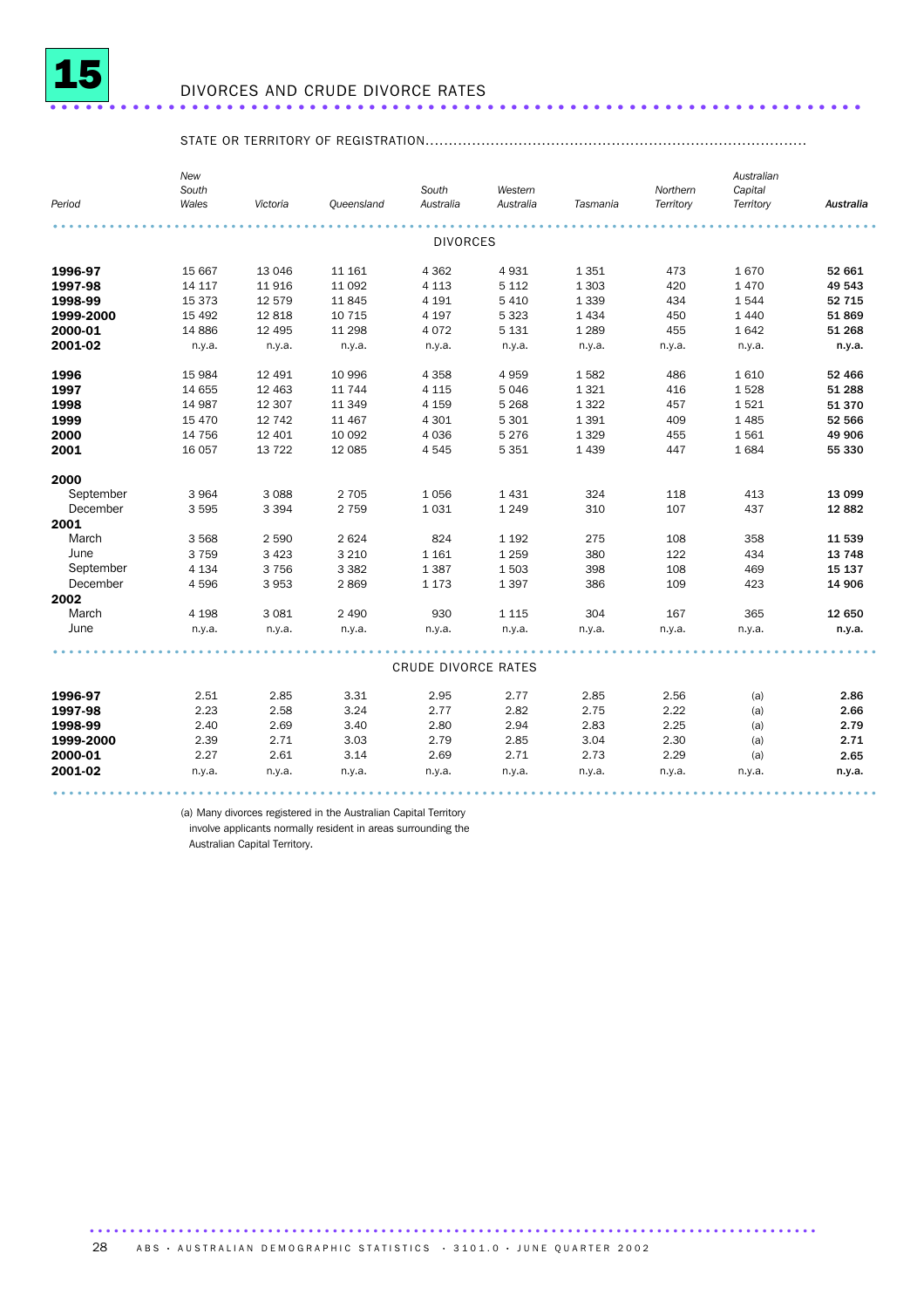

## <sup>16</sup> COMPONENTS OF NET OVERSEAS MIGRATION .....................................................................

PERMANENT.................... LONG-TERM......................

|           |          |                |         |          |            |          |          | Net           |
|-----------|----------|----------------|---------|----------|------------|----------|----------|---------------|
|           |          |                |         |          |            |          | Category | overseas      |
| Period    | Arrivals | Departures Net |         | Arrivals | Departures | Net      | jumping  | migration     |
|           |          |                |         |          |            |          |          |               |
| 1996-97   | 85 751   | 29 857         | 55 894  | 175 249  | 136 748    | 38 501   | $-7317$  | 87 079        |
| 1997-98   | 77327    | 31 985         | 45 342  | 188 114  | 154 294    | 33 820   | 7 1 9 2  | 86 354        |
| 1998-99   | 84 143   | 35 181         | 48 962  | 187 802  | 140 281    | 47 521   | $-11363$ | 85 120        |
| 1999-2000 | 92 272   | 41 0 78        | 51 194  | 212849   | 156 768    | 56 081   | $-8219$  | 99 056        |
| 2000-01   | n.y.a.   | n.y.a.         | n.y.a.  | n.y.a.   | n.y.a.     | n.y.a.   | n.y.a.   | 109 729       |
| 2001-02   | 88 900   | 48 241         | 40 659  | 264 471  | 171 446    | 93 0 25  | n.y.a.   | $(a)$ 106 055 |
|           |          |                |         |          |            |          |          |               |
| 1996      | 92 502   | 28 479         | 64 023  | 168 830  | 129 784    | 39 046   | $-5626$  | 97 444        |
| 1997      | 78 229   | 30 343         | 47886   | 181 988  | 146 220    | 35 768   | $-11289$ | 72 365        |
| 1998      | 81 065   | 33 433         | 47 632  | 187 318  | 146 169    | 41 149   | 14 3 19  | 103 100       |
| 1999      | 88 010   | 38 2 25        | 49 785  | 201864   | 147 439    | 54 425   | $-15858$ | 88 352        |
| 2000      | 93 0 29  | 40 884         | 52 145  | 225 670  | 162 519    | 63 151   | n.y.a.   | (b) 104 482   |
| 2001      | n.y.a.   | n.y.a.         | n.y.a.  | n.y.a.   | n.y.a.     | n.y.a.   | n.y.a.   | 110 478       |
|           |          |                |         |          |            |          |          |               |
| 2000      |          |                |         |          |            |          |          |               |
| September | 23 568   | 9 7 3 6        | 13832   | 58 504   | 38 041     | 20 4 63  | n.y.a.   | 34 295        |
| December  | 22 942   | 9099           | 13843   | 57 415   | 43 200     | 14 215   | n.y.a.   | 28 058        |
| 2001      |          |                |         |          |            |          |          |               |
| March     | n.y.a.   | n.y.a.         | n.y.a.  | n.y.a.   | n.y.a.     | n.y.a.   | n.y.a.   | 26 770        |
| June      | n.y.a.   | n.y.a.         | n.y.a.  | n.y.a.   | n.y.a.     | n.y.a.   | n.y.a.   | 20 606        |
| September | 22833    | 11 632         | 11 201  | 65 926   | 41 477     | 24 4 4 9 | n.y.a.   | 35 650        |
| December  | 21 348   | 11 2 22        | 10 126  | 59 0 21  | 41 695     | 17 326   | n.y.a.   | 27 452        |
| 2002      |          |                |         |          |            |          |          |               |
| March     | 22 163   | 14 4 4 9       | 7 7 1 4 | 91 783   | 48 909     | 42874    | $-27629$ | 22 959        |
| June      | 22 556   | 10 938         | 11 618  | 47 741   | 39 365     | 8 3 7 6  | n.y.a.   | 19 994        |
|           |          |                |         |          |            |          |          |               |

................................................................................. .

2002.

(a) Includes category jumping for March Quarter, (b) Includes category jumping for March and June Quarters, 2000.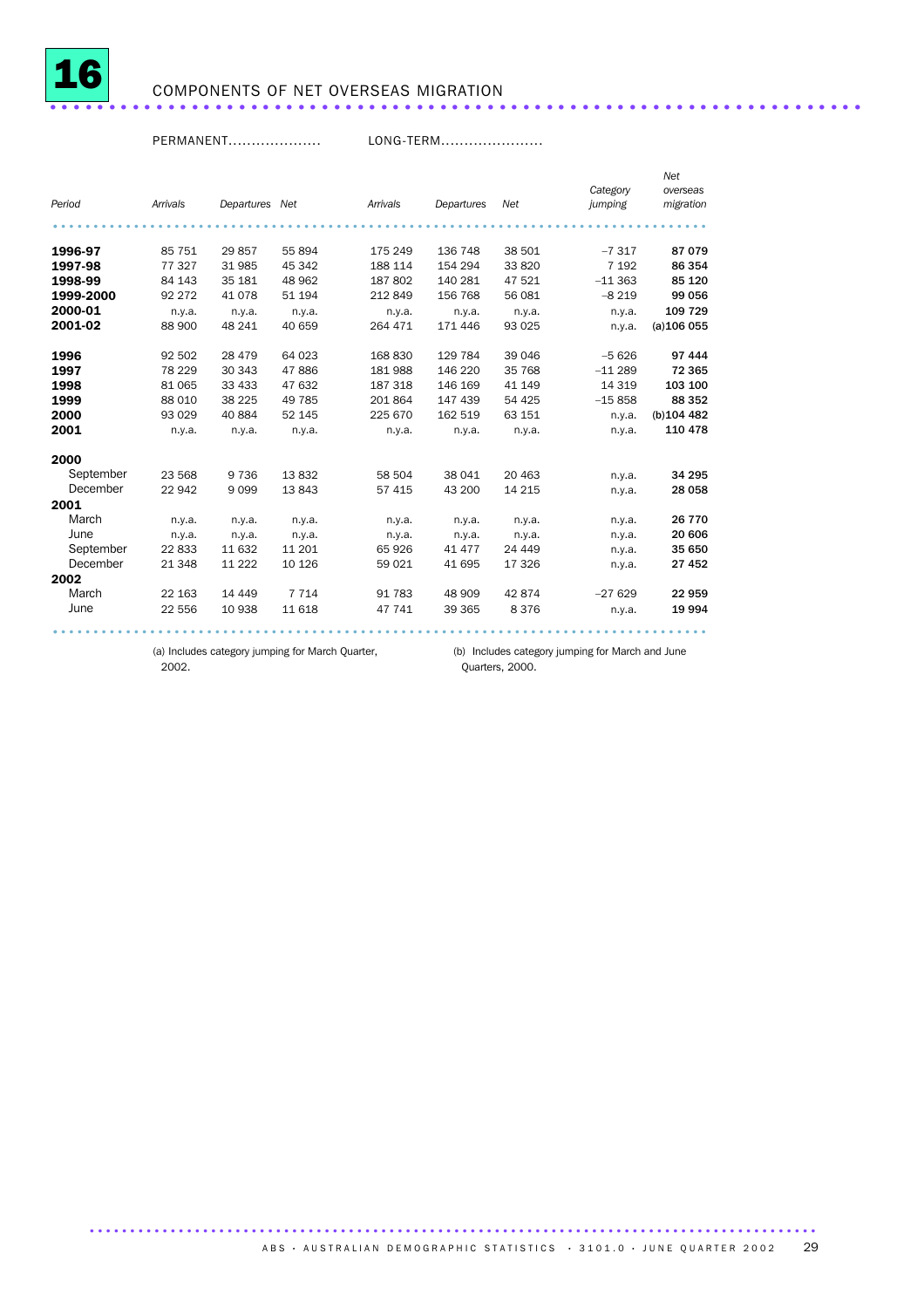

## <sup>17</sup> CATEGORIES OF OVERSEAS ARRIVALS .....................................................................

### LONG-TERM.......... SHORT-TERM............

|           | Permanent |           |                 | Total<br>permanent |               |                 |               |
|-----------|-----------|-----------|-----------------|--------------------|---------------|-----------------|---------------|
|           | (settler) | Residents | <b>Visitors</b> | and long-term      | Residents     | <b>Visitors</b> | <b>Total</b>  |
| Period    | no.       | no.       | no.             | no.                | no.           | no.             | no.           |
|           |           |           |                 |                    |               |                 |               |
| 1996-97   | 85 751    | 80 170    | 95 0 79         | 261 000            | 2 786 044     | 4 252 654       | 7 299 698     |
| 1997-98   | 77327     | 84 358    | 103 756         | 265 441            | 3 0 20 0 97   | 4 220 006       | 7 505 544     |
| 1998-99   | 84 143    | 67910     | 119892          | 271945             | 3 191 627     | 4 288 027       | 7751599       |
| 1999-2000 | 92 272    | 79 651    | 133 198         | 305 121            | 3 299 914     | 4 651 785       | 8 256 820     |
| 2000-01   | n.y.a.    | n.y.a.    | n.y.a.          | n.y.a.             | n.y.a.        | 5 061 334       | n.y.a.        |
| 2001-02   | 88 900    | 88 598    | 175 873         | 353 371            | 3 344 976     | 4 768 294       | 8 4 6 6 6 4 1 |
| 1996      | 92 502    | 80 004    | 88 8 26         | 261 332            | 2 695 534     | 4 164 826       | 7 121 692     |
| 1997      | 78 229    | 81 797    | 100 191         | 260 217            | 2897197       | 4 317 869       | 7 475 283     |
| 1998      | 81 065    | 75 318    | 112 000         | 268 383            | 3 143 937     | 4 167 207       | 7 579 527     |
| 1999      | 88 010    | 76 133    | 125 731         | 289 874            | 3 2 2 6 1 1 7 | 4 459 503       | 7975494       |
| 2000      | 93 0 29   | n.y.a.    | n.y.a.          | 318 699            | n.y.a.        | 4 946 161       | n.y.a.        |
| 2001      | n.y.a.    | n.y.a.    | n.y.a.          | n.y.a.             | n.y.a.        | 4 870 966       | n.y.a.        |
| 2000      |           |           |                 |                    |               |                 |               |
| September | 23 5 68   | n.y.a.    | n.y.a.          | 82 0 72            | n.y.a.        | 1 203 787       | n.y.a.        |
| December  | 22 942    | n.y.a.    | n.y.a.          | 80 357             | n.y.a.        | 1 462 209       | n.y.a.        |
| 2001      |           |           |                 |                    |               |                 |               |
| March     | n.y.a.    | n.y.a.    | n.y.a.          | n.y.a.             | n.y.a.        | 1 299 077       | n.y.a.        |
| June      | n.y.a.    | n.y.a.    | n.y.a.          | n.y.a.             | n.y.a.        | 1 096 267       | n.y.a.        |
| September | 22 833    | 19 4 75   | 46 451          | 88 759             | 952 533       | 1 197 764       | 2 239 056     |
| December  | 21 348    | 29 168    | 29853           | 80 369             | 770 538       | 1277858         | 2 128 764     |
| 2002      |           |           |                 |                    |               |                 |               |
| March     | 22 163    | 22 4 84   | 69 299          | 113 946            | 848 584       | 1 263 0 29      | 2 2 2 5 5 5 9 |
| June      | 22 556    | 17471     | 30 270          | 70 297             | 773 321       | 1029643         | 1873261       |
|           |           |           |                 |                    |               |                 |               |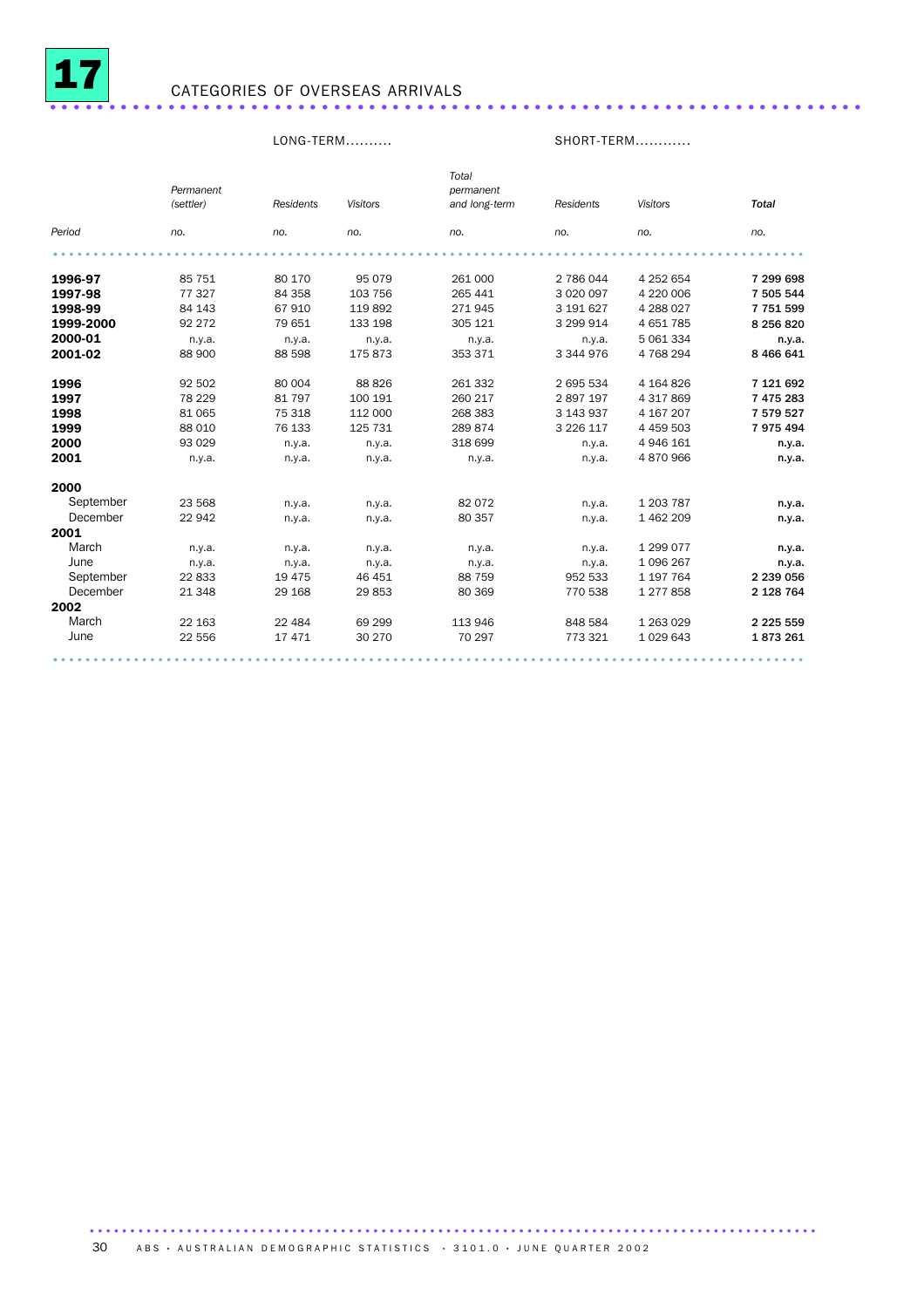

## <sup>18</sup> CATEGORIES OF OVERSEAS DEPARTURES .....................................................................

### PERMANENT................ LONG-TERM...... SHORT-TERM......... *Period Former settlers no. Other residents Total no. no. Residents Visitors no. no. Total permanent and long-term no. Residents no. Visitors no. Total no.* ................................................................................................. . **1996-97** 13 766 16 091 29 857 73 777 62 971 166 605 2 837 207 4 217 015 7 220 827<br>**1997-98** 14 598 17 387 31 985 79 422 74 872 186 279 3 031 897 4 198 321 7 416 497 **1997-98** 14 598 17 387 31 985 79 422 74 872 186 279 3 031 897 4 198 321 7 416 497<br>**1998-99** n.a. n.a. 35 181 82 861 57 420 175 462 3 188 692 4 279 093 7 643 247 **1998-99** n.a. n.a. 35 181 82 861 57 420 175 462 3 188 692 4 279 093 7 643 247<br>**1999-2000** n.a. n.a. 41 078 84 918 71 850 197 846 3 332 258 4 635 203 8 165 306 n.a. n.a. 41 078 84 918 71 850 197 846 3 332 258 4 635 203 2000-01 n.a. n.a. n.y.a. n.y.a. n.y.a. n.y.a. n.y.a. n.y.a. n.y.a. 2001-02 n.a. n.a. 48 241 92 071 79 375 219 687 3 367 870 4 837 761 8 425 317 **1996** 13 152 15 327 28 479 70 964 58 820 158 263 2 731 963 4 110 846 7 001 072<br>**1997** 14 027 16 316 30 343 77 181 69 039 176 563 2 932 754 4 281 172 7 390 489 1997 14 027 16 316 30 343 77 181 69 039 176 563 2 932 754 4 281 172 7 390 489 **1998** n.a. n.a. 33 433 81 057 65 112 179 602 3 161 060 4 150 242 7 490 904<br>**1999** n.a. n.a. 38 225 83 428 64 011 185 664 3 209 989 4 449 524 7 **845 178** n.a. n.a. 38 225 83 428 64 011 185 664 3 209 989 4 449 524 2000 n.a. n.a. 40 884 n.y.a. n.y.a. 203 403 n.y.a. n.y.a. n.y.a. 2001 n.a. n.a. n.y.a. n.y.a. n.y.a. n.y.a. n.y.a. n.y.a. n.y.a. 2000<br>September September n.a. n.a. 9 736 n.y.a. n.y.a. 47 777 n.y.a. n.y.a. n.y.a. December n.a. n.a. 9 099 n.y.a. n.y.a. 52 299 n.y.a. n.y.a. n.y.a. 2001 March n.a. n.a. n.y.a. n.y.a. n.y.a. n.y.a. n.y.a. n.y.a. n.y.a. June n.a. n.a. n.y.a. n.y.a. n.y.a. n.y.a. n.y.a. n.y.a. n.y.a. September n.a. n.a. 11 632 23 388 18 089 53 109 938 216 1 198 213 2 189 538 December n.a. n.a. 11 222 18 180 23 515 52 917 806 992 1 179 272 2 039 181 **2002**<br>March March n.a. n.a. 14 449 29 466 19 443 63 358 741 603 1 336 666 2 141 627<br>
June n.a. n.a. 10 938 21 037 18 328 50 303 881 059 1 123 609 2 054 971 n.a. n.a. 10 938 21 037 18 328 50 303 881 059 1 123 609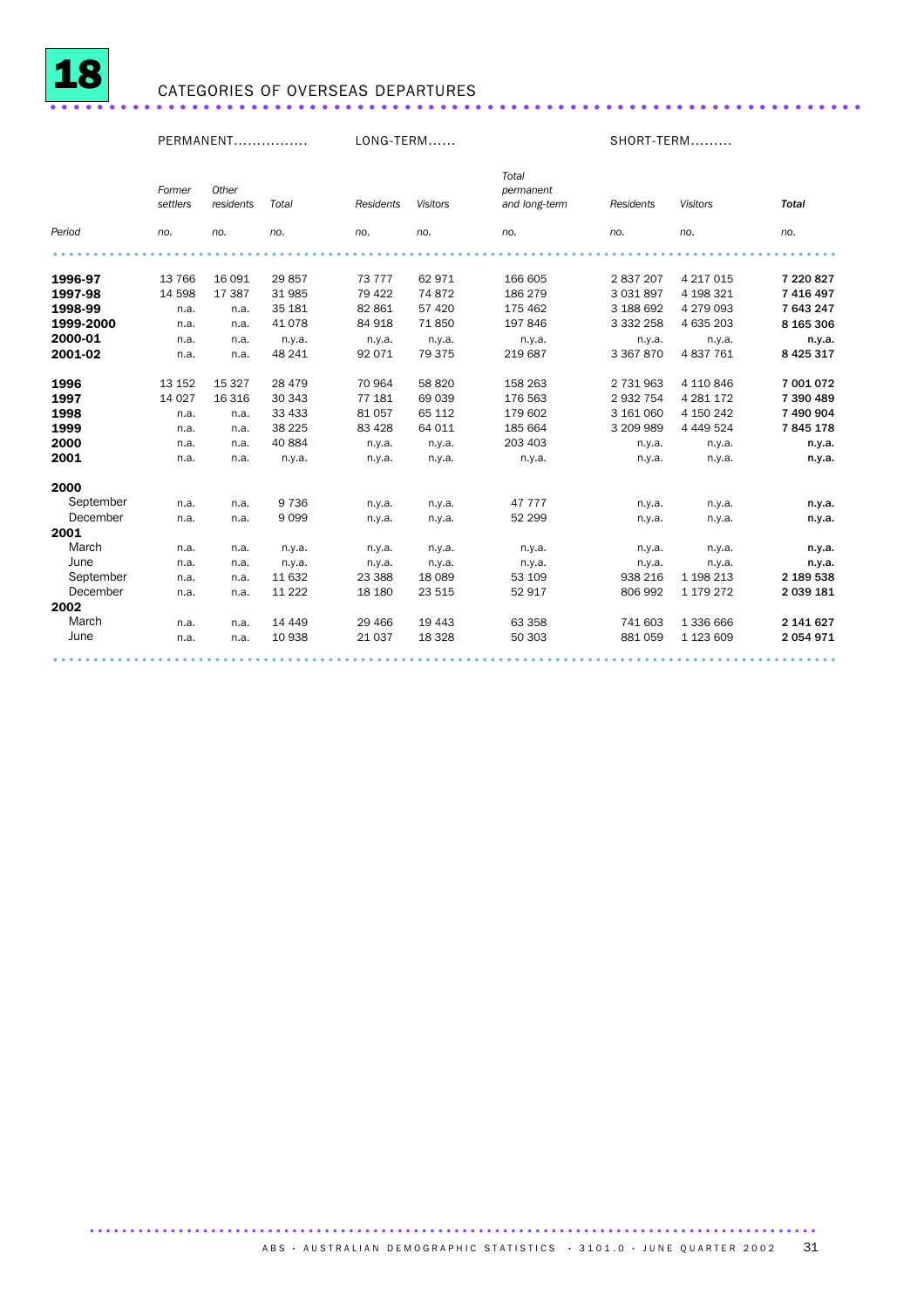

# PERMANENT (SETTLER) ARRIVALS, Country of birth .................................

## QUARTER ENDED.........................

|                                 | 2001-2002                   |         |         | Sep 2001 Dec 2001 Mar 2002 | <b>Jun 2002</b> |
|---------------------------------|-----------------------------|---------|---------|----------------------------|-----------------|
| Country of birth                | no.                         | no.     | no.     | no.                        | no.             |
|                                 |                             |         |         |                            |                 |
|                                 | <b>MAJOR GROUPS</b>         |         |         |                            |                 |
| Oceania and Antarctica          | 19 152                      | 4 6 6 9 | 4 4 4 1 | 5569                       | 4473            |
| Europe and the former USSR      | 17411                       | 4 3 6 6 | 4 4 6 9 | 3997                       | 4579            |
| Middle East and North Africa    | 6 0 0 0                     | 1572    | 1421    | 1 2 6 0                    | 1747            |
| Southeast Asia                  | 14 4 64                     | 3 7 7 4 | 3 6 6 9 | 3 1 3 9                    | 3882            |
| Northeast Asia                  | 10 716                      | 2 9 3 0 | 2 2 1 8 | 2 7 7 4                    | 2 7 9 4         |
| Southern Asia                   | 9 1 9 0                     | 2 3 4 1 | 2 0 4 8 | 2 2 7 0                    | 2531            |
| The Americas                    | 2630                        | 747     | 663     | 586                        | 634             |
| Africa (excluding North Africa) | 9 3 1 1                     | 2 4 3 2 | 2 4 1 2 | 2 5 6 3                    | 1904            |
| Other and not stated            | 26                          |         | 7       | 5                          | 12              |
| <b>Total</b>                    | 88 900                      | 22833   | 21 348  | 22 163                     | 22 556          |
|                                 |                             |         |         |                            |                 |
|                                 | SELECTED COUNTRIES OF BIRTH |         |         |                            |                 |
| Australia                       | 443                         | 115     | 97      | 124                        | 107             |
| Canada                          | 586                         | 189     | 145     | 116                        | 136             |
| Chile                           | 143                         | 32      | 43      | 27                         | 41              |
| China                           | 6708                        | 1693    | 1422    | 1797                       | 1796            |
| Egypt                           | 354                         | 97      | 119     | 78                         | 60              |
| Fiji                            | 1608                        | 490     | 408     | 369                        | 341             |
| Former USSR and Baltic States   | 1 1 5 1                     | 288     | 305     | 221                        | 337             |
| Former Yugoslav Republics(a)    | 3 4 9 4                     | 862     | 1033    | 650                        | 949             |
| Germany                         | 697                         | 167     | 184     | 161                        | 185             |
| Greece                          | 108                         | 25      | 25      | 35                         | 23              |
| Hong Kong & Macao               | 960                         | 302     | 190     | 225                        | 243             |
| India                           | 5091                        | 1378    | 1 2 9 4 | 1 2 0 4                    | 1 2 1 5         |
| Indonesia                       | 4 2 2 1                     | 1 3 9 6 | 1 3 0 4 | 781                        | 740             |
| Malaysia                        | 1939                        | 419     | 485     | 454                        | 581             |
| Malta                           | 28                          | 3       | 8       | 7                          | 10              |
| <b>Netherlands</b>              | 427                         | 125     | 105     | 97                         | 100             |
| New Zealand                     | 15 663                      | 3694    | 3601    | 4657                       | 3711            |
| Philippines                     | 2837                        | 689     | 524     | 591                        | 1033            |
| Poland                          | 232                         | 67      | 59      | 56                         | 50              |
| Singapore                       | 1493                        | 396     | 366     | 310                        | 421             |
| South Africa                    | 5 7 1 4                     | 1578    | 1419    | 1644                       | 1073            |
| Sri Lanka                       | 2011                        | 403     | 448     | 588                        | 572             |
| Turkey                          | 617                         | 180     | 127     | 125                        | 185             |
| United Kingdom                  | 8749                        | 2090    | 2 1 3 8 | 2 2 0 7                    | 2 3 1 4         |
| United States of America        | 1 1 3 6                     | 316     | 303     | 246                        | 271             |
| Viet Nam                        | 1919                        | 441     | 470     | 464                        | 544             |
|                                 |                             |         |         |                            |                 |

(a) See Former Yugoslav Republics in Glossary.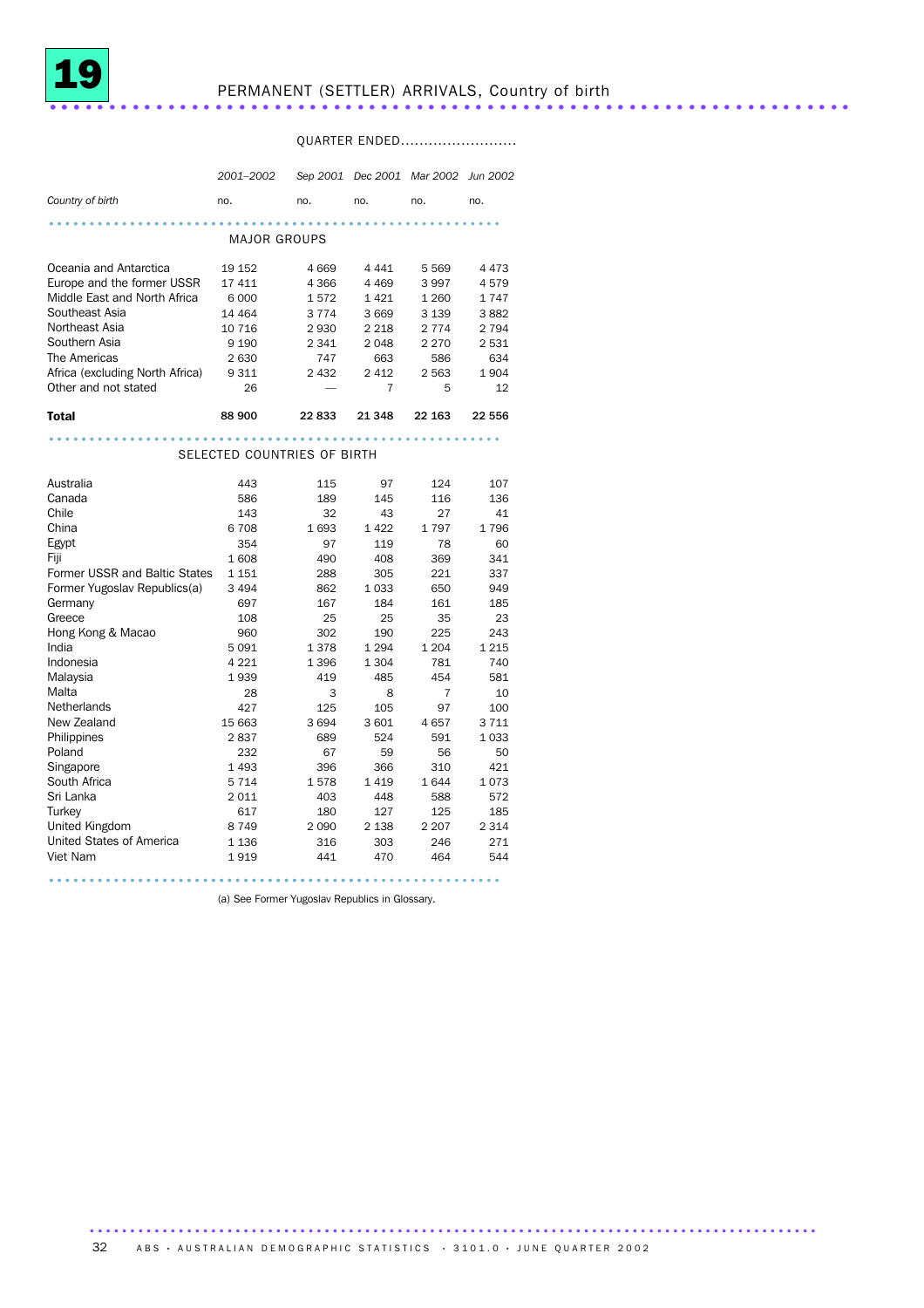

### QUARTER ENDED........................

|                                 | 2001-2002                   |         |         | Sep 2001 Dec 2001 Mar 2002 Jun 2002 |         |
|---------------------------------|-----------------------------|---------|---------|-------------------------------------|---------|
| Country of birth                | no.                         | no.     | no.     | no.                                 | no.     |
|                                 |                             |         |         |                                     |         |
|                                 | MAJOR GROUPS                |         |         |                                     |         |
| Oceania and Antarctica          | 30 544                      | 7 3 2 2 | 6960    | 9 4 9 5                             | 6767    |
| Europe and the former USSR      | 6529                        | 1498    | 1 3 8 9 | 1953                                | 1689    |
| Middle East and North Africa    | 753                         | 205     | 147     | 219                                 | 182     |
| Southeast Asia                  | 2641                        | 584     | 711     | 729                                 | 617     |
| Northeast Asia                  | 5 5 4 8                     | 1458    | 1486    | 1411                                | 1 1 9 3 |
| Southern Asia                   | 424                         | 85      | 125     | 112                                 | 102     |
| The Americas                    | 1 3 1 4                     | 365     | 283     | 388                                 | 278     |
| Africa (excluding North Africa) | 481                         | 113     | 120     | 140                                 | 108     |
| Other and not stated            | 7                           |         |         |                                     |         |
| <b>Total</b>                    | 48 241                      | 11 632  | 11 222  | 14 4 4 9                            | 10 938  |
|                                 |                             |         |         |                                     |         |
|                                 | SELECTED COUNTRIES OF BIRTH |         |         |                                     |         |
| Australia                       | 24 146                      | 5839    | 5 2 1 0 | 7 7 3 1                             | 5 3 6 6 |
| Canada                          | 331                         | 84      | 73      | 109                                 | 65      |
| Chile                           | 77                          | 21      | 25      | 21                                  | 10      |
| China                           | 2 4 2 4                     | 637     | 692     | 612                                 | 483     |
| Egypt                           | 78                          | 17      | 18      | 26                                  | 17      |
| Fiji                            | 153                         | 38      | 34      | 44                                  | 37      |
| Former USSR and Baltic States   | 71                          | 15      | 14      | 16                                  | 26      |
| Former Yugoslav Republics(a)    | 356                         | 61      | 85      | 72                                  | 138     |
| Germany                         | 270                         | 63      | 48      | 92                                  | 67      |
| Greece                          | 206                         | 54      | 34      | 62                                  | 56      |
| Hong Kong & Macao               | 1766                        | 512     | 431     | 424                                 | 399     |
| India                           | 247                         | 45      | 70      | 68                                  | 64      |
| Indonesia                       | 690                         | 165     | 219     | 162                                 | 144     |
| Malaysia                        | 438                         | 112     | 94      | 122                                 | 110     |
| Malta                           | 79                          | 14      | 25      | 23                                  | 17      |
| Netherlands                     | 183                         | 49      | 35      | 57                                  | 42      |
| New Zealand                     | 5 7 1 4                     | 1 3 4 2 | 1537    | 1572                                | 1 2 6 3 |
| Philippines                     | 236                         | 54      | 55      | 70                                  | 57      |
| Poland                          | 110                         | 15      | 28      | 29                                  | 38      |
| Singapore                       | 252                         | 53      | 55      | 72                                  | 72      |
| South Africa                    | 280                         | 64      | 76      | 80                                  | 60      |
| Sri Lanka                       | 112                         | 21      | 37      | 26                                  | 28      |
| Turkey                          | 79                          | 13      | 13      | 27                                  | 26      |
| United Kingdom                  | 3 7 8 3                     | 874     | 815     | 1 1 5 0                             | 944     |
| United States of America        | 718                         | 215     | 133     | 210                                 | 160     |
| Viet Nam                        | 667                         | 134     | 198     | 199                                 | 136     |
|                                 |                             |         |         |                                     |         |

(a) See Former Yugoslav Republics in Glossary.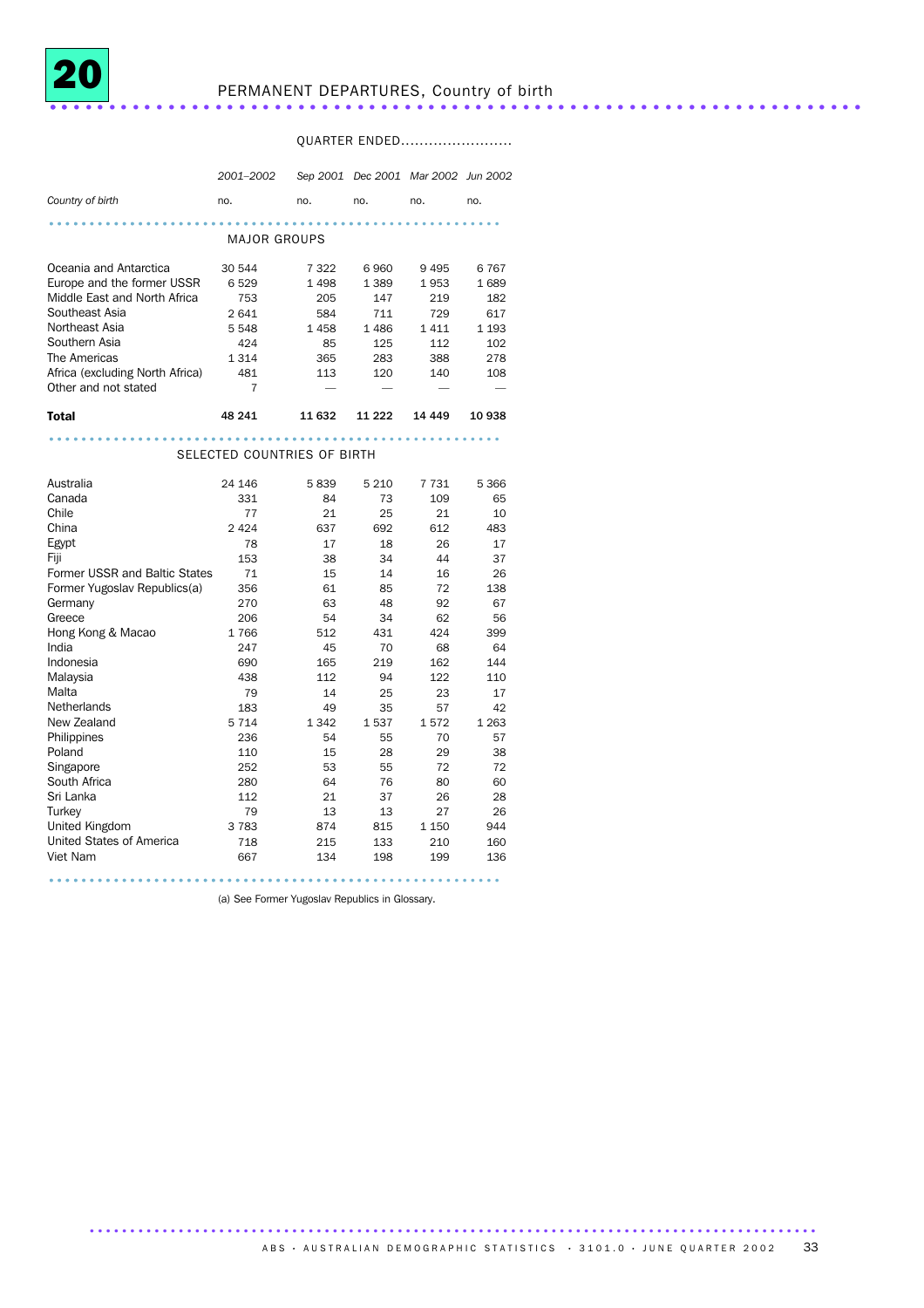

## NET PERMANENT AND LONG-TERM MOVEMENT(a) ....................................................................

|           | New<br>South<br>Wales | Victoria | Oueensland | South<br>Australia | Western<br>Australia | Tasmania | Northern<br>Territory | Australian<br>Capital<br>Territory | Australia(b) |
|-----------|-----------------------|----------|------------|--------------------|----------------------|----------|-----------------------|------------------------------------|--------------|
| Period    | no.                   | no.      | no.        | no.                | no.                  | no.      | no.                   | no.                                | no.          |
|           |                       |          |            |                    |                      |          |                       |                                    |              |
| 1996-97   | 40 168                | 22 783   | 13 840     | 3 4 3 1            | 13 181               | 320      | 593                   | 101                                | 94 396       |
| 1997-98   | 31843                 | 19 313   | 12 490     | 3 1 6 0            | 11993                | 39       | 560                   | $-242$                             | 79 162       |
| 1998-99   | 41 088                | 24 691   | 13 710     | 2682               | 13 3 8 1             | 171      | 1 0 0 6               | $-225$                             | 96 483       |
| 1999-2000 | 43 689                | 26 982   | 17 514     | 3829               | 13 993               | 435      | 942                   | $-99$                              | 107 275      |
| 2000-01   | n.y.a.                | n.y.a.   | n.y.a.     | n.y.a.             | n.y.a.               | n.y.a.   | n.y.a.                | n.y.a.                             | n.y.a.       |
| 2001-02   | 51 340                | 34 249   | 24 866     | 4 4 8 1            | 17 307               | 482      | 144                   | 837                                | 133 684      |
| 1996      | 46 44 6               | 24 978   | 13 4 27    | 3790               | 13 0 37              | 535      | 594                   | 297                                | 103 070      |
| 1997      | 34 2 20               | 19832    | 13 661     | 3 3 3 3            | 12 153               | 91       | 501                   | $-124$                             | 83 654       |
| 1998      | 35 2 28               | 23 548   | 12 4 82    | 3 1 2 8            | 13 0 78              | 513      | 841                   | $-33$                              | 88 781       |
| 1999      | 43 834                | 24 846   | 17 17 1    | 3689               | 13 992               | 115      | 1067                  | $-487$                             | 104 210      |
| 2000      | 47942                 | 29 717   | 17 186     | 3867               | 14 804               | 381      | 954                   | 452                                | 115 296      |
| 2001      | n.y.a.                | n.y.a.   | n.y.a.     | n.y.a.             | n.y.a.               | n.y.a.   | n.y.a.                | n.y.a.                             | n.y.a.       |
| 2000      |                       |          |            |                    |                      |          |                       |                                    |              |
| September | 14 3 27               | 8974     | 4555       | 924                | 4930                 | 67       | 348                   | 170                                | 34 295       |
| December  | 11947                 | 6 4 2 7  | 4517       | 1 6 6 0            | 2953                 | 286      | 266                   |                                    | 28 058       |
| 2001      |                       |          |            |                    |                      |          |                       |                                    |              |
| March     | n.y.a.                | n.y.a.   | n.y.a.     | n.y.a.             | n.y.a.               | n.y.a.   | n.y.a.                | n.y.a.                             | n.y.a.       |
| June      | n.y.a.                | n.y.a.   | n.y.a.     | n.y.a.             | n.y.a.               | n.y.a.   | n.y.a.                | n.y.a.                             | n.y.a.       |
| September | 14 0 77               | 8895     | 6 5 9 3    | 1 1 3 0            | 4 4 2 8              | 75       | 109                   | 349                                | 35 650       |
| December  | 10885                 | 6 3 9 5  | 4 7 2 5    | 1 1 8 5            | 4 1 8 5              | 273      | $-137$                | $-49$                              | 27 452       |
| 2002      |                       |          |            |                    |                      |          |                       |                                    |              |
| March     | 17933                 | 14 984   | 8988       | 1665               | 6 2 2 3              | 163      | 90                    | 543                                | 50 588       |
| June      | 8 4 4 5               | 3975     | 4 5 6 0    | 501                | 2 4 7 1              | $-29$    | 82                    | $-6$                               | 19 994       |

.......................................................................................... .........

(a) Excludes category jumping. (b) Includes Other Territories from September

1993—see paragraph 2 of the Explanatory Notes.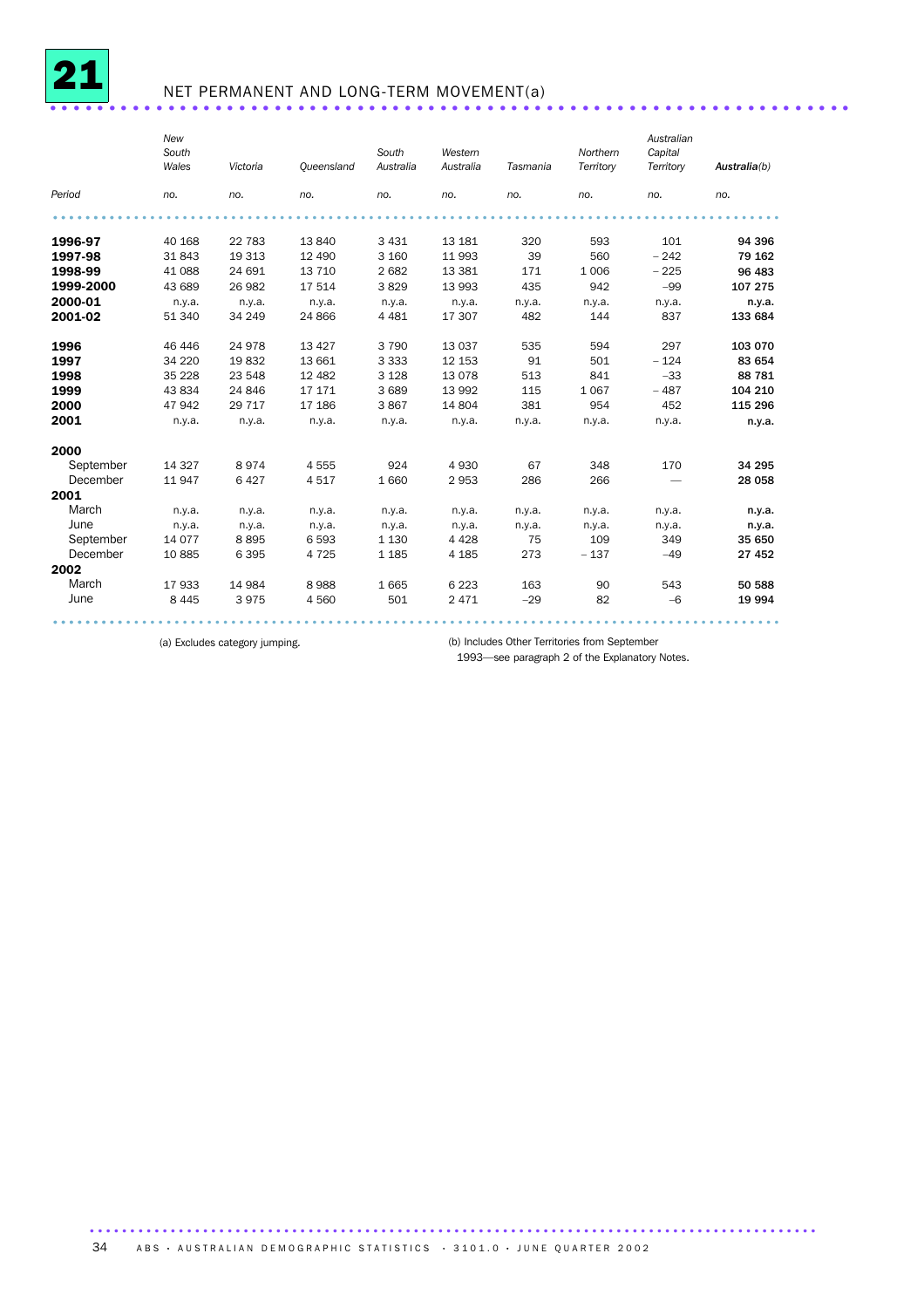

## <sup>22</sup> CATEGORY JUMPING .....................................................................

|           | Australian<br>residents | Overseas<br>visitors | <b>Net</b> |
|-----------|-------------------------|----------------------|------------|
| Period    | no.                     | no.                  | no.        |
|           |                         |                      |            |
| 1996-97   | 23 985                  | 16 668               | $-7317$    |
| 1997-98   | 18878                   | 26 070               | 7 1 9 2    |
| 1998-99   | 38                      | $-11325$             | $-11363$   |
| 1999-2000 | 1735                    | $-6484$              | $-8219$    |
| 2000-01   | n.y.a.                  | n.y.a.               | n.y.a.     |
| 2001-02   | n.y.a.                  | n.y.a.               | n.y.a.     |
| 1996      | 10 459                  | 4833                 | $-5626$    |
| 1997      | 36 750                  | 25 4 61              | $-11289$   |
| 1998      | 5 1 2 6                 | 19 4 45              | 14 3 19    |
| 1999      | 6 60 6                  | $-9252$              | $-15858$   |
| 2000      | $-5350$                 | $-16$ 164            | $-10814$   |
| 2001      | n.y.a.                  | n.y.a.               | n.y.a.     |
| 2000      |                         |                      |            |
| September | n.y.a.                  | n.y.a.               | n.y.a.     |
| December  | n.y.a.                  | n.y.a.               | n.y.a.     |
| 2001      |                         |                      |            |
| March     | n.y.a.                  | n.y.a.               | n.y.a.     |
| June      | n.y.a.                  | n.y.a.               | n.y.a.     |
| September | n.y.a.                  | n.y.a.               | n.y.a.     |
| December  | n.y.a.                  | n.y.a.               | n.y.a.     |
| 2002      |                         |                      |            |
| March     | n.y.a.                  | n.y.a.               | $-27629$   |
| June      | n.y.a.                  | n.y.a.               | n.y.a.     |
|           |                         |                      |            |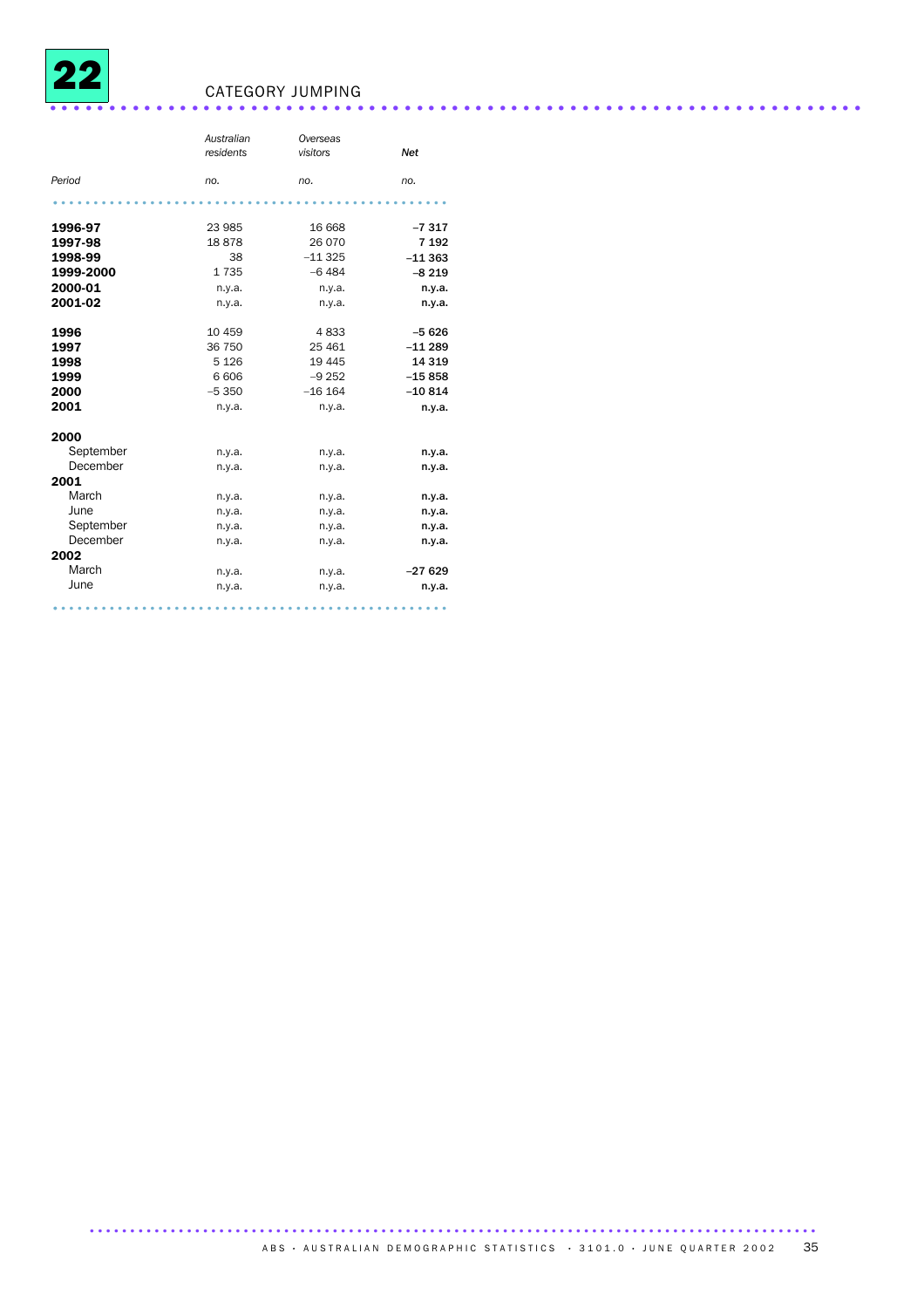

### STATE OR TERRITORY OF DEPARTURE.........................................................................................

|           | New<br>South<br>Wales | Victoria             | Queensland | South<br>Australia   | Western<br>Australia        | Tasmania | Northern<br>Territory | Australian<br>Capital<br>Territory | <b>Total</b> |
|-----------|-----------------------|----------------------|------------|----------------------|-----------------------------|----------|-----------------------|------------------------------------|--------------|
| Period    | no.                   | no.                  | no.        | no.                  | no.                         | no.      | no.                   | no.                                | no.          |
|           |                       |                      |            |                      |                             |          |                       |                                    |              |
|           |                       |                      |            |                      | ARRIVALS IN NEW SOUTH WALES |          |                       |                                    |              |
| 1996-97   | $\ddot{\phantom{0}}$  | 23 774               | 38 303     | 7 3 8 2              | 7 4 7 6                     | 3 0 1 7  | 2 5 8 9               | 11974                              | 94 515       |
| 1997-98   | $\ddotsc$             | 22 932               | 37 177     | 6919                 | 7 2 4 4                     | 2802     | 2876                  | 11 439                             | 91 389       |
| 1998-99   | $\ddot{\phantom{0}}$  | 22 384               | 36 710     | 6727                 | 7 6 8 5                     | 2 9 6 0  | 2 6 2 5               | 10 951                             | 90 042       |
| 1999-2000 | $\ddot{\phantom{a}}$  | 23 144               | 37 349     | 7 197                | 8 1 3 0                     | 2951     | 2 7 0 5               | 11 537                             | 93 013       |
| 2000-01   | $\sim$                | 23 967               | 39 308     | 7 5 5 2              | 8839                        | 2929     | 2891                  | 11 4 64                            | 96 950       |
| 2001-02   | $\ddot{\phantom{0}}$  | 24 506               | 39 0 79    | 6913                 | 8 4 8 1                     | 2 7 7 5  | 2 8 1 0               | 11 966                             | 96 530       |
| 2000      |                       |                      |            |                      |                             |          |                       |                                    |              |
| September | $\ddot{\phantom{a}}$  | 5 2 4 1              | 8 5 5 4    | 1784                 | 1964                        | 645      | 647                   | 2 4 5 9                            | 21 294       |
| December  | $\sim$ .              | 6850                 | 11 548     | 2 1 8 6              | 2 6 18                      | 849      | 885                   | 3 3 5 4                            | 28 290       |
| 2001      |                       |                      |            |                      |                             |          |                       |                                    |              |
| March     | $\ddot{\phantom{0}}$  | 5984                 | 9574       | 1893                 | 2 1 5 8                     | 686      | 625                   | 2815                               | 23 735       |
| June      | $\ddot{\phantom{0}}$  | 5892                 | 9632       | 1689                 | 2 0 9 9                     | 749      | 734                   | 2836                               | 23 631       |
| September | $\ddot{\phantom{a}}$  | 5 5 9 0              | 9 1 1 0    | 1698                 | 1907                        | 639      | 687                   | 2 7 5 4                            | 22 385       |
| December  | $\ddotsc$             | 6 3 6 0              | 10 303     | 1849                 | 2 3 9 7                     | 741      | 806                   | 3 2 6 0                            | 25 7 16      |
| 2002      |                       |                      |            |                      |                             |          |                       |                                    |              |
| March     | $\ddot{\phantom{a}}$  | 6 1 4 8              | 10 231     | 1672                 | 2 0 6 3                     | 689      | 701                   | 2936                               | 24 440       |
| June      | $\ddot{\phantom{0}}$  | 6 4 0 8              | 9 4 3 5    | 1694                 | 2 1 1 4                     | 706      | 616                   | 3 0 16                             | 23 989       |
|           |                       |                      |            |                      |                             |          |                       |                                    |              |
|           |                       |                      |            | ARRIVALS IN VICTORIA |                             |          |                       |                                    |              |
| 1996-97   | 23 7 28               | $\ddot{\phantom{a}}$ | 18 104     | 9 0 6 5              | 6785                        | 3 9 0 6  | 2 2 9 3               | 2628                               | 66 509       |
| 1997-98   | 24 487                | $\ddotsc$            | 18 279     | 9 2 1 2              | 7 1 3 6                     | 4 2 3 1  | 2 3 8 1               | 2 7 1 6                            | 68 442       |
| 1998-99   | 24 3 22               | $\ddotsc$            | 18 0 98    | 8925                 | 7 4 8 8                     | 4 4 1 0  | 2 3 5 3               | 2 4 8 8                            | 68 084       |
| 1999-2000 | 25 844                | $\ddotsc$            | 18 4 13    | 9 5 0 6              | 8 1 0 8                     | 4566     | 2 5 4 2               | 2 7 1 6                            | 71 695       |
| 2000-01   | 26 971                | $\ddotsc$            | 19 607     | 9878                 | 8557                        | 4671     | 2 6 6 3               | 2 6 18                             | 74 965       |
| 2001-02   | 28 2 89               | $\ddotsc$            | 20 28 3    | 9 3 6 8              | 8853                        | 4 9 0 4  | 2 6 5 4               | 2673                               | 77 024       |
| 2000      |                       |                      |            |                      |                             |          |                       |                                    |              |
| September | 5867                  | $\ddotsc$            | 4 2 8 1    | 2 2 1 0              | 1 9 0 9                     | 1 0 4 7  | 652                   | 598                                | 16 564       |
| December  | 7571                  | $\ddotsc$            | 5 5 6 7    | 2 7 7 8              | 2 4 2 3                     | 1 4 1 0  | 865                   | 792                                | 21 406       |
| 2001      |                       |                      |            |                      |                             |          |                       |                                    |              |
| March     | 6929                  | $\ddotsc$            | 4895       | 2 5 2 6              | 2 1 2 4                     | 1 0 4 5  | 576                   | 630                                | 18 7 25      |
| June      | 6 604                 | $\ddotsc$            | 4864       | 2 3 6 4              | 2 1 0 1                     | 1 1 6 9  | 570                   | 598                                | 18 270       |
| September | 6 1 4 9               | $\ddotsc$            | 4 6 6 0    | 2 2 1 5              | 2 0 1 4                     | 1 0 4 8  | 530                   | 627                                | 17 243       |
| December  | 7 5 5 3               | $\ddotsc$            | 5 4 0 5    | 2 503                | 2 4 5 1                     | 1 3 1 4  | 854                   | 724                                | 20804        |
| 2002      |                       |                      |            |                      |                             |          |                       |                                    |              |
| March     | 7 3 9 6               | $\ddotsc$            | 5 3 3 0    | 2 3 2 3              | 2 2 4 2                     | 1 3 2 8  | 645                   | 639                                | 19 903       |
| June      | 7 1 9 1               | $\ddotsc$            | 4888       | 2 3 2 7              | 2 1 4 6                     | 1 2 1 4  | 625                   | 683                                | 19074        |
|           |                       |                      |            |                      |                             |          |                       |                                    |              |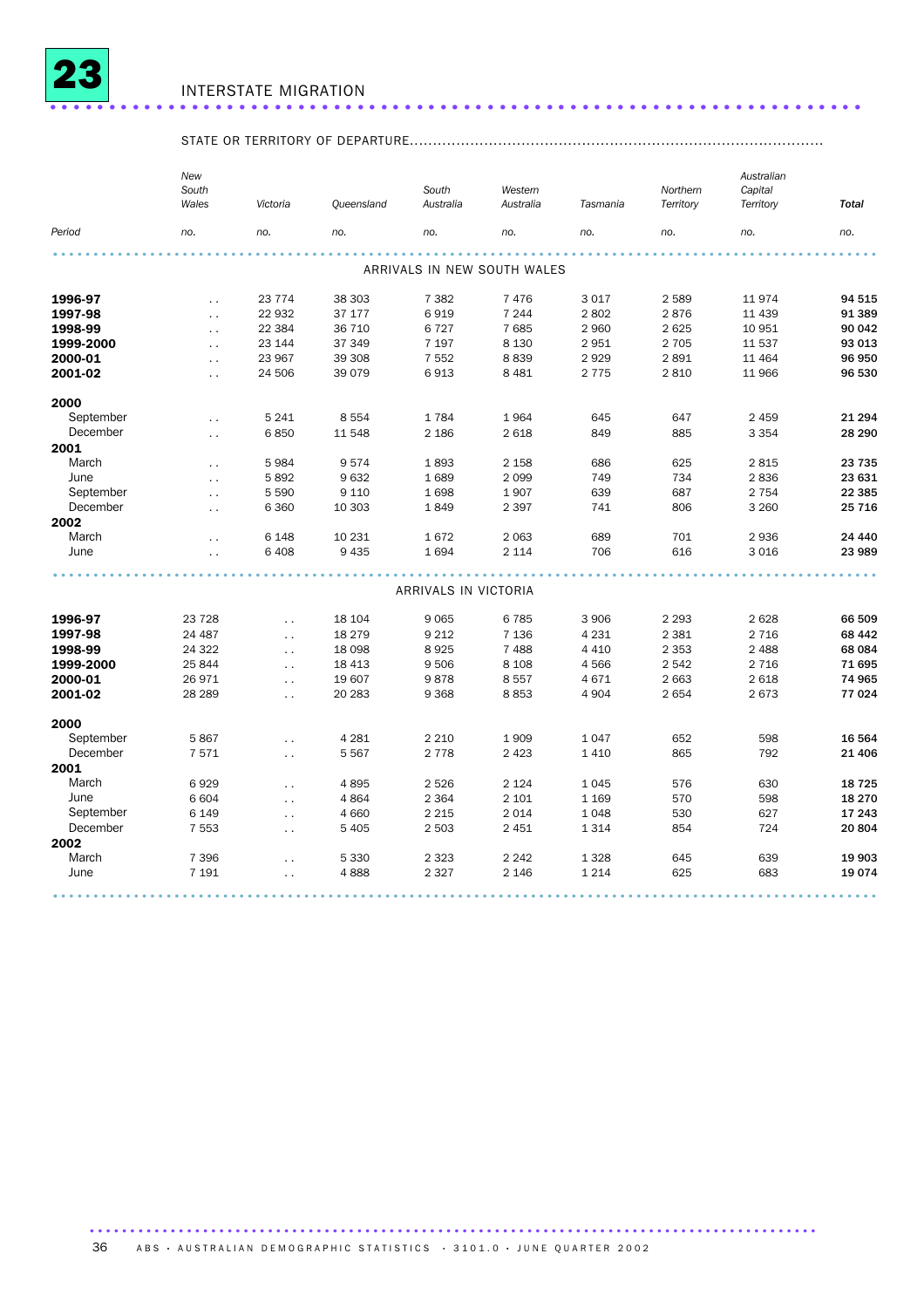

### STATE OR TERRITORY OF DEPARTURE........................................................................................

|           | New<br>South<br>Wales | Victoria | Queensland           | South<br>Australia          | Western<br>Australia | Tasmania | Northern<br>Territory | Australian<br>Capital<br>Territory | <b>Total</b> |
|-----------|-----------------------|----------|----------------------|-----------------------------|----------------------|----------|-----------------------|------------------------------------|--------------|
| Period    | no.                   | no.      | no.                  | no.                         | no.                  | no.      | no.                   | no.                                | no.          |
|           |                       |          |                      |                             |                      |          |                       |                                    |              |
|           |                       |          |                      | ARRIVALS IN QUEENSLAND      |                      |          |                       |                                    |              |
| 1996-97   | 49 931                | 23 401   | $\ddot{\phantom{a}}$ | 7 0 9 4                     | 6865                 | 4 1 7 9  | 5 2 0 5               | 3827                               | 100 502      |
| 1997-98   | 48 590                | 21 0 25  | $\ddotsc$            | 6 3 4 1                     | 6931                 | 4 0 4 0  | 5 3 5 8               | 3536                               | 95821        |
| 1998-99   | 48 244                | 19 232   | $\ddot{\phantom{0}}$ | 6 5 4 4                     | 7 2 4 0              | 4 1 8 3  | 5 1 0 5               | 3 4 2 9                            | 93 977       |
| 1999-2000 | 50 809                | 19 034   | $\ddotsc$            | 6657                        | 7632                 | 3671     | 5 4 1 4               | 3552                               | 96 769       |
| 2000-01   | 53 383                | 20 475   | $\ddot{\phantom{a}}$ | 6837                        | 7 5 6 3              | 3926     | 5 3 8 8               | 3529                               | 101 101      |
| 2001-02   | 58 918                | 22 596   | $\ddotsc$            | 7 2 3 2                     | 8 6 0 4              | 3 9 8 0  | 5 7 0 4               | 3842                               | 110876       |
| 2000      |                       |          |                      |                             |                      |          |                       |                                    |              |
| September | 11 7 16               | 4 4 6 2  | $\ddot{\phantom{a}}$ | 1629                        | 1841                 | 919      | 1 2 3 3               | 797                                | 22 597       |
| December  | 15 24 6               | 6 1 2 4  | $\ddot{\phantom{a}}$ | 1941                        | 2 1 7 5              | 1086     | 1603                  | 1 1 9 1                            | 29 366       |
| 2001      |                       |          |                      |                             |                      |          |                       |                                    |              |
| March     | 13 0 30               | 4808     | $\ddot{\phantom{a}}$ | 1582                        | 1755                 | 963      | 1 2 2 9               | 787                                | 24 154       |
| June      | 13 391                | 5 0 8 1  | $\ddot{\phantom{a}}$ | 1685                        | 1792                 | 958      | 1 3 2 3               | 754                                | 24 984       |
| September | 12 768                | 4 7 9 5  | $\ddot{\phantom{a}}$ | 1576                        | 1846                 | 871      | 1 2 4 2               | 815                                | 23 913       |
| December  | 15 5 91               | 5922     | $\ddot{\phantom{0}}$ | 1887                        | 2 3 1 7              | 1 0 8 9  | 1506                  | 1 1 3 6                            | 29 4 48      |
| 2002      |                       |          |                      |                             |                      |          |                       |                                    |              |
| March     | 14 8 55               | 5 5 6 2  | $\ddot{\phantom{a}}$ | 1868                        | 2 1 3 4              | 958      | 1477                  | 916                                | 27 770       |
| June      | 15 704                | 6 3 1 7  | $\ddot{\phantom{0}}$ | 1901                        | 2 3 0 7              | 1062     | 1479                  | 975                                | 29 745       |
|           |                       |          |                      |                             |                      |          |                       |                                    |              |
|           |                       |          |                      | ARRIVALS IN SOUTH AUSTRALIA |                      |          |                       |                                    |              |
| 1996-97   | 7 0 1 0               | 7811     | 5575                 | $\ddot{\phantom{0}}$        | 3 1 8 0              | 1 0 0 1  | 3 3 3 9               | 790                                | 28 706       |
| 1997-98   | 6695                  | 7 6 1 5  | 5412                 | $\ddot{\phantom{0}}$        | 3 1 7 5              | 1 0 6 9  | 3 3 4 9               | 769                                | 28 084       |
| 1998-99   | 6728                  | 7 4 6 2  | 5 3 1 5              | $\ddot{\phantom{a}}$        | 3 2 2 1              | 1 0 2 4  | 3 4 3 3               | 733                                | 27916        |
| 1999-2000 | 6 3 9 0               | 7 4 1 9  | 5 1 1 7              | $\ddot{\phantom{0}}$        | 3 2 4 1              | 1 0 1 0  | 3 1 0 5               | 732                                | 27 014       |
| 2000-01   | 6902                  | 7 6 4 9  | 5 2 8 1              | $\ddot{\phantom{a}}$        | 3 2 8 4              | 1 0 6 6  | 3 2 1 7               | 747                                | 28 146       |
| 2001-02   | 7573                  | 7851     | 5 6 8 8              | $\ddot{\phantom{0}}$        | 3 5 1 4              | 910      | 3 0 3 2               | 797                                | 29 3 65      |
| 2000      |                       |          |                      |                             |                      |          |                       |                                    |              |
| September | 1501                  | 1749     | 1 2 2 8              | $\ddot{\phantom{0}}$        | 736                  | 242      | 723                   | 173                                | 6352         |
| December  | 1945                  | 2 1 6 5  | 1 4 6 9              | $\ddot{\phantom{0}}$        | 889                  | 285      | 1021                  | 231                                | 8 0 0 5      |
| 2001      |                       |          |                      |                             |                      |          |                       |                                    |              |
| March     | 1663                  | 1731     | 1 2 6 0              | $\ddot{\phantom{0}}$        | 870                  | 263      | 770                   | 187                                | 6744         |
| June      | 1793                  | 2 0 0 4  | 1 3 2 4              | $\ddot{\phantom{0}}$        | 789                  | 276      | 703                   | 156                                | 7045         |
| September | 1655                  | 1728     | 1 3 1 3              | $\ddot{\phantom{0}}$        | 785                  | 206      | 657                   | 172                                | 6516         |
| December  | 2 0 5 0               | 2 2 6 6  | 1552                 | $\ddot{\phantom{0}}$        | 886                  | 228      | 877                   | 223                                | 8 0 8 2      |
| 2002      |                       |          |                      |                             |                      |          |                       |                                    |              |
| March     | 1905                  | 1789     | 1 4 6 9              | $\ddot{\phantom{0}}$        | 964                  | 230      | 755                   | 190                                | 7 3 0 2      |
| June      | 1963                  | 2 0 6 8  | 1 3 5 4              |                             | 879                  | 246      | 743                   | 212                                | 7465         |
|           |                       |          |                      |                             |                      |          |                       |                                    |              |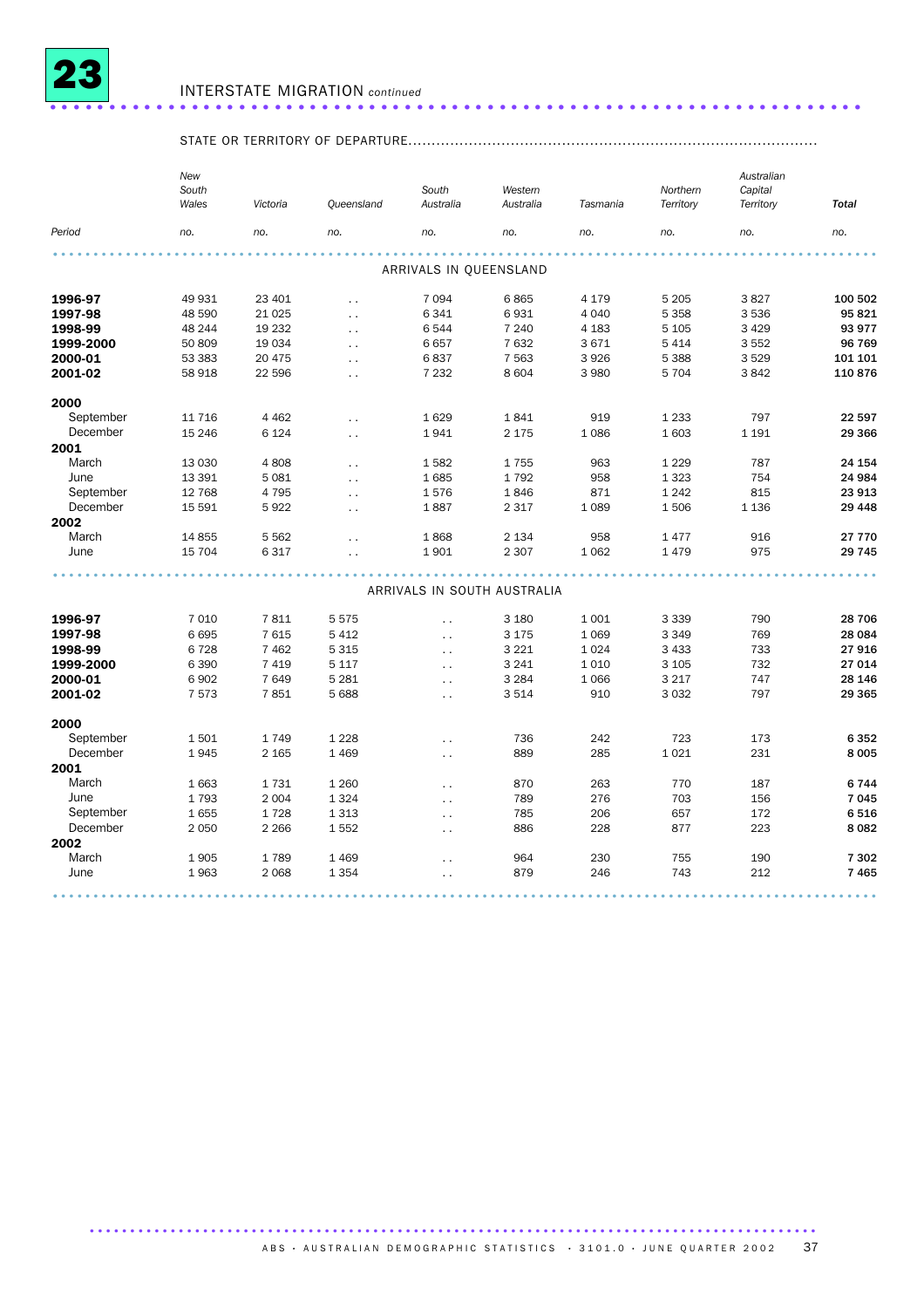

### STATE OR TERRITORY OF DEPARTURE.........................................................................................

|                   | New<br>South<br>Wales | Victoria | Queensland   | South<br>Australia   | Western<br>Australia          | Tasmania               | Northern<br>Territory | Australian<br>Capital<br>Territory | <b>Total</b> |
|-------------------|-----------------------|----------|--------------|----------------------|-------------------------------|------------------------|-----------------------|------------------------------------|--------------|
| Period            | no.                   | no.      | no.          | no.                  | no.                           | no.                    | no.                   | no.                                | no.          |
|                   |                       |          |              |                      |                               |                        |                       |                                    |              |
|                   |                       |          |              |                      | ARRIVALS IN WESTERN AUSTRALIA |                        |                       |                                    |              |
| 1996-97           | 9 2 6 3               | 8 3 6 6  | 7 7 7 4      | 4 1 3 3              | $\ddot{\phantom{a}}$          | 2014                   | 2907                  | 1 1 4 5                            | 35 602       |
| 1997-98           | 9 1 4 9               | 7880     | 7 4 1 1      | 3 9 0 4              | $\ddotsc$                     | 1922                   | 2959                  | 1024                               | 34 249       |
| 1998-99           | 8 3 5 5               | 7 2 5 8  | 6842         | 3702                 | $\ddotsc$                     | 2075                   | 2892                  | 1 0 3 5                            | 32 159       |
| 1999-2000         | 8 3 4 1               | 7458     | 6765         | 3 7 1 0              | $\sim$ $\sim$                 | 1776                   | 2 4 8 6               | 933                                | 31 469       |
| 2000-01           | 8542                  | 6807     | 6713         | 3 4 4 3              | $\ddot{\phantom{0}}$          | 1694                   | 2 7 0 5               | 787                                | 30 691       |
| 2001-02           | 8 1 9 3               | 7 3 1 7  | 6389         | 3 2 6 0              | $\ddotsc$                     | 1649                   | 2568                  | 869                                | 30 245       |
|                   |                       |          |              |                      |                               |                        |                       |                                    |              |
| 2000<br>September | 1941                  | 1555     | 1565         | 739                  |                               | 422                    | 647                   | 202                                | 7071         |
| December          | 2 4 5 2               | 1930     | 1868         | 1047                 | $\ddot{\phantom{a}}$          | 437                    | 787                   | 242                                | 8763         |
| 2001              |                       |          |              |                      | $\ddotsc$                     |                        |                       |                                    |              |
| March             | 2 1 0 1               | 1636     | 1650         | 844                  |                               | 443                    | 697                   | 171                                | 7542         |
| June              | 2 0 4 8               | 1686     |              | 813                  | $\ddot{\phantom{a}}$          | 392                    | 574                   |                                    |              |
| September         | 1908                  | 1657     | 1630         | 758                  | $\ddot{\phantom{0}}$          | 365                    | 586                   | 172<br>180                         | 7315<br>6942 |
| December          | 2 2 1 7               | 1961     | 1488<br>1706 | 851                  | $\ddot{\phantom{0}}$          | 398                    | 646                   | 230                                | 8 0 0 9      |
|                   |                       |          |              |                      | $\ddot{\phantom{0}}$          |                        |                       |                                    |              |
| 2002              |                       |          |              |                      |                               |                        |                       |                                    |              |
| March             | 2075                  | 1837     | 1604         | 847                  | $\ddot{\phantom{0}}$          | 505                    | 701                   | 198                                | 7767         |
| June              | 1993                  | 1862     | 1591         | 804                  | $\ddot{\phantom{0}}$          | 381                    | 635                   | 261                                | 7527         |
|                   |                       |          |              | ARRIVALS IN TASMANIA |                               |                        |                       |                                    |              |
|                   |                       |          |              |                      |                               |                        |                       |                                    |              |
| 1996-97           | 2 5 9 5               | 2844     | 2852         | 947                  | 1415                          | $\ddot{\phantom{1}}$ . | 324                   | 271                                | 11 248       |
| 1997-98           | 2 3 9 2               | 2913     | 2 5 6 8      | 868                  | 1530                          | $\ddotsc$              | 350                   | 269                                | 10890        |
| 1998-99           | 2 8 1 1               | 3 0 8 5  | 2867         | 880                  | 1644                          | $\ddot{\phantom{0}}$   | 260                   | 286                                | 11833        |
| 1999-2000         | 2 7 4 5               | 3 0 4 5  | 2691         | 925                  | 1707                          | $\ddotsc$              | 377                   | 307                                | 11 797       |
| 2000-01           | 2 9 9 4               | 3 2 7 5  | 2914         | 966                  | 1687                          | $\ddot{\phantom{0}}$   | 367                   | 328                                | 12 531       |
| 2001-02           | 3 1 7 9               | 3 6 1 5  | 3 1 7 9      | 1017                 | 1622                          | $\sim$ $\sim$          | 365                   | 307                                | 13 284       |
| 2000              |                       |          |              |                      |                               |                        |                       |                                    |              |
| September         | 555                   | 706      | 699          | 195                  | 387                           | $\ddot{\phantom{0}}$   | 71                    | 78                                 | 2691         |
| December          | 898                   | 931      | 795          | 265                  | 520                           |                        | 137                   | 89                                 | 3635         |
| 2001              |                       |          |              |                      |                               | $\ddot{\phantom{1}}$ . |                       |                                    |              |
| March             | 792                   | 827      | 754          | 270                  | 361                           |                        | 69                    | 70                                 | 3 1 4 3      |
| June              |                       |          |              |                      |                               | $\sim$                 |                       |                                    |              |
|                   | 749                   | 811      | 666          | 236                  | 419                           | $\ddot{\phantom{1}}$   | 90                    | 91                                 | 3 0 6 2      |
| September         | 645                   | 792      | 679          | 211                  | 365                           | $\sim$ $\sim$          | 81                    | 58                                 | 2831         |
| December          | 854                   | 892      | 831          | 276                  | 418                           | $\ddot{\phantom{0}}$   | 116                   | 93                                 | 3 4 8 0      |
| 2002              |                       |          |              |                      |                               |                        |                       |                                    |              |
| March             | 883                   | 952      | 868          | 270                  | 438                           | $\ddot{\phantom{0}}$   | 86                    | 84                                 | 3581         |
| June              | 797                   | 979      | 801          | 260                  | 401                           | $\ddot{\phantom{0}}$   | 82                    | 72                                 | 3 3 9 2      |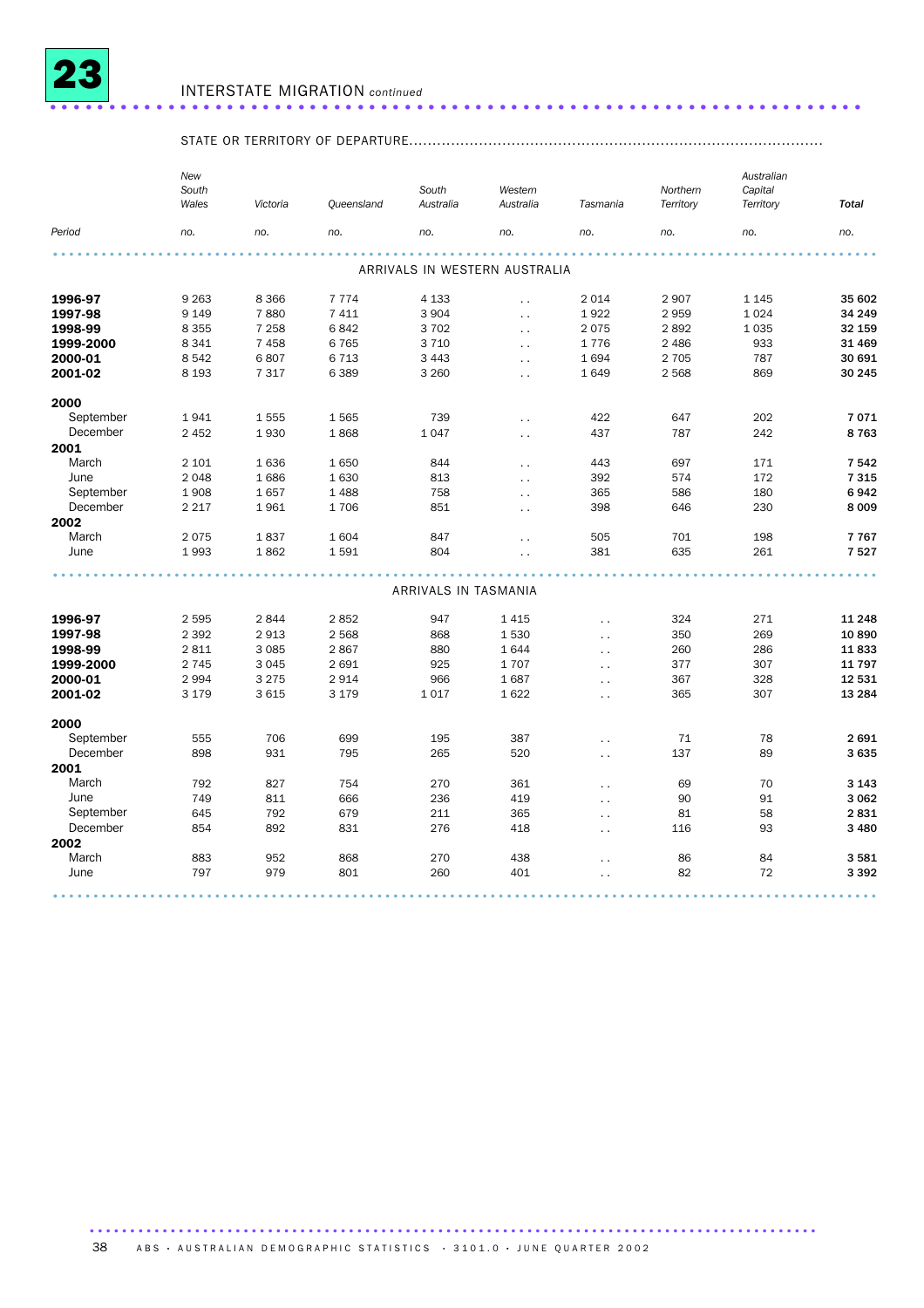

### STATE OR TERRITORY OF DEPARTURE........................................................................................

|           | South<br>Wales | Victoria | Queensland                               | South<br>Australia | Western<br>Australia           | Tasmania | Northern<br>Territory | Australian<br>Capital<br>Territory | <b>Total</b> |
|-----------|----------------|----------|------------------------------------------|--------------------|--------------------------------|----------|-----------------------|------------------------------------|--------------|
| Period    | no.            | no.      | no.                                      | no.                | no.                            | no.      | no.                   | no.                                | no.          |
|           |                |          |                                          |                    |                                |          |                       |                                    |              |
|           |                |          |                                          |                    | ARRIVALS IN NORTHERN TERRITORY |          |                       |                                    |              |
| 1996-97   | 3 2 2 5        | 2864     | 5 1 8 7                                  | 3836               | 2890                           | 381      | $\ddot{\phantom{0}}$  | 513                                | 18896        |
| 1997-98   | 3 0 8 9        | 2 7 1 5  | 4549                                     | 3 2 4 4            | 2 7 4 3                        | 423      | $\ddot{\phantom{0}}$  | 510                                | 17 273       |
| 1998-99   | 3 2 2 4        | 2 3 7 9  | 4 3 5 8                                  | 3 0 8 6            | 2 3 0 0                        | 439      | $\ddot{\phantom{0}}$  | 458                                | 16 244       |
| 1999-2000 | 3 0 0 8        | 2 4 1 3  | 4 7 4 0                                  | 2846               | 2 4 1 2                        | 434      | $\ddot{\phantom{0}}$  | 421                                | 16 274       |
| 2000-01   | 3 0 3 9        | 2519     | 4677                                     | 2672               | 2 4 3 3                        | 380      | $\ddot{\phantom{0}}$  | 362                                | 16 082       |
| 2001-02   | 2671           | 2 4 3 5  | 4 2 0 4                                  | 2 5 3 3            | 2 3 8 6                        | 315      | $\ddot{\phantom{a}}$  | 401                                | 14 945       |
| 2000      |                |          |                                          |                    |                                |          |                       |                                    |              |
| September | 695            | 562      | 1 0 4 8                                  | 621                | 626                            | 79       | $\ddot{\phantom{0}}$  | 76                                 | 3707         |
| December  | 993            | 794      | 1458                                     | 774                | 605                            | 108      | $\ddot{\phantom{a}}$  | 127                                | 4859         |
| 2001      |                |          |                                          |                    |                                |          |                       |                                    |              |
| March     | 702            | 520      | 1 0 9 7                                  | 613                | 570                            | 106      | $\ddotsc$             | 84                                 | 3692         |
| June      | 649            | 643      | 1074                                     | 664                | 632                            | 87       | $\ddot{\phantom{0}}$  | 75                                 | 3824         |
| September | 587            | 523      | 968                                      | 508                | 573                            | 73       | $\ddot{\phantom{1}}$  | 113                                | 3 3 4 5      |
| December  | 740            | 731      | 1 1 1 9                                  | 613                | 638                            | 102      | $\ddot{\phantom{0}}$  | 104                                | 4 0 4 7      |
| 2002      |                |          |                                          |                    |                                |          |                       |                                    |              |
| March     | 630            | 557      | 1051                                     | 602                | 598                            | 63       | $\ddot{\phantom{0}}$  | 104                                | 3 605        |
| June      | 714            | 624      | 1 0 6 6                                  | 810                | 577                            | 77       | $\ddot{\phantom{1}}$  | 80                                 | 3948         |
|           |                |          |                                          |                    |                                |          |                       |                                    |              |
|           |                |          | ARRIVALS IN AUSTRALIAN CAPITAL TERRITORY |                    |                                |          |                       |                                    |              |
| 1996-97   | 10 738         | 2 1 3 6  | 2 5 2 8                                  | 877                | 802                            | 411      | 449                   | $\ddot{\phantom{1}}$               | 17941        |
| 1997-98   | 10 530         | 2 1 5 6  | 2 4 5 8                                  | 850                | 764                            | 369      | 439                   | $\ddot{\phantom{0}}$               | 17 566       |
| 1998-99   | 10 673         | 2 3 0 9  | 2 5 5 4                                  | 921                | 806                            | 411      | 493                   | $\ddot{\phantom{a}}$               | 18 167       |
| 1999-2000 | 11 4 62        | 2 4 6 9  | 2682                                     | 946                | 923                            | 361      | 516                   | $\ddot{\phantom{0}}$               | 19 359       |
| 2000-01   | 11856          | 2 3 4 8  | 2947                                     | 1032               | 1 0 3 9                        | 424      | 515                   | $\ddot{\phantom{0}}$               | 20 161       |
| 2001-02   | 11 4 93        | 2 4 6 5  | 3 0 26                                   | 896                | 959                            | 442      | 596                   | $\ddot{\phantom{0}}$               | 19877        |
| 2000      |                |          |                                          |                    |                                |          |                       |                                    |              |
| September | 2 5 3 6        | 453      | 649                                      | 204                | 176                            | 79       | 124                   | $\ddot{\phantom{0}}$               | 4 2 2 1      |
| December  | 3579           | 733      | 878                                      | 322                | 288                            | 120      | 204                   | $\ddot{\phantom{0}}$               | 6 1 2 4      |
| 2001      |                |          |                                          |                    |                                |          |                       |                                    |              |
| March     | 2804           | 558      | 714                                      | 280                | 276                            | 134      | 117                   | . .                                | 4883         |
| June      | 2937           | 604      | 706                                      | 226                | 299                            | 91       | 70                    | $\ddot{\phantom{0}}$               | 4933         |
| September | 2 4 4 5        | 549      | 592                                      | 182                | 211                            | 81       | 139                   | $\ddot{\phantom{0}}$               | 4 1 9 9      |
| December  | 3 1 4 5        | 773      | 938                                      | 274                | 310                            | 178      | 200                   | . .                                | 5818         |
| 2002      |                |          |                                          |                    |                                |          |                       |                                    |              |
| March     | 3 0 0 5        | 558      | 766                                      | 249                | 239                            | 108      | 105                   | . .                                | 5 0 3 0      |
| June      | 2898           | 585      | 730                                      | 191                | 199                            | 75       | 152                   |                                    | 4830         |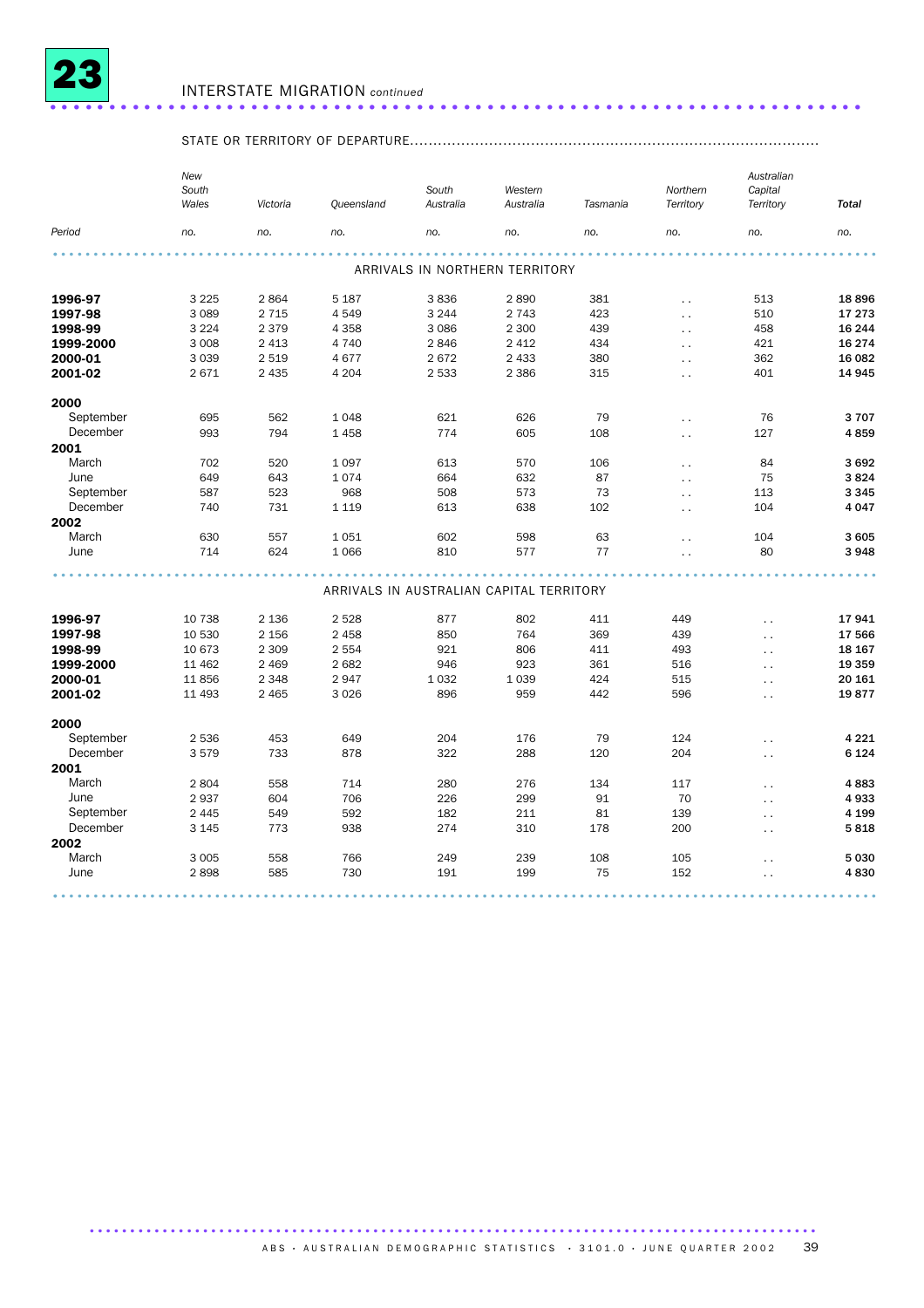

### STATE OR TERRITORY OF DEPARTURE........................................................................................

| Period    | no.     | no.     |         |              | Australia | Tasmania | Territory | Territory | <b>Total</b> |
|-----------|---------|---------|---------|--------------|-----------|----------|-----------|-----------|--------------|
|           |         |         | no.     | no.          | no.       | no.      | no.       | no.       | no.          |
|           |         |         |         | <b>TOTAL</b> |           |          |           |           |              |
| 1996-97   | 106 490 | 71 196  | 80 323  | 33 334       | 29 413    | 14 909   | 17 106    | 21 148    | 373 919      |
| 1997-98   | 104 932 | 67 236  | 77854   | 31 338       | 29 5 23   | 14856    | 17 7 12   | 20 26 3   | 363 714      |
| 1998-99   | 104 357 | 64 109  | 76 744  | 30 785       | 30 384    | 15 502   | 17 161    | 19 380    | 358 422      |
| 1999-2000 | 108 599 | 64 982  | 77 757  | 31 787       | 32 153    | 14 769   | 17 145    | 20 198    | 367 390      |
| 2000-01   | 113 687 | 67 040  | 81 447  | 32 380       | 33 402    | 15 0 90  | 17 746    | 19835     | 380 627      |
| 2001-02   | 120 316 | 70 785  | 81848   | 31 219       | 34 419    | 14975    | 17 729    | 20855     | 392 146      |
| 2000      |         |         |         |              |           |          |           |           |              |
| September | 24 811  | 14 7 28 | 18 0 24 | 7 3 8 2      | 7 6 3 9   | 3 4 3 3  | 4 0 9 7   | 4 3 8 3   | 84 497       |
| December  | 32 684  | 19 5 27 | 23 5 83 | 9 3 1 3      | 9518      | 4 2 9 5  | 5 5 0 2   | 6026      | 110 448      |
| 2001      |         |         |         |              |           |          |           |           |              |
| March     | 28 0 21 | 16 064  | 19 944  | 8 0 0 8      | 8 1 1 4   | 3 6 4 0  | 4 0 8 3   | 4 7 4 4   | 92 618       |
| June      | 28 17 1 | 16 7 21 | 19896   | 7677         | 8 1 3 1   | 3722     | 4 0 6 4   | 4682      | 93 064       |
| September | 26 157  | 15 634  | 18810   | 7 1 4 8      | 7 7 0 1   | 3 2 8 3  | 3922      | 4 7 1 9   | 87374        |
| December  | 32 150  | 18 905  | 21854   | 8 2 5 3      | 9 4 1 7   | 4 0 5 0  | 5 0 0 5   | 5770      | 105 404      |
| 2002      |         |         |         |              |           |          |           |           |              |
| March     | 30 749  | 17 403  | 21 3 19 | 7831         | 8678      | 3881     | 4 4 7 0   | 5 0 6 7   | 99 398       |
| June      | 31 260  | 18843   | 19865   | 7987         | 8 6 23    | 3761     | 4 3 3 2   | 5 2 9 9   | 99 970       |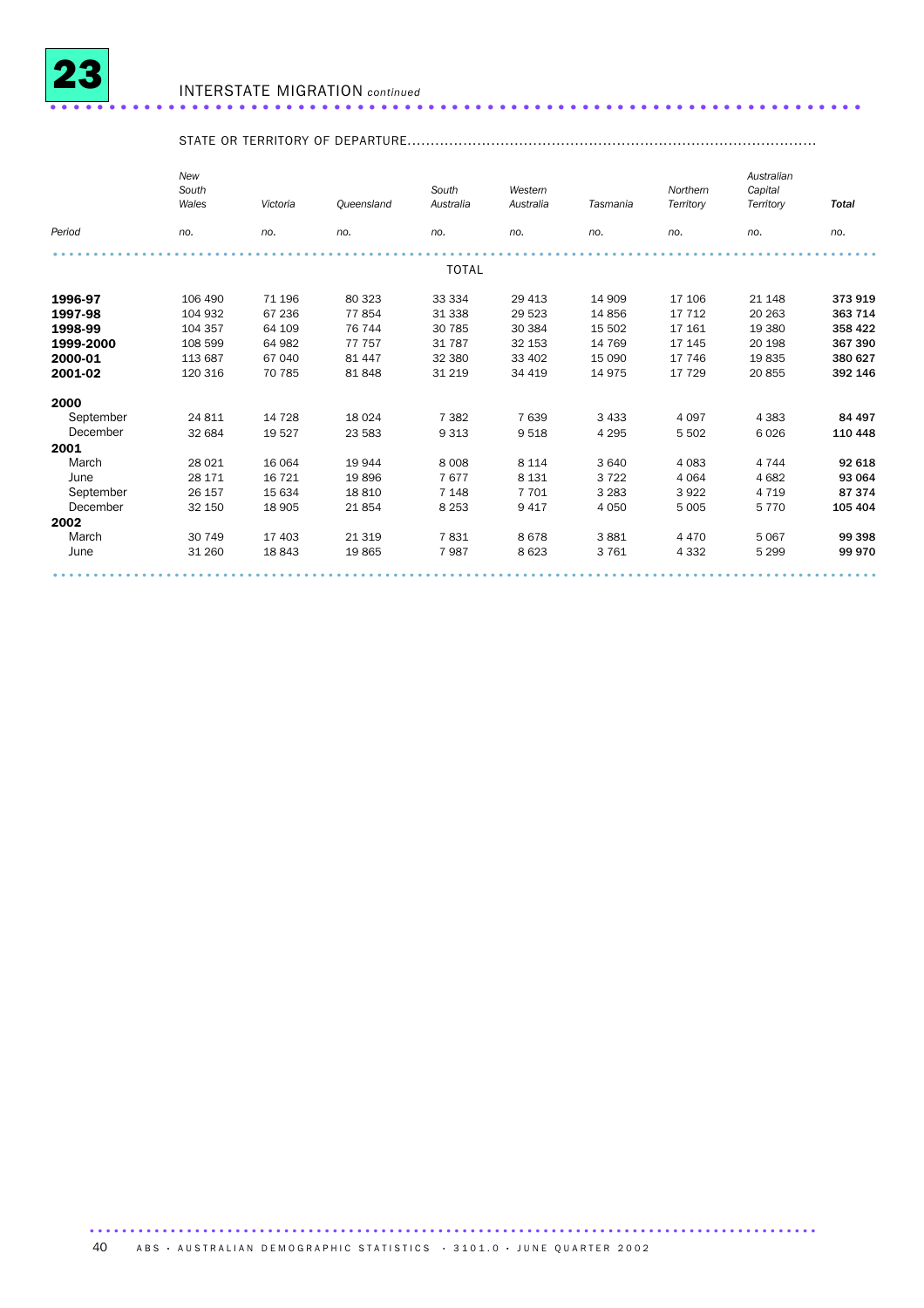

### NUMBER OF PERSONS AGED 0–14 YEARS IN HOUSEHOLD

|                     | None          | One               | Two or<br>more | <b>Total</b> |
|---------------------|---------------|-------------------|----------------|--------------|
| Persons aged 15 and |               |                   |                |              |
| older in household  | no.           | no.               | no.            | no.          |
|                     |               |                   |                |              |
|                     |               | 1997              |                |              |
| <b>One</b>          | 1 628 507     | 129 471           | 144 314        | 1902292      |
| Two                 | 2 124 941     | 443 706           | 917 263        | 3 485 910    |
| Three or more       | 1 010 069     | 310 621           | 201 251        | 1521941      |
| Total               | 4 763 517     | 883 798 1 262 828 |                | 6 910 143    |
|                     |               |                   |                |              |
|                     |               | 1998              |                |              |
| One                 | 1665809       | 142 470           | 151 956        | 1960235      |
| Two                 | 2 175 006     | 442 732           | 903 470        | 3 521 208    |
| Three or more       | 1 0 1 4 2 8 5 | 304 934           | 214 551        | 1 533 770    |
| Total               | 4 855 100     | 890 136           | 1 269 977      | 7 015 213    |
|                     |               |                   |                |              |
|                     |               | 1999              |                |              |
| One                 | 1 714 631     | 143 774           | 147 223        | 2 005 628    |
| Two                 | 2 200 019     | 442 437           | 915 140        | 3 557 596    |
| Three or more       | 1 047 936     | 303 527           | 211 842        | 1563305      |
| Total               | 4 962 586     | 889 738           | 1 274 205      | 7 126 529    |
|                     |               |                   |                |              |
|                     |               | 2000              |                |              |
| One                 | 1 780 859     | 141 667           | 140 563        | 2 063 089    |
| Two                 | 2 245 312     | 447 184           | 930 978        | 3 623 474    |
| Three or more       | 1 051 000     | 317 755           | 194 593        | 1 563 348    |
| Total               | 5 0 7 7 1 7 1 | 906 606           | 1 266 134      | 7 249 911    |
|                     |               |                   |                |              |
|                     |               | 2001              |                |              |
| One                 | 1 821 432     | 147 936           | 150 675        | 2 120 043    |
| Two                 | 2 363 135     | 443 014           | 904 714        | 3710863      |
| Three or more       | 1 0 3 2 6 7 7 | 313 918           | 215 541        | 1 562 136    |
| Total               | 5 217 244     | 904 868           | 1 270 930      | 7 393 042    |
|                     |               |                   |                |              |
|                     |               | 2002              |                |              |
| One                 | 1 884 950     | 155 383           | 159 485        | 2 199 818    |
| Two                 | 2 3 5 9 7 1 3 | 443 114           | 908 238        | 3 711 065    |
| Three or more       | 1 081 201     | 311 420           | 206 546        | 1599167      |
| Total               | 5 325 864     | 909 917           | 1 274 269      | 7 510 050    |
|                     |               |                   |                |              |

(a) Based on 1996 Census data.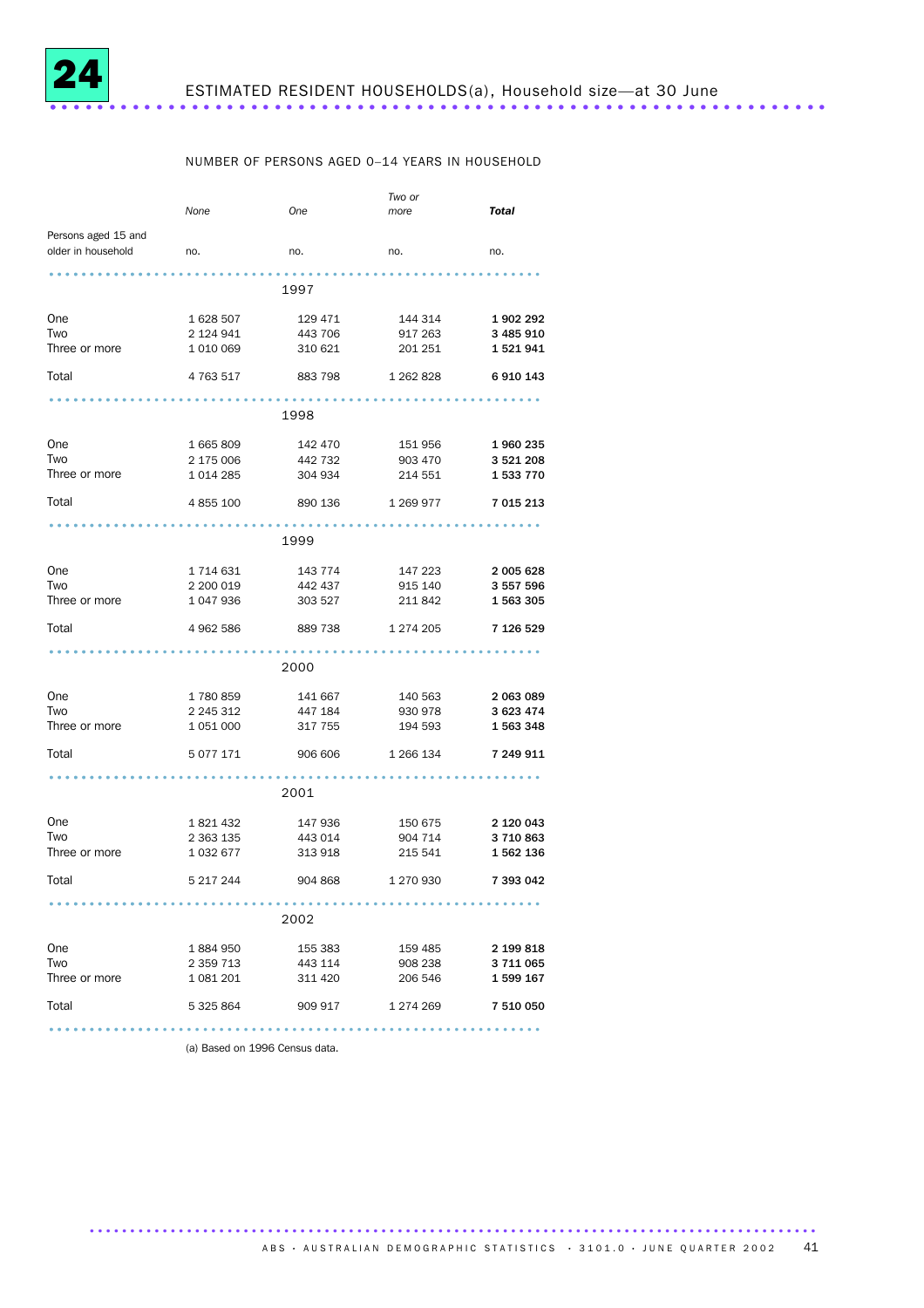

## ESTIMATED RESIDENT HOUSEHOLDS(a)—at 30 June .................................................................. ....

|                              | 1997        | 1998          | 1999                    | 2000          | 2001      | 2002      |
|------------------------------|-------------|---------------|-------------------------|---------------|-----------|-----------|
|                              | no.         | no.           | no.                     | no.           | no.       | no.       |
|                              |             |               | <b>CAPITAL CITIES</b>   |               |           |           |
| Sydney                       | 1 423 522   | 1 433 382     | 1 461 193               | 1 484 163     | 1 503 663 | 1 526 350 |
| Melbourne                    | 1 217 703   | 1 236 170     | 1 247 677               | 1 274 784     | 1 316 935 | 1 318 305 |
| <b>Brisbane</b>              | 575 533     | 601 983       | 611 634                 | 621 696       | 642 212   | 650 860   |
| Adelaide                     | 438 184     | 445 314       | 449 453                 | 455 437       | 454 467   | 455 180   |
| Perth                        | 500 578     | 510 280       | 526 541                 | 530 855       | 549 211   | 561 312   |
| Hobart                       | 77 116      | 77896         | 77 581                  | 77805         | 79 916    | 81 546    |
|                              |             |               |                         |               |           |           |
|                              |             |               | <b>BALANCE OF STATE</b> |               |           |           |
| <b>New South Wales</b>       | 894 280     | 896 950       | 915 579                 | 929 835       | 930 045   | 959 246   |
| Victoria                     | 481 661     | 482 998       | 487 698                 | 496 308       | 501 321   | 519862    |
| Queensland                   | 690 238     | 710 792       | 722 775                 | 736 053       | 763 590   | 785 657   |
| South Australia              | 153 477     | 156 500       | 155 900                 | 157 709       | 159 532   | 158 351   |
| Western Australia            | 172 792     | 176 007       | 181 033                 | 186899        | 189 349   | 193 857   |
| Tasmania                     | 108 851     | 107 553       | 109 115                 | 111 008       | 111 001   | 108 757   |
|                              |             |               |                         |               |           |           |
|                              |             |               | <b>TOTAL</b>            |               |           |           |
| <b>New South Wales</b>       | 2 317 802   | 2 330 332     | 2 376 772               | 2 413 998     | 2 433 708 | 2 485 596 |
| Victoria                     | 1699364     | 1 7 1 9 1 6 8 | 1735375                 | 1771092       | 1818256   | 1838 167  |
| Queensland                   | 1 2 6 7 7 1 | 1 3 1 7 7 5   | 1 334 409               | 1 3 5 7 7 4 9 | 1 405 802 | 1 436 517 |
| South Australia              | 591 661     | 601 814       | 605 353                 | 613 146       | 613 999   | 613 531   |
| Western Australia            | 673 370     | 686 287       | 707 574                 | 717 754       | 738 560   | 755 169   |
| Tasmania                     | 185 967     | 185 449       | 186 696                 | 188 813       | 190 917   | 190 303   |
| Northern Territory           | 61 017      | 61 104        | 62 148                  | 66 402        | 69 211    | 67883     |
| Australian Capital Territory | 115 191     | 118 284       | 118 202                 | 120 957       | 122 589   | 122 884   |
| <b>Australia</b>             | 6910143     | 7 015 213     | 7 126 529               | 7 249 911     | 7 393 042 | 7 510 050 |
|                              |             |               |                         |               |           |           |

(a) Based on 1996 Census data.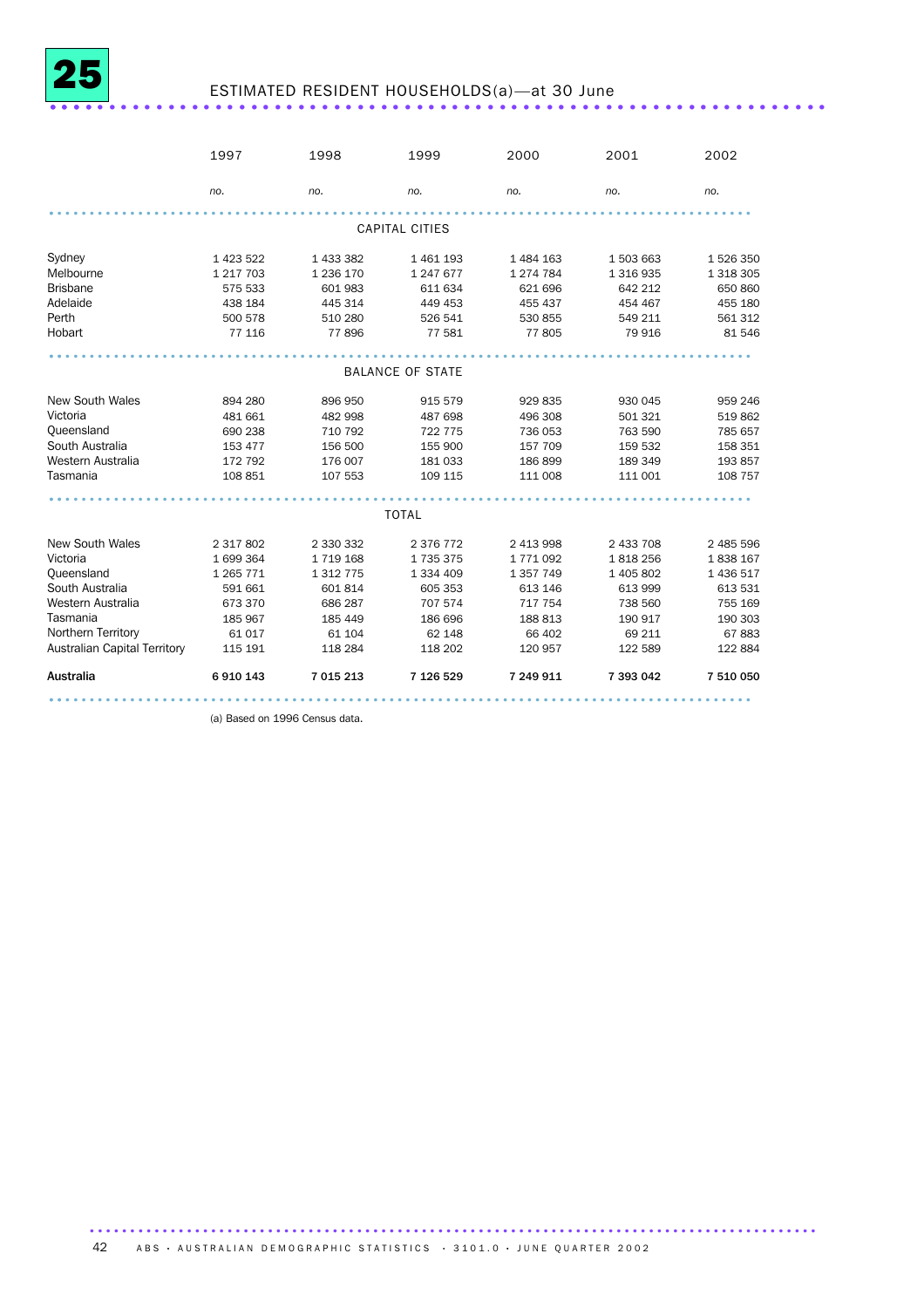### EXPLANATORY NOTES .............................................................. ..

| <b>INTRODUCTION</b>                               | 1 This quarterly publication contains preliminary estimates of the resident populations<br>(ERP) of Australia and the states and territories based on the results of the Census of<br>Population and Housing held on 7 August 2001. Resident population estimates for the<br>period 1996-2001 have been revised using the 2001 Census results. Final estimates for the<br>1996–2001 period will be published in March 2003. The publication also contains<br>estimates of the number of households by household size as well as the latest available<br>statistics of births, deaths (including infant deaths), marriages, divorces and overseas and<br>interstate migration. In addition, the publication includes estimates of the resident<br>population by age, marital status and country of birth as well as experimental estimates<br>and projections of the Aboriginal and Torres Strait Islander population. |
|---------------------------------------------------|-----------------------------------------------------------------------------------------------------------------------------------------------------------------------------------------------------------------------------------------------------------------------------------------------------------------------------------------------------------------------------------------------------------------------------------------------------------------------------------------------------------------------------------------------------------------------------------------------------------------------------------------------------------------------------------------------------------------------------------------------------------------------------------------------------------------------------------------------------------------------------------------------------------------------|
|                                                   | 2 Following the 1992 amendments to the Acts Interpretation Act to include the Indian<br>Ocean Territories of Christmas Island and the Cocos (Keeling) Islands as part of<br>geographic Australia, population estimates commencing from September quarter 1993<br>include estimates for these two territories. To reflect this change, another category of the<br>state and territory level has been created, known as Other Territories. Other Territories<br>include Jervis Bay Territory, previously included with the Australian Capital Territory, as<br>well as Christmas Island and the Cocos (Keeling) Islands, previously excluded from<br>population estimates for Australia. Data for Other Territories, while not detailed<br>separately, are included in Australia totals commencing from September quarter 1993.                                                                                         |
| POPULATION AND COMPONENTS OF<br>POPULATION CHANGE | 3 Australia's population estimates for the period since 1971 are compiled according to<br>the place of usual residence of the population. An explanation of the place of usual<br>residence conceptual basis for population estimates is given in <i>Demographic Estimates</i><br>and Projections: Concepts, Sources and Methods, Statistical Concepts Library, ABS web<br>site, <http: www.abs.gov.au="">.</http:>                                                                                                                                                                                                                                                                                                                                                                                                                                                                                                   |
| METHOD OF ESTIMATION                              | 4 The estimated resident population is an estimate of the Australian population obtained<br>by adding to the estimated population at the beginning of each period the components of<br>natural increase (on a usual residence basis) and net overseas migration. For the states<br>and territories, account is also taken of estimated interstate movements involving a<br>change of usual residence. Estimates of the resident population are based on census<br>counts by place of usual residence, to which are added the estimated net census<br>undercount and Australian residents estimated to have been temporarily overseas at the<br>time of the Census. Overseas visitors in Australia are excluded from this calculation.                                                                                                                                                                                 |
|                                                   | <b>5</b> After each census, estimates for the preceding intercensal period are revised by<br>incorporating an additional adjustment (intercensal discrepancy) to ensure that the total<br>intercensal increase agrees with the difference between the estimated resident<br>populations at the two respective census dates.                                                                                                                                                                                                                                                                                                                                                                                                                                                                                                                                                                                           |
| NATURAL INCREASE:<br>BIRTHS AND DEATHS            | 6 In this publication births and deaths data are presented by state and territory of usual<br>residence. For preliminary estimates, births and deaths by quarter of registration are used<br>as a proxy for quarter of occurrence. For revised estimates a factor has been applied to the<br>number of occurrences to allow for those occurrences which are yet to be registered. For<br>final estimates after 30 June 1991 year/quarter of occurrence data are used. The births and<br>deaths data detailed in the Components of population section of this publication are<br>shown by year of occurrence for revised and final data and year/quarter of registration for<br>preliminary data which may affect analysis of relevant tables.                                                                                                                                                                         |
| NET OVERSEAS MIGRATION                            | 7 Figures are based on net permanent and long-term overseas movements with state and<br>territory not stated allocated pro rata. Short-term movements are excluded. The estimates<br>from July 1976 onwards include an adjustment for the net effect of category jumping. This                                                                                                                                                                                                                                                                                                                                                                                                                                                                                                                                                                                                                                        |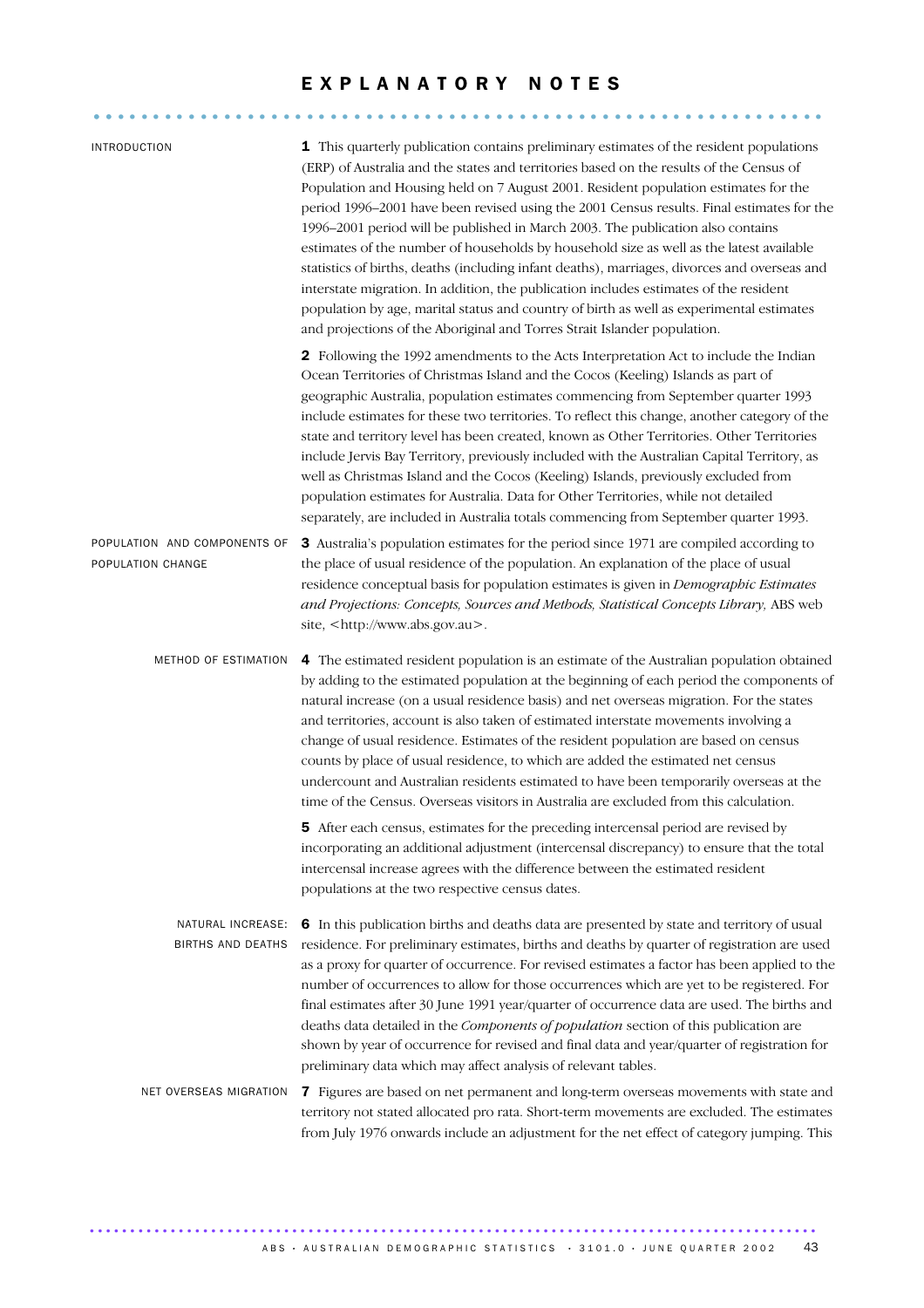### EXPLANATORY NOTES

.............................................................. ..

| NET OVERSEAS MIGRATION<br>continued                                                       | adjustment is necessary because net permanent and long-term migration figures can be<br>affected by changes in travel intentions from short-term to permanent/long-term or vice<br>versa. For example, an Australian resident departing for a short-term visit overseas (stating<br>that he/she intends to stay abroad for less than 12 months) in fact stays 12 or more<br>months, thereby changing his/her travel category from short-term to long-term. Prior to<br>December quarter 1989, adjustments for category jumping were only made to revised<br>population estimates. These adjustments are now also included in preliminary estimates.<br>For further details see Demographic Estimates and Projections: Concepts, Sources and<br>Methods, Statistical Concepts Library, ABS web site, <http: www.abs.gov.au="">.</http:>                                                                        |
|-------------------------------------------------------------------------------------------|---------------------------------------------------------------------------------------------------------------------------------------------------------------------------------------------------------------------------------------------------------------------------------------------------------------------------------------------------------------------------------------------------------------------------------------------------------------------------------------------------------------------------------------------------------------------------------------------------------------------------------------------------------------------------------------------------------------------------------------------------------------------------------------------------------------------------------------------------------------------------------------------------------------|
| NET INTERSTATE MIGRATION                                                                  | 8 Estimates of interstate migration since June 1986 have been derived from latest census<br>data on interstate movement in the preceding one year and unidentified information on<br>interstate changes of address advised to the Health Insurance Commission in the process<br>of administering Medicare.                                                                                                                                                                                                                                                                                                                                                                                                                                                                                                                                                                                                    |
| RATES OF POPULATION GROWTH                                                                | <b>9</b> These express population change over a period as a proportion (%) of the population<br>at the beginning of the period.                                                                                                                                                                                                                                                                                                                                                                                                                                                                                                                                                                                                                                                                                                                                                                               |
| EXPERIMENTAL ESTIMATES OF<br>ABORIGINAL AND TORRES STRAIT<br><b>ISLANDER POPULATION</b>   | 10 Estimates of the Indigenous population are experimental in that the standard<br>approach to population estimation is not possible because satisfactory data on births,<br>deaths and internal migration are not generally available. Furthermore, there is significant<br>intercensal volatility in census counts of the Indigenous population, thus adding to the<br>problem of estimating the true Indigenous population. This volatility can in part be<br>attributed to changes in the propensity of persons to identify as being of Indigenous<br>origin. As a result, a method based on the use of life tables is used to produce time series<br>data. For further details see Experimental Estimates of the Aboriginal and Torres Strait<br>Islander Population (cat. no. 3230.0).                                                                                                                  |
| EXPERIMENTAL PROJECTIONS OF<br>ABORIGINAL AND TORRES STRAIT<br><b>ISLANDER POPULATION</b> | 11 Experimental estimates of the Indigenous population as at 30 June 1996 are used as<br>the base population for projections of the Indigenous population to 30 June 2006. A low<br>and a high projection series have been generated, and respectively imply a low and high<br>overall growth rate of the Indigenous population. The low series uses a nil change in<br>propensity to identify assumption based on the premise that the Indigenous population<br>(as recorded in the 1996 Census) will only change as a result of natural increase. The high<br>series uses a change in propensity to identify assumption based on the increase in the<br>Indigenous population observed between the 1991 and 1996 Censuses which cannot be<br>attributed to natural increase. For further details see Experimental Projections of the<br>Aboriginal and Torres Strait Islander Population (cat. no. 3231.0). |
| ESTIMATED RESIDENT<br>HOUSEHOLDS                                                          | 12 Estimates of households are based on the estimated resident population series, to<br>which propensities to form households are applied. These propensities were estimated<br>from the Census of Population and Housing, and updated using the monthly Labour<br>Force Survey. A detailed description of the method used to produce household estimates<br>is contained in Household Estimates 1986, 1991-94 (cat. no. 3229.0).                                                                                                                                                                                                                                                                                                                                                                                                                                                                             |
| MARRIAGES AND DIVORCES                                                                    | 13 All marriage and divorce data are shown by state or territory of registration. While<br>divorce data are presented by year/quarter of occurrence, marriage data are presented by<br>year/quarter of registration.                                                                                                                                                                                                                                                                                                                                                                                                                                                                                                                                                                                                                                                                                          |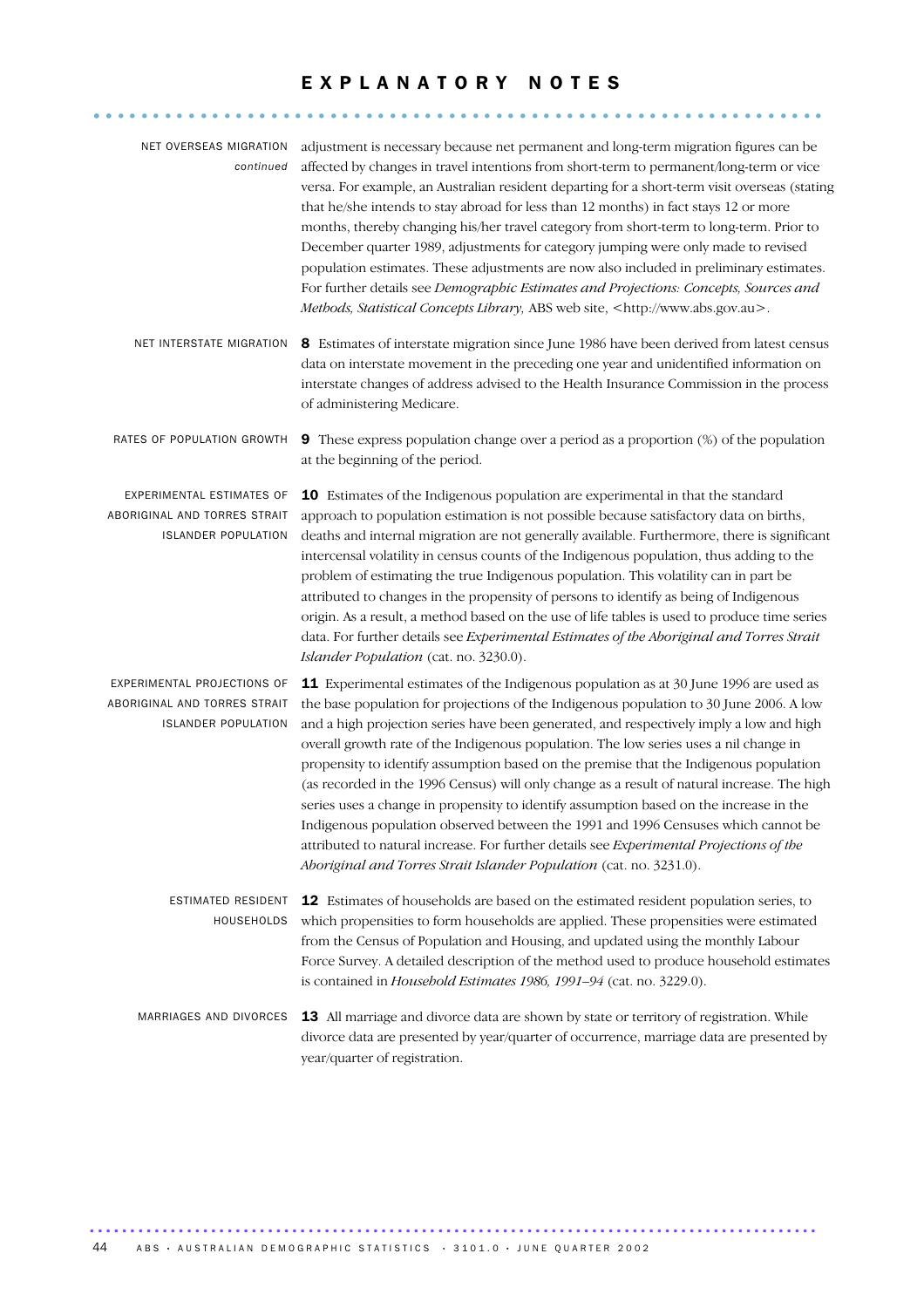### EXPLANATORY NOTES

.............................................................. ..

| continued                                             | MARRIAGES AND DIVORCES 14 Divorce data for states and territories are affected by persons applying to the nearest<br>Family Court rather than the court in their state or territory of usual residence. The<br>Canberra registry of the Family Court of Australia is particularly affected as it serves, in<br>addition to the Australian Capital Territory, a large area of south-eastern New South Wales<br>and part of Victoria. Around 55% of divorces granted in the Australian Capital Territory are<br>to applicants who are not usual residents of the Territory. The number of divorces<br>granted and the crude divorce rate for the Australian Capital Territory therefore do not<br>accurately reflect the incidence of divorce among Australian Capital Territory residents. |
|-------------------------------------------------------|-------------------------------------------------------------------------------------------------------------------------------------------------------------------------------------------------------------------------------------------------------------------------------------------------------------------------------------------------------------------------------------------------------------------------------------------------------------------------------------------------------------------------------------------------------------------------------------------------------------------------------------------------------------------------------------------------------------------------------------------------------------------------------------------|
| OVERSEAS ARRIVALS AND<br>DEPARTURES ESTIMATION METHOD | 15 Overseas arrival and departure statistics are derived from a combination of full<br>enumeration and sampling. All permanent movements and all movements with a duration<br>of stay of one year or more are fully enumerated and processed. All movements with a<br>duration of stay of less than one year are sampled. Statistics relating to these movements<br>are therefore estimates which may differ from statistics which would have been obtained<br>if details of all these movements had been processed.                                                                                                                                                                                                                                                                      |
|                                                       | 16 From July 1998 the Department of Immigration and Multicultural and Indigenous<br>Affairs (DIMIA) has been able to determine the actual length of stay for departing overseas<br>visitors and arriving Australian residents. This information was previously collected from<br>information on intended length of stay supplied on the arrival or departure card by the<br>passenger. This new method has resulted in a change in data distribution with the<br>number of passengers staying for exactly one year declining significantly.                                                                                                                                                                                                                                               |
| <b>COUNTRY OF BIRTH</b>                               | 17 The classification of countries in this publication is the Australian Standard<br>Classification of Countries for Social Statistics (ASCCSS). For more detailed information<br>refer to the ABS publication Australian Standard Classification of Countries for Social<br>Statistics (cat. no. 1269.0).                                                                                                                                                                                                                                                                                                                                                                                                                                                                                |
|                                                       | 18 Political developments in Europe and the former USSR have resulted in a number of<br>changes to the ASCCSS. These changes have affected some of the categories in this<br>publication and are detailed in Revisions 1.01, 1.02 and 1.03 of the ASCCSS.                                                                                                                                                                                                                                                                                                                                                                                                                                                                                                                                 |
|                                                       | 19 Overseas migration statistics by country of birth have certain limitations. For instance,<br>it is not possible to separately identify England, Scotland and Wales (United Kingdom).                                                                                                                                                                                                                                                                                                                                                                                                                                                                                                                                                                                                   |
| ROUNDING                                              | 20 In this publication population estimates and their components have sometimes been<br>rounded to the nearest hundred. Neither rounded figures nor unrounded figures should<br>be assumed to be accurate to the last digit shown.                                                                                                                                                                                                                                                                                                                                                                                                                                                                                                                                                        |
|                                                       | 21 Where figures have been rounded, discrepancies may occur between sums of<br>component items and totals.                                                                                                                                                                                                                                                                                                                                                                                                                                                                                                                                                                                                                                                                                |
| RELATED PRODUCTS                                      | 22 Other ABS products which may be of interest to users include:                                                                                                                                                                                                                                                                                                                                                                                                                                                                                                                                                                                                                                                                                                                          |
|                                                       | AusStats - electronic data <http: ausstats="" www.abs.gov.au=""><br/>п<br/>Australian Demographic Trends, cat. no. 3102.0<br/>Australian Historical Population Statistics, cat. no. 3105.0.65.001,<br/>٠<br/><http: www.abs.gov.au="">. From the navigation bar select Themes; Demography;</http:></http:>                                                                                                                                                                                                                                                                                                                                                                                                                                                                                |
|                                                       | Australian Historical Population Statistics                                                                                                                                                                                                                                                                                                                                                                                                                                                                                                                                                                                                                                                                                                                                               |
|                                                       | Births, Australia, cat. no. 3301.0<br>٠<br>Deaths, Australia, cat. no. 3302.0                                                                                                                                                                                                                                                                                                                                                                                                                                                                                                                                                                                                                                                                                                             |
|                                                       | Demographic Estimates and Projections: Concepts, Sources and Methods,<br><http: www.abs.gov.au="">. From the navigation bar select Themes; Demography,<br/>Concepts, Sources and Methods</http:>                                                                                                                                                                                                                                                                                                                                                                                                                                                                                                                                                                                          |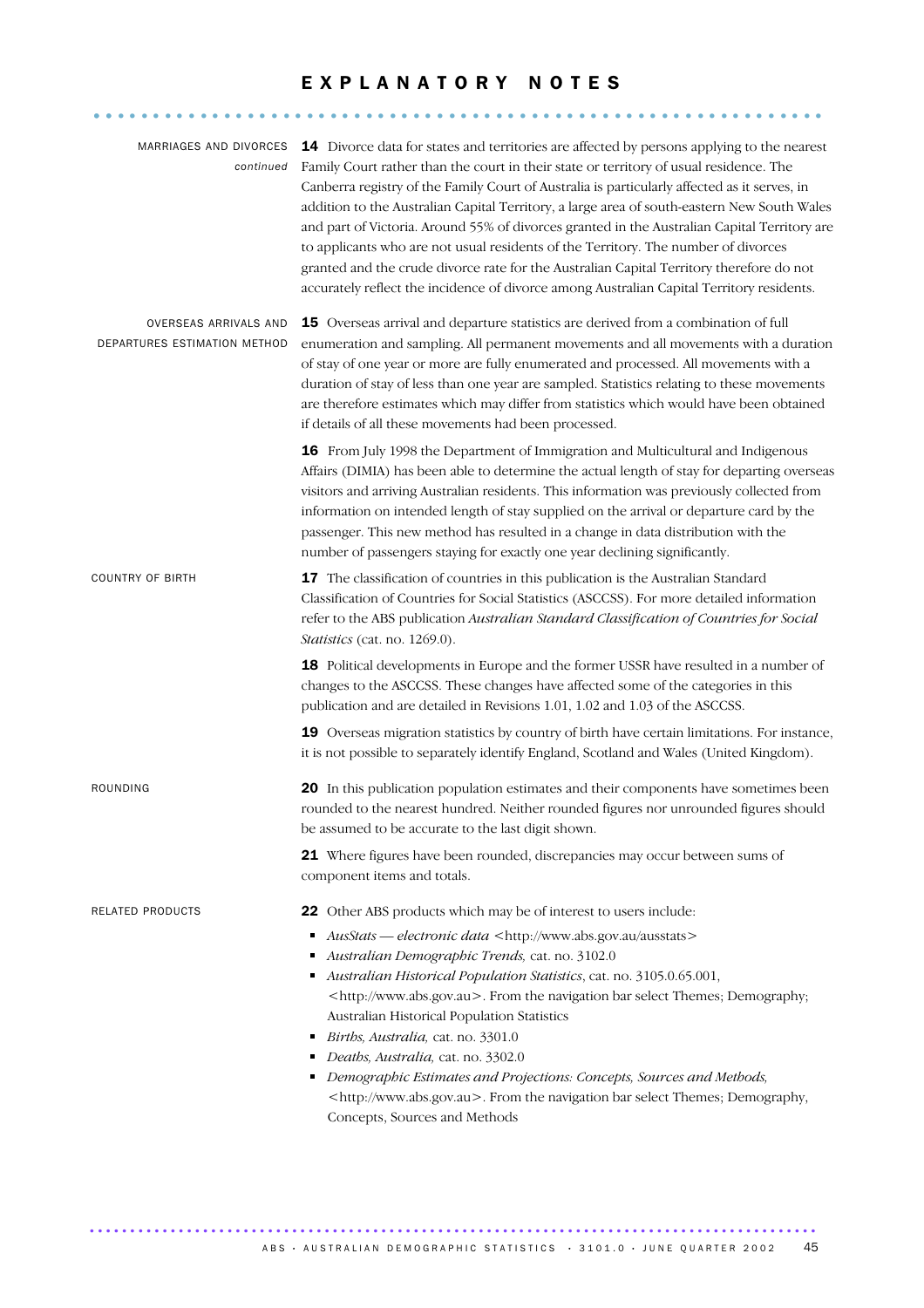### EXPLANATORY NOTES

| RELATED PRODUCTS continued      | Demography, cat. no. 3311.1-8-state and territory specific publications<br>Estimated Resident Population by Country of Birth, Age and Sex,<br>cat. no. 3221.0-issued annually to 1994<br>Experimental Estimates of the Aboriginal and Torres Strait Islander Population,<br>٠<br>cat. no. 3230.0<br>Experimental Projections of the Aboriginal and Torres Strait Islander Population,<br>1996 to 2006, cat. no. 3231.0<br>Household Estimates, Australia, cat. no. 3229.0<br>п<br>Interstate Arrivals and Departures-from September quarter 1986, Dataset,<br><http: ausstats="" www.abs.gov.au="">. From the navigation bar select Publications &amp;<br/>Data; Companion Data; By Catalogue/Subject<br/>Marriages and Divorces, Australia, cat. no. 3310.0-includes data on the marital<br/>status of the estimated resident population of Australia<br/>Migration, Australia, cat. no. 3412.0-includes data on the country of birth of the<br/>estimated resident population of Australia<br/>Overseas Arrivals and Departures, Australia, cat. no. 3401.0-issued monthly<br/>٠<br/>Population by Age and Sex: Australian states and territories, cat. no. 3201.0<br/>Population Projections, Australia, cat. no. 3222.0<br/>Underlying Cause of Death by Sex and Age at Death, state of Usual Residence and<br/>ICD10-from 1999, Dataset, <http: ausstats="" www.abs.gov.au="">. From the navigation<br/>bar select Publications &amp; Data; Companion data; By Catalogue/Subject.</http:></http:> |
|---------------------------------|--------------------------------------------------------------------------------------------------------------------------------------------------------------------------------------------------------------------------------------------------------------------------------------------------------------------------------------------------------------------------------------------------------------------------------------------------------------------------------------------------------------------------------------------------------------------------------------------------------------------------------------------------------------------------------------------------------------------------------------------------------------------------------------------------------------------------------------------------------------------------------------------------------------------------------------------------------------------------------------------------------------------------------------------------------------------------------------------------------------------------------------------------------------------------------------------------------------------------------------------------------------------------------------------------------------------------------------------------------------------------------------------------------------------------------------------------------------------------------------------------------|
| ADDITIONAL STATISTICS AVAILABLE | 23 As well as the statistics included in this and related publications, the ABS may have<br>other relevant data available on request. Inquiries should be made to the National<br>Information and Referral Service on 1300 135 070.<br>24 AusStats is a web based information service which provides ABS full standard product<br>range on-line. It also includes companion data in multidimensional datasets in<br>SuperTABLE format, and time series spreadsheets.                                                                                                                                                                                                                                                                                                                                                                                                                                                                                                                                                                                                                                                                                                                                                                                                                                                                                                                                                                                                                                   |
|                                 | 25 Current publications and other products released by the ABS are listed in the<br>Catalogue of Publications and Products (cat. no. 1101.0). The Catalogue is available from<br>any ABS office or the ABS web site <http: www.abs.gov.au="">. The ABS also issues a daily<br/>Release Advice on the web site which details products to be released in the week ahead.<br/>26 Statistics of overseas arrivals and departures and related data are also published<br/>regularly by the Department of Immigration and Multicultural and Indigenous Affairs (see<br/>that Department's quarterly publication, Immigration Update) and by the Bureau of<br/>Tourism Research (on international travel and tourism).</http:>                                                                                                                                                                                                                                                                                                                                                                                                                                                                                                                                                                                                                                                                                                                                                                                |
| SYMBOLS AND OTHER USAGES        | ABS<br>Australian Bureau of Statistics<br><b>ACT</b><br>Australian Capital Territory<br>Local Government Area<br>LGA<br>not available<br>n.a.<br>not further defined<br>n.f.d.<br>not yet available<br>n.y.a.<br>preliminary figure or series subject to revision<br>$\mathbf{p}$<br>figures or series revised since previous issue<br>$\mathbf r$<br><b>Statistical Division</b><br>${\rm SD}$<br>Statistical Local Area<br><b>SLA</b><br>nil or rounded to zero (including null cells)<br>not applicable<br>. .                                                                                                                                                                                                                                                                                                                                                                                                                                                                                                                                                                                                                                                                                                                                                                                                                                                                                                                                                                                      |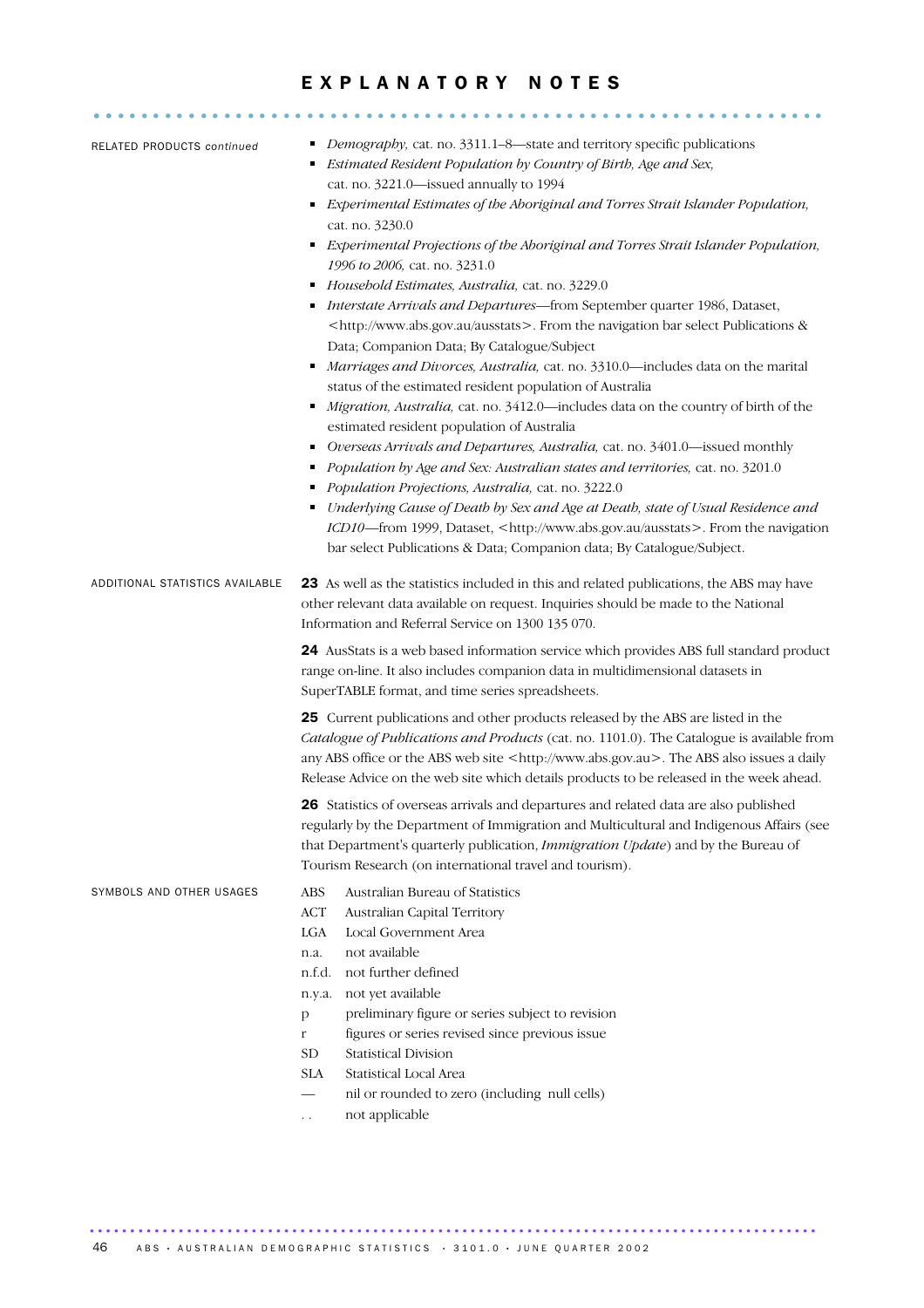........................................................... ......

| Age-specific fertility rates | Age-specific fertility rates are the number of live births (occurred or registered)<br>during the calendar year, according to age of mother, per 1,000 of the female<br>estimated resident population of the same age at 30 June. For calculating these<br>rates, births to mothers under 15 years are included in the 15-19 years age group,<br>and births to mothers aged 50 years and over are included in the 45-49 years age<br>group. Pro rata adjustment is made in respect of births for which age of mother is<br>not given.                                                                                                                                                                                                                                                                                                                                                                                                                                                                                                                                                                                                                                              |
|------------------------------|------------------------------------------------------------------------------------------------------------------------------------------------------------------------------------------------------------------------------------------------------------------------------------------------------------------------------------------------------------------------------------------------------------------------------------------------------------------------------------------------------------------------------------------------------------------------------------------------------------------------------------------------------------------------------------------------------------------------------------------------------------------------------------------------------------------------------------------------------------------------------------------------------------------------------------------------------------------------------------------------------------------------------------------------------------------------------------------------------------------------------------------------------------------------------------|
| Average household size       | Average household size refers to the number of persons per household in private<br>dwellings.                                                                                                                                                                                                                                                                                                                                                                                                                                                                                                                                                                                                                                                                                                                                                                                                                                                                                                                                                                                                                                                                                      |
| Birth                        | The delivery of a child, irrespective of the duration of pregnancy, who, after being<br>born, breathes or shows any other evidence of life such as heartbeat.                                                                                                                                                                                                                                                                                                                                                                                                                                                                                                                                                                                                                                                                                                                                                                                                                                                                                                                                                                                                                      |
| Category jumping             | Category jumping is the term used to describe changes between intended and<br>actual duration of stay of travellers to/from Australia, such that their classification<br>as short-term or as long-term/permanent movers is different at arrival/departure<br>from that after 12 months. Category jumping consists of two components-an<br>Australian resident component and an overseas visitor component. The<br>Australian resident component of category jumping for a reference quarter is<br>estimated by comparing the number of residents departing short-term in that<br>quarter with all residents who left in that quarter and return in the following<br>12 months, to obtain the net number of Australian residents who jump category.<br>Similarly, the number of overseas visitors arriving short-term in a quarter is<br>compared with all overseas visitors and permanent arrivals who arrived in that<br>quarter and depart in the following 12 months, to obtain the net number of<br>overseas visitors who jump category. Estimates of category jumping are derived<br>by subtracting the Australian resident component from the overseas visitor<br>component. |
| Category of movement         | Overseas arrivals and departures are classified according to length of stay (in<br>Australia or overseas), recorded in months and days by travellers on passenger<br>cards. There are three main categories of movement:<br>permanent movements;<br>long-term movements (one year or more); and<br>short-term movements (less than one year).<br>A significant number of travellers (i.e. overseas visitors to Australia on arrival and<br>Australian residents going abroad) state exactly 12 months or one year as their<br>intended period of stay. Many of them stay for less than that period and on their<br>departure from, or return to, Australia are therefore classified as short-term.<br>Accordingly, in an attempt to maintain consistency between arrivals and<br>departures, movements of travellers who report their actual or intended period of<br>stay as being one year exactly are randomly allocated to long-term or short-term<br>in proportion to the number of movements of travellers who report their actual<br>length of stay as up to one month more, or one month less, than one year.                                                              |
| Crude divorce rate           | The crude divorce rate is the number of decrees absolute granted during the<br>financial year, per 1,000 estimated resident population at 31 December. In the<br>interpretation of this rate, it must be kept in mind that a large and varying<br>proportion of the population used in the denominator is unmarried or is below<br>the minimum age of marriage.                                                                                                                                                                                                                                                                                                                                                                                                                                                                                                                                                                                                                                                                                                                                                                                                                    |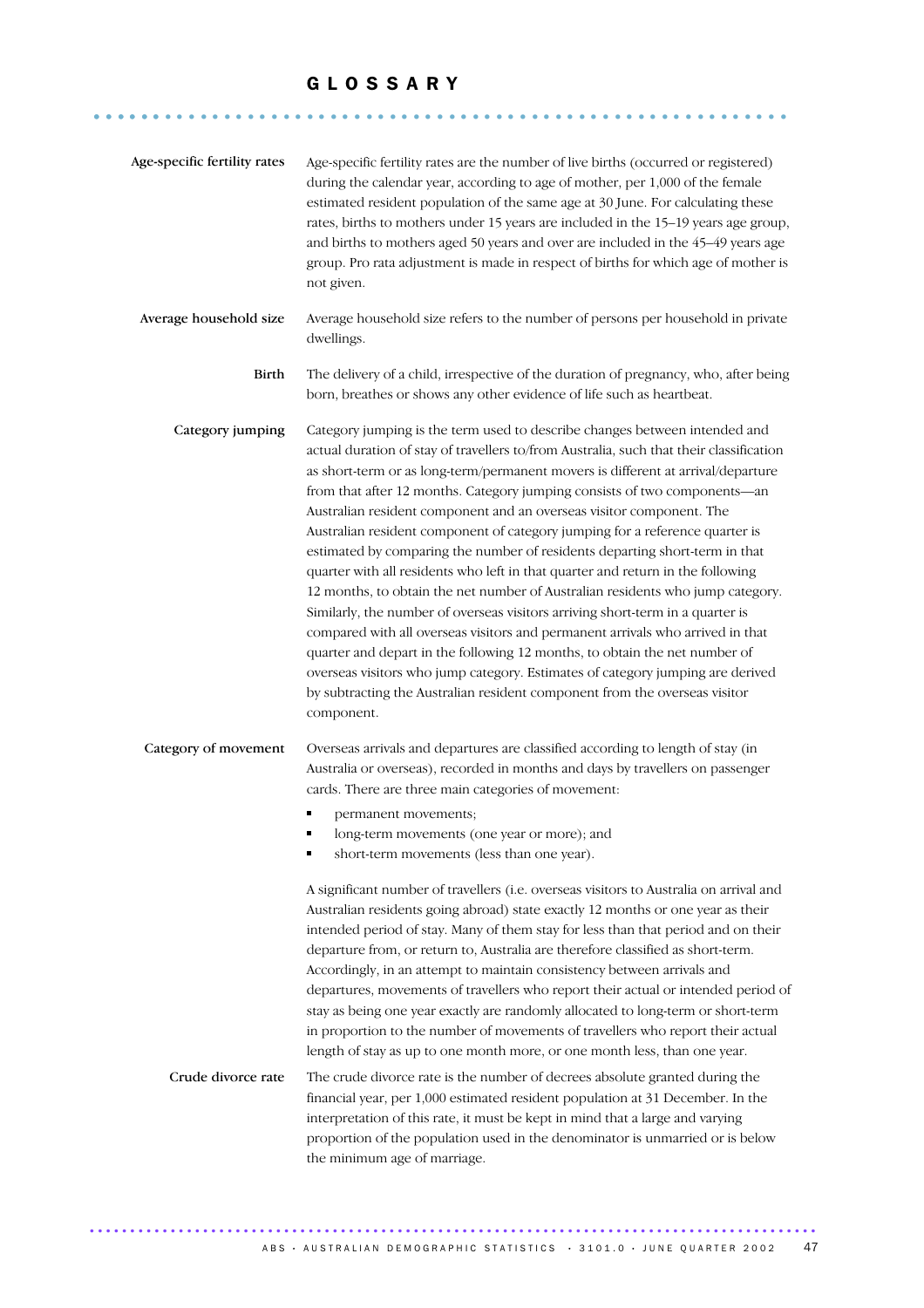........................................................... ......

| Crude marriage rate                           | The crude marriage rate is the number of marriages registered during the<br>financial year, per 1,000 estimated resident population at 31 December. In the<br>interpretation of this rate, it must be kept in mind that a large and varying<br>proportion of the population used in the denominator is below the minimum age<br>of marriage or is already married.                                                                                                                                                                               |
|-----------------------------------------------|--------------------------------------------------------------------------------------------------------------------------------------------------------------------------------------------------------------------------------------------------------------------------------------------------------------------------------------------------------------------------------------------------------------------------------------------------------------------------------------------------------------------------------------------------|
| Divorce                                       | Decrees absolute of dissolution of marriage.                                                                                                                                                                                                                                                                                                                                                                                                                                                                                                     |
| <b>Estimated resident</b><br>population (ERP) | The official measure of the population of Australia is based on the concept of<br>residence. It refers to all people, regardless of nationality or citizenship, who<br>usually live in Australia, with the exception of foreign diplomatic personnel and<br>their families. It includes usual residents who are overseas for less than<br>12 months. It excludes overseas visitors who are in Australia for less than 12<br>months.                                                                                                              |
| Former Yugoslav Republics                     | Consists of Bosnia-Herzegovina, Croatia, the former Yugoslav Republic of<br>Macedonia, Slovenia, the former Yugoslav Republics of Serbia and Montenegro,<br>and Yugoslavia n.f.d.                                                                                                                                                                                                                                                                                                                                                                |
| Household                                     | A household is a group of two or more related or unrelated people who usually<br>reside in the same dwelling, who regard themselves as a household and who<br>make common provision for food or other essentials for living; or a person living<br>in a dwelling who makes provision for his or her own food and other essentials<br>for living, without combining with any other person. Households include group<br>households of unrelated persons, same-sex couple households, single-parent<br>households as well as one-person households. |
|                                               | A household usually resides in a private dwelling (including caravans etc. in<br>caravan parks). Persons usually resident in non-private dwellings, such as hotels,<br>motels, boarding houses, jails and hospitals, are not included in household<br>estimates.                                                                                                                                                                                                                                                                                 |
|                                               | This definition of a household is consistent with the definition used in the<br>Census. The number of households can be either based on count or estimated<br>resident population.                                                                                                                                                                                                                                                                                                                                                               |
| Household estimate                            | Household estimate is a measure of the number of households of the usually<br>resident population. It is based on the census count of households which is<br>adjusted for missed households, households of overseas visitors, households of<br>Australian residents where all members were temporarily overseas at the time of<br>the Census and households of Australian residents where all members were not<br>home on census night and spent census night in a non-private dwelling in<br>Australia.                                         |
| Household population                          | The household population is the estimated resident population (ERP) that<br>usually lives in private dwellings. It is the ERP less the population that usually lives<br>in non-private dwellings.                                                                                                                                                                                                                                                                                                                                                |
| Household size                                | Household size refers to the number of persons in a household.                                                                                                                                                                                                                                                                                                                                                                                                                                                                                   |
| Infant mortality rate                         | The number of deaths of children under one year of age in a financial year per<br>1,000 live births in the same financial year.                                                                                                                                                                                                                                                                                                                                                                                                                  |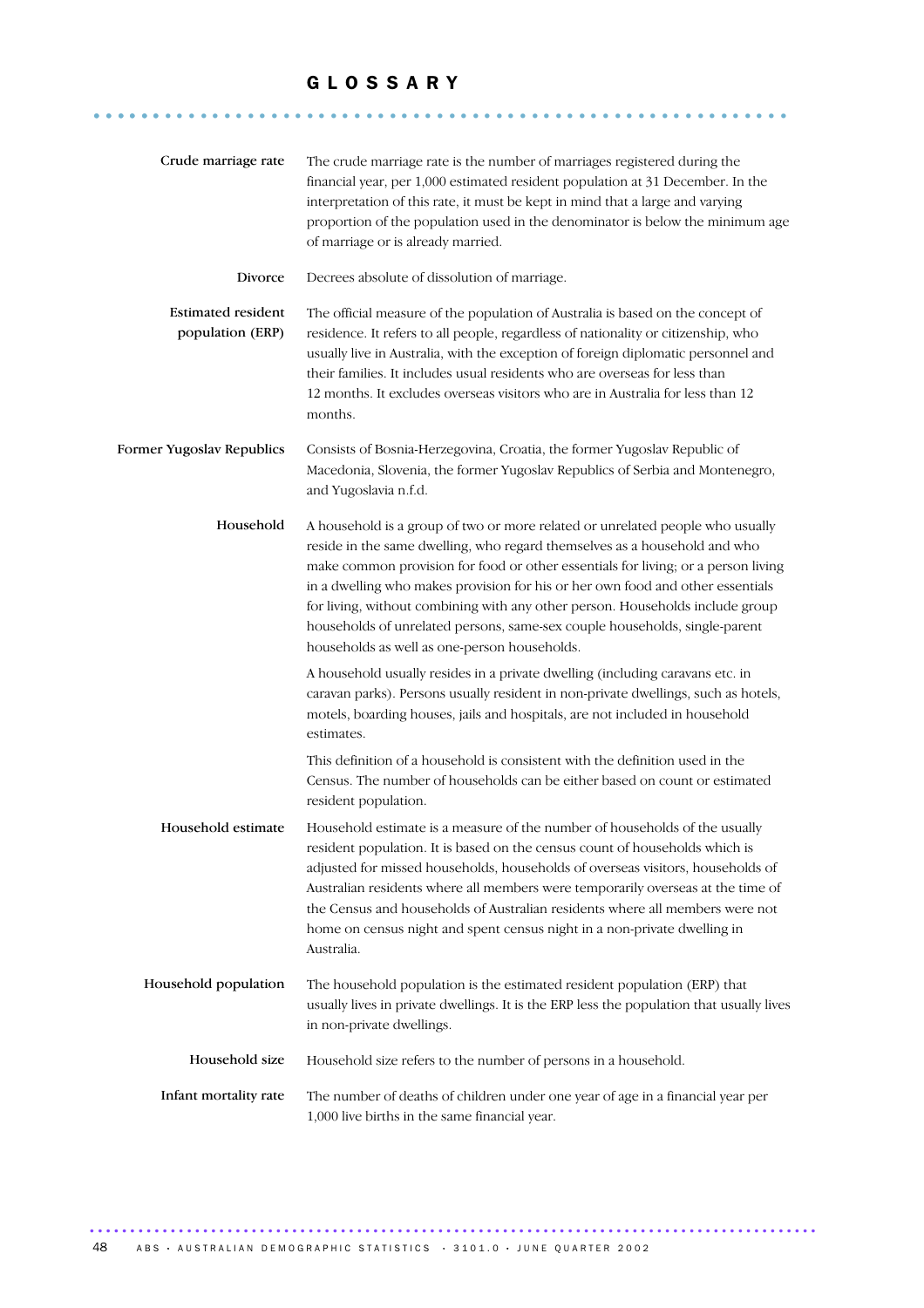........................................................... ......

| Intercensal discrepancy  | Intercensal discrepancy is the difference between two estimates of a census year<br>population, the first based on the latest census and the second arrived at by<br>updating the previous census date estimate with intercensal components of<br>population change which take account of information available from the latest<br>census. It is caused by errors in the start and/or finish population estimates<br>and/or in estimates of births, deaths or migration in the intervening period which<br>cannot be attributed to a particular source.                                                                                                                                                                                                                                                                                                                                                                                                                                                                                                                                                                                                                                                                  |
|--------------------------|--------------------------------------------------------------------------------------------------------------------------------------------------------------------------------------------------------------------------------------------------------------------------------------------------------------------------------------------------------------------------------------------------------------------------------------------------------------------------------------------------------------------------------------------------------------------------------------------------------------------------------------------------------------------------------------------------------------------------------------------------------------------------------------------------------------------------------------------------------------------------------------------------------------------------------------------------------------------------------------------------------------------------------------------------------------------------------------------------------------------------------------------------------------------------------------------------------------------------|
| Long-term arrivals       | Long-term arrivals comprise:<br>overseas visitors who intend to stay in Australia for 12 months or more (but<br>٠<br>not permanently); and<br>Australian residents returning after an absence of 12 months or more<br>٠<br>overseas.                                                                                                                                                                                                                                                                                                                                                                                                                                                                                                                                                                                                                                                                                                                                                                                                                                                                                                                                                                                     |
| Long-term departures     | Long-term departures comprise:<br>Australian residents who intend to stay abroad for 12 months or more (but<br>٠<br>not permanently); and<br>overseas visitors departing who stayed 12 months or more in Australia.<br>٠                                                                                                                                                                                                                                                                                                                                                                                                                                                                                                                                                                                                                                                                                                                                                                                                                                                                                                                                                                                                 |
| Marital status           | Two separate concepts of marital status are measured by the Australian Bureau of<br>Statistics. These are registered marital status and social marital status.<br>Registered marital status refers to formally registered marriages and divorces.<br>Registered marital status is a person's relationship status in terms of whether he<br>or she has, or has had, a registered marriage with another person. Accordingly,<br>people are classified as either 'never married', 'married', 'widowed' or 'divorced'.<br>Social marital status is the relationship status of an individual with reference to<br>another person who is usually resident in the household. A marriage exists when<br>two people live together as husband and wife, or partners, regardless of whether<br>the marriage is formalised through registration. Individuals are, therefore,<br>regarded as married if they are in a de facto marriage, or if they are living with the<br>person to whom they are registered as married. Under social marital status, a<br>person is classified as either 'married' or 'not married' with further disaggregation<br>of 'married' to distinguish 'registered married' from 'de facto married' person. |
| Marriage                 | Refers to registered marriages only. Under the Australian Marriage Act 1961<br>(Cwlth), a marriage may be celebrated by a minister of religion registered as an<br>authorised celebrant, by a district registrar or by other persons authorised by the<br>Attorney-General. Notice of the intended marriage must be given to the celebrant<br>at least one calendar month but within six calendar months before the marriage.<br>A celebrant must transmit an official certificate of the marriage for registration in<br>the state or territory in which the marriage took place.                                                                                                                                                                                                                                                                                                                                                                                                                                                                                                                                                                                                                                       |
| Natural increase         | Excess of births over deaths.                                                                                                                                                                                                                                                                                                                                                                                                                                                                                                                                                                                                                                                                                                                                                                                                                                                                                                                                                                                                                                                                                                                                                                                            |
| Net interstate migration | The difference between the number of persons who have changed their place of<br>usual residence by moving into a given state or territory and the number who<br>have changed their place of usual residence by moving out of that state or<br>territory during a specified period. This difference can be either positive or<br>negative.                                                                                                                                                                                                                                                                                                                                                                                                                                                                                                                                                                                                                                                                                                                                                                                                                                                                                |
| Net overseas migration   | Net overseas migration is net permanent and long-term overseas migration plus<br>an adjustment for the net effect of category jumping.                                                                                                                                                                                                                                                                                                                                                                                                                                                                                                                                                                                                                                                                                                                                                                                                                                                                                                                                                                                                                                                                                   |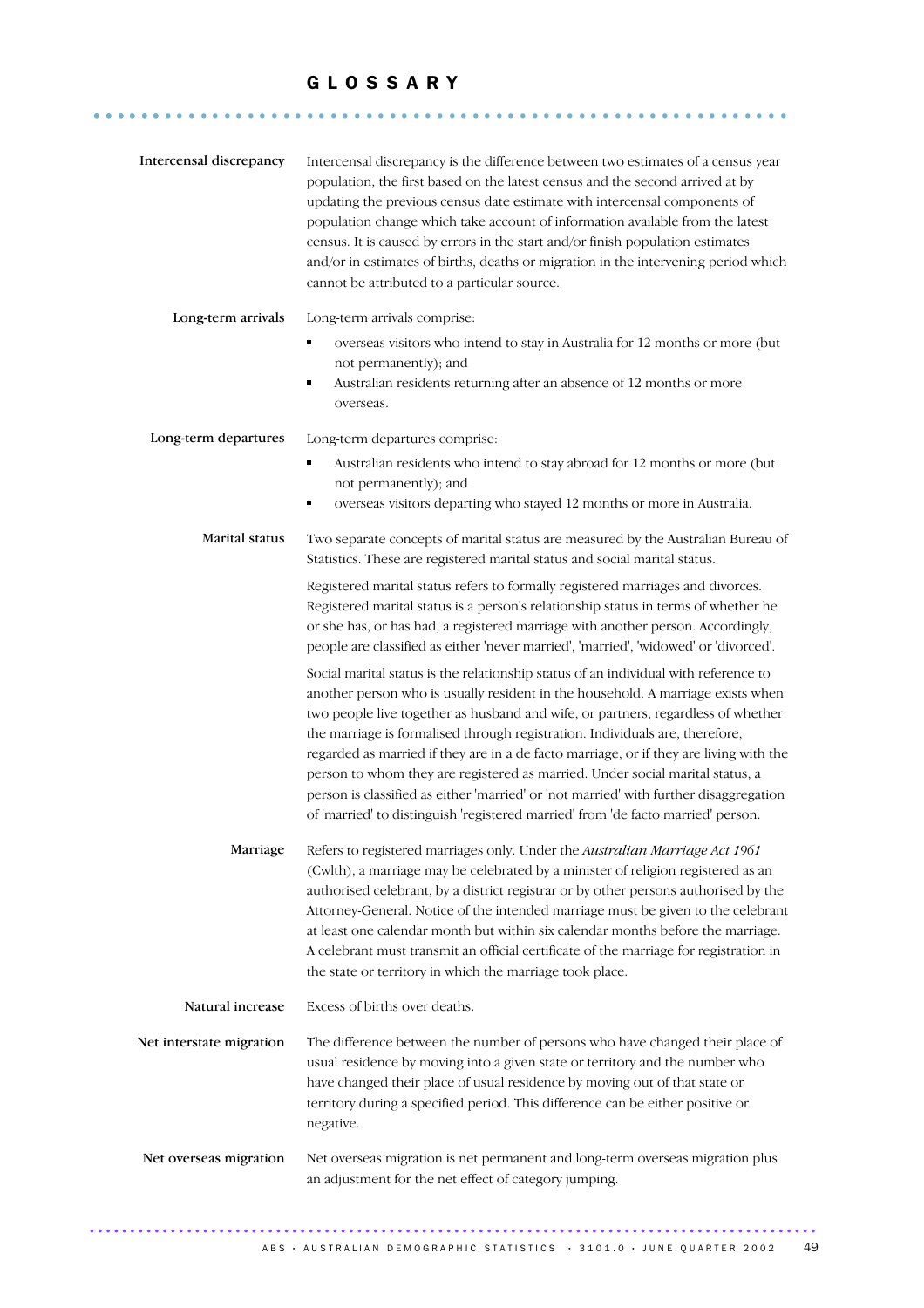........................................................... ......

| Net permanent and long-term<br>movement   | The difference between the number of permanent (settler) and long-term arrivals<br>and the number of permanent and long-term departures. Short-term movements<br>are excluded.                                                                                                                                                                                                                                                                                                                          |
|-------------------------------------------|---------------------------------------------------------------------------------------------------------------------------------------------------------------------------------------------------------------------------------------------------------------------------------------------------------------------------------------------------------------------------------------------------------------------------------------------------------------------------------------------------------|
| Overseas arrivals and<br>departures (OAD) | Overseas arrivals and departures (OAD) refer to the arrival or departure of<br>persons, through Australian airports (or sea ports), which have been recorded.<br>Statistics on OAD relate to the number of movements of travellers rather than the<br>number of travellers (i.e. the multiple movements of individual persons during a<br>given reference period are all counted).                                                                                                                      |
| Permanent arrivals (settlers)             | Permanent arrivals (settlers) comprise:<br>travellers who hold migrant visas (regardless of stated intended period of<br>٠<br>stay);<br>New Zealand citizens who indicate an intention to settle; and<br>٠<br>those who are otherwise eligible to settle (e.g. overseas born children of<br>٠<br>Australian citizens).                                                                                                                                                                                  |
|                                           | This definition of settlers is used by the Department of Immigration and<br>Multicultural and Indigenous Affairs (DIMIA). Prior to 1985 the definition of<br>settlers used by the Australian Bureau of Statistics (ABS) was the stated intention<br>of the traveller only. Numerically the effect of the change in definition is<br>insignificant. The change was made to avoid the confusion caused by minor<br>differences between data on settlers published separately by the ABS and the<br>DIMIA. |
| Permanent departures                      | Permanent departures are Australian residents (including former settlers) who on<br>departure state that they are departing permanently.                                                                                                                                                                                                                                                                                                                                                                |
| Population growth                         | For Australia, population growth is the sum of natural increase and net overseas<br>migration. For states and territories, population growth also includes net<br>interstate migration. After the Census, intercensal population growth also<br>includes an allowance for intercensal discrepancy.                                                                                                                                                                                                      |
| Short-term arrivals                       | Short-term arrivals comprise:<br>٠<br>overseas visitors who intend to stay in Australia for less than 12 months; and<br>Australian residents returning after a stay of less than 12 months overseas.<br>٠                                                                                                                                                                                                                                                                                               |
| Short-term departures                     | Short-term departures comprise:<br>$\blacksquare$<br>Australian residents who intend to stay abroad for less than 12 months; and<br>overseas visitors departing after a stay of less than 12 months in Australia.<br>٠                                                                                                                                                                                                                                                                                  |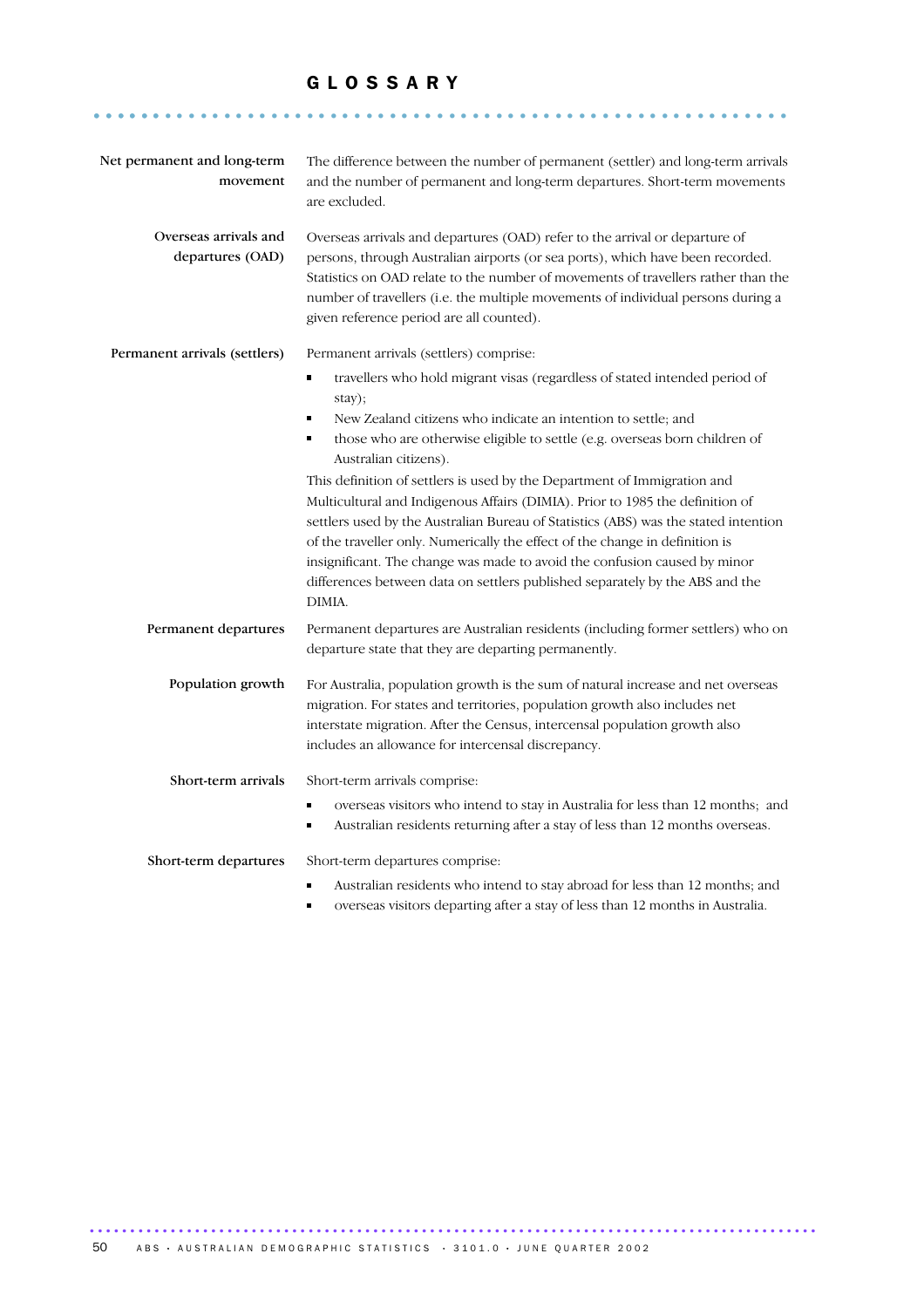........................................................... ......

| Standardised death rate                                                      | Standardised death rates enable the comparison of death rates between<br>populations with different age structures by relating them to a standard<br>population. The ABS standard populations relate to the years ending in 1 (eg<br>1991). The current standard population is all persons in the 1991 Australian<br>population. They are expressed per 1,000 or 100,000 persons. There are two<br>methods of calculating standardised death rates:<br>The <i>direct method</i> —this is used when the populations under study are large<br>and the age-specific death rates are reliable. It is the overall death rate that<br>would have prevailed in the standard population if it had experienced at<br>each age the death rates of the population under study.<br>The indirect method-this is used when the populations under study are<br>٠<br>small and the age-specific death rates are unreliable or not known. It is an<br>adjustment to the crude death rate of the standard population to account for<br>the variation between the actual number of deaths in the population under<br>study and the number of deaths which would have occurred if the<br>population under study had experienced the age-specific death rates of the<br>standard population. |
|------------------------------------------------------------------------------|-------------------------------------------------------------------------------------------------------------------------------------------------------------------------------------------------------------------------------------------------------------------------------------------------------------------------------------------------------------------------------------------------------------------------------------------------------------------------------------------------------------------------------------------------------------------------------------------------------------------------------------------------------------------------------------------------------------------------------------------------------------------------------------------------------------------------------------------------------------------------------------------------------------------------------------------------------------------------------------------------------------------------------------------------------------------------------------------------------------------------------------------------------------------------------------------------------------------------------------------------------------------------|
| State or territory of<br>registration                                        | Wherever used, the definition adopted is indicated.<br>State or territory of registration refers to the state or territory where the marriage<br>was registered or the divorce was granted.                                                                                                                                                                                                                                                                                                                                                                                                                                                                                                                                                                                                                                                                                                                                                                                                                                                                                                                                                                                                                                                                             |
| State or territory and Statistical<br>Local Area (SLA) of usual<br>residence | State or territory and Statistical Local Area (SLA) of usual residence refers to the<br>state or territory and SLA of usual residence of:<br>$\blacksquare$<br>the population (estimated resident population);<br>٠<br>the mother (birth collection); or<br>the deceased (death collection).<br>п                                                                                                                                                                                                                                                                                                                                                                                                                                                                                                                                                                                                                                                                                                                                                                                                                                                                                                                                                                       |
|                                                                              | In the case of overseas movements, state or territory of usual residence refers to<br>the state or territory regarded by the traveller as the one in which he/she lives or<br>has lived. State or territory of intended residence is derived from the intended<br>address given by settlers, and by Australian residents returning after a journey<br>abroad. Particularly in the case of the former, this information does not<br>necessarily relate to the state or territory in which the traveller will eventually<br>establish a permanent residence.                                                                                                                                                                                                                                                                                                                                                                                                                                                                                                                                                                                                                                                                                                              |
| Total fertility rate                                                         | The sum of age-specific fertility rates (live births at each age of mother per female<br>population of that age). It represents the number of children a woman would<br>bear during her lifetime if she experienced current age-specific fertility rates at<br>each age of her reproductive life.                                                                                                                                                                                                                                                                                                                                                                                                                                                                                                                                                                                                                                                                                                                                                                                                                                                                                                                                                                       |